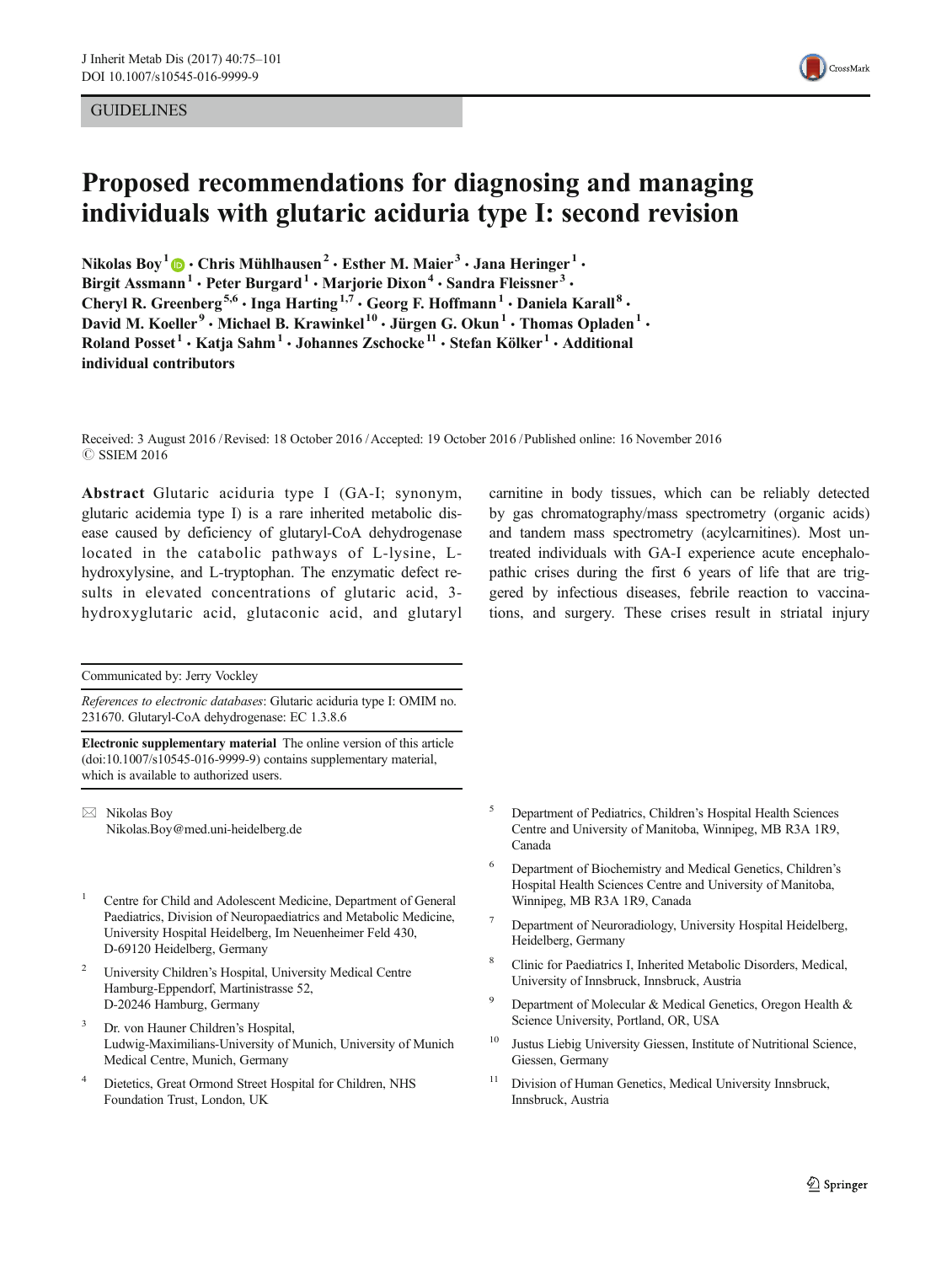and consequent dystonic movement disorder; thus, significant mortality and morbidity results. In some patients, neurologic disease may also develop without clinically apparent crises at any age. Neonatal screening for GA-I us being used in a growing number of countries worldwide and is cost effective. Metabolic treatment, consisting of low lysine diet, carnitine supplementation, and intensified emergency treatment during catabolism, is effective treatment and improves neurologic outcome in those individuals diagnosed early; treatment after symptom onset, however, is less effective. Dietary treatment is relaxed after age 6 years and should be supervised by specialized metabolic centers. The major aim of this second revision of proposed recommendations is to re-evaluate the previous recommendations (Kölker et al. J Inherit Metab Dis 30:5- 22, 2007b; J Inherit Metab Dis 34:677-694, 2011) and add new research findings, relevant clinical aspects, and the perspective of affected individuals.

#### Abbreviations

| AA           | Amino acids                                 |
|--------------|---------------------------------------------|
| AAM          | Amino acid mixture                          |
| C5DC         | Glutarylcarnitine                           |
| <b>DBS</b>   | Dried blood spots                           |
| GA           | Glutaric acid                               |
| $GA-I$       | Glutaric aciduria type I                    |
| <b>GCDH</b>  | Glutaryl-CoA dehydrogenase                  |
| GC/MS        | Gas chromatography/mass spectrometry        |
| <b>GRADE</b> | Grading of recommendations, assessment,     |
|              | development and evaluation                  |
| GDG          | Guideline development group                 |
| ΠJ           | International unit                          |
| <b>MRI</b>   | Magnetic resonance imaging                  |
| MS/MS        | Tandem mass spectrometry                    |
| <b>NBS</b>   | Newborn screening                           |
| $3-OH-GA$    | 3-Hydroxyglutaric acid                      |
| <b>SDH</b>   | Subdural hemorrhage                         |
| SIGN         | Scottish intercollegiate guidelines network |
|              |                                             |

# Introduction

Glutaric aciduria type I (GA-I, OMIM no. 231670) is an autosomal recessive metabolic disorder of lysine metabolism with an estimated worldwide incidence of 1:110.000 (Lindner et al. [2004;](#page-24-0) Kölker et al. [2007a](#page-24-0)). Primarily a neurologic disorder GA-I is considered a cerebral organic aciduria caused by deficiency of glutaryl-CoA dehydrogenase (GCDH, EC 1.3.8.6). Recent publications, however, have challenged this view, demonstrating that the peripheral nervous system (Herskovitz et al. [2013\)](#page-24-0) and kidneys might also be involved in the long-term disease course (Kölker et al.

[2015b\)](#page-24-0). The GCDH gene is mapped to chromosome 19p13.2 and encodes a flavin adenine dinucleotidedependent mitochondrial matrix protein that is involved in degradation of L-lysine, L-hydroxylysine, and L-tryptophan (Fu et al. [2004;](#page-23-0) Greenberg et al. [1995\)](#page-23-0). So far, 187 (confirmed or likely) pathogenic mutations have been published and are listed in the Human Gene Mutation Database (data drawn on 18 April 2016; Goodman et al. [1998;](#page-23-0) Zschocke et al. [2000\)](#page-26-0). Biochemically, GA-I is characterized by accumulation of glutaric acid (GA), 3-hydroxyglutaric acid (3-OH-GA), glutaconic acid, and glutarylcarnitine (C5DC). These metabolites can be detected in body fluids [urine, plasma, cerebrospinal fluid (CSF)] and tissues using gas chromatography/ mass spectrometry (GC/MS) or electrospray-ionization tandem mass spectrometry (ESI-MS/MS; Baric et al. [1999;](#page-22-0) Chace et al. [2003](#page-22-0)). Two arbitrarily defined biochemical subgroups of individuals have been described based on urinary metabolite excretion of GA: low and high (Baric et al. [1999\)](#page-22-0). Low excreters mostly carry missense mutations on at least one GCDH allele, resulting in a residual enzyme activity of up to 30 % (Busquets et al. [2000](#page-22-0); Goodman et al. [1998\)](#page-23-0). Both subtypes show a similar clinical course and a high risk of developing striatal injury if untreated (Christensen et al. [2004;](#page-23-0) Kölker et al. [2006\)](#page-24-0). A recent neuroradiologic study revealed a high frequency of white-matter abnormalities progressing with age and increased intracerebral concentrations of GA and 3-OH-GA detected in vivo by proton magnetic resonance spectroscopy [<sup>1</sup>H-MRS] in high excreters (Harting et al. [2015\)](#page-23-0). However, clinical relevance of these observations remains to be determined.

Since the description of two index patients in 1975 (Goodman et al. [1975](#page-23-0)), more than 500 individuals with GA-I have been reported worldwide. Five genetic isolates are known showing a high carrier frequency (up to 1:10) and incidence (up to 1:250): the Amish Community in Lancaster County, PA, USA (Morton et al. [1991](#page-25-0)), the Oji-Cree First Nations in Manitoba and Western Ontario, Canada (Haworth et al. [1991\)](#page-23-0), the Irish Travellers in the Republic of Ireland and UK (Naughten et al. [2004](#page-25-0)), the Lumbee Indian Tribe in North Carolina, USA (Basinger et al. [2006](#page-22-0)), and the Xhosa and other subgroups of the South African black population (van der Watt et al. [2010\)](#page-26-0).

In neonates and infants, unspecific neurologic symptoms such as muscular hypotonia and delayed motor development occur in about half of all individuals with GA-I, whereas others are asymptomatic. Macrocephaly is a frequent (75 %) but nonspecific finding and is present at or shortly after birth (Bjugstad et al. [2000](#page-22-0); Renaud [2012\)](#page-25-0). Considering a 3 % frequency of macrocephalic individuals in the general population, the positive predictive value (PPV) of macrocephaly for GA-I is low. Untreated, 80-90 % of infants will develop neurologic disease during a vulnerable period of brain development (mostly between ages 3 and 36 months, with individual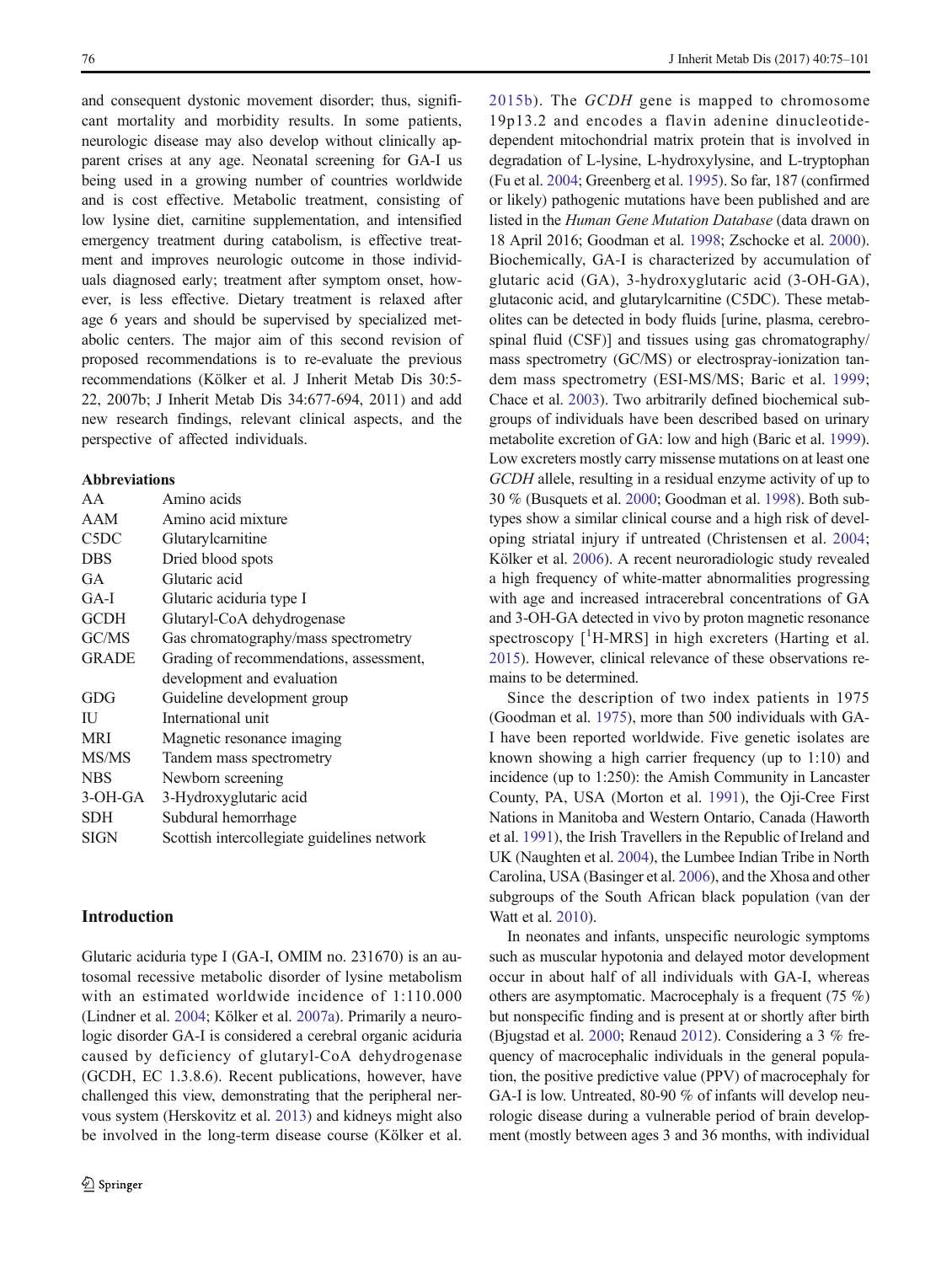reports until age 72 months) following an acute encephalopathic crisis. Such crisis is often precipitated by intercurrent febrile illness, febrile reaction to vaccinations, or surgical intervention (Hoffmann et al. [1991](#page-24-0); Kölker et al. [2006\)](#page-24-0). The characteristic neurologic sequela of these crises is acute bilateral striatal injury and, subsequently, a complex movement disorder. Morbidity and mortality is high in these individuals (Kyllerman et al. [2004;](#page-24-0) Kölker et al. [2006\)](#page-24-0). In contrast, longterm prognosis for individuals diagnosed early is promising, although mortality rates are not yet available, as newborn screening only began in the late 1990s.

Two further clinical-onset types have been described: individuals with insidious onset type develop neurologic disease and striatal injury in the absence of encephalopathic crises (Busquets et al. [2000;](#page-22-0) Hoffmann et al. [1996\)](#page-24-0). Although the frequency of this disease variant is supposed to be about 10–20 % of symptomatic individuals (Kölker et al. [2006\)](#page-24-0), studies demonstrate higher frequencies in some populations (Busquets et al. [2000](#page-22-0); Strauss et al. [2007](#page-25-0)). Furthermore, insidious onset in newborn screening cohorts has been observed in individuals not adhering to current dietary recommendations (Heringer et al. [2010](#page-23-0)). Notably, insidious onset in one of the five genetic cohorts has vanished following improvement of dietary management (Strauss et al. [2011;](#page-25-0) Kölker et al. [2012](#page-24-0)). Individuals with late onset form can present with nonspecific neurologic symptoms such as headaches, vertigo, transient ataxic gait, reduced fine motor skills, or fainting after exercise but do not develop striatal injury. Periventricular white-matter changes are the prominent finding on brain magnetic resonance imaging (MRI) (Bähr et al. [2002;](#page-22-0) Külkens et al. [2005\)](#page-24-0). However, it remains unclear whether this proposed subgroup should be regarded as its own entity. Of note, single cases of neoplastic brain lesions in untreated individuals with late-onset disease (Herskovitz et al. [2013;](#page-24-0) Korman et al. [2007;](#page-24-0) Pierson et al. [2015](#page-25-0)) and in one adult (Burlina et al. [2012\)](#page-22-0) have been reported. However, whether these findings are coincidental or whether adults with GA-I have an increased risk of (brain) neoplasms—as in L-2-hydroxyglutaric aciduria, another cerebral organic aciduria (Patay et al. [2012\)](#page-25-0)—has not been clarified. Frequency of epilepsy is increased in patients with GA-I, and seizures might even be the initial clinical presentation (Kölker et al. [2015a;](#page-24-0) McClelland et al. [2009](#page-25-0); Young-Lin et al. [2013;](#page-26-0) Zaki et al. [2014](#page-26-0)). As a first extracerebral manifestation, a recent study reported an increased frequency of chronic renal failure in affected adults (Kölker et al. [2015b](#page-24-0)), which has also been demonstrated in a mouse model for GA-I (Thies et al. [2013\)](#page-25-0).

During the last three decades, therapeutic goals have been established and optimized. Analogous to other organic acidurias, dietary treatment in combination with supplementation orally of L-carnitine (maintenance treatment) and an intensified emergency treatment during episodes of intercurrent illness, are the mainstay of treatment and have considerably reduced the frequency of acute encephalopathic crises and movement disorders (now 10–20 % from 80–90 %) and, subsequently, morbidity and mortality in individuals who are diagnosed early (Boy et al. [2013](#page-22-0); Couce et al. [2013;](#page-23-0) Heringer et al. [2010](#page-23-0); Kölker et al. [2006](#page-24-0), [2007a;](#page-24-0) Monavari and Naughten [2000;](#page-25-0) Strauss et al. [2003,](#page-25-0) [2007,](#page-25-0) [2011](#page-25-0); Viau et al. [2012](#page-26-0)).

GA-I is therefore considered to be a treatable condition. However, no characteristic or pathognomonic sign or symptoms occurring before encephalopathic crisis are known, making early clinical diagnosis difficult. Since C5DC can be detected in dried blood spots (DBS) by MS/MS-based newborn screening (NBS) and early therapy is effective, GA-I has been included in many national NBS panels (Loeber et al. [2012](#page-24-0)) which has been proven to be a cost-effective diagnostic strategy (Pfeil et al. [2013\)](#page-25-0).

Although outcome in GA-I has improved over the last two decades, differences still exist in disease diagnosis and management. The major aim of this second revision of recommendations is to re-evaluate previous guideline recommendations (Kölker et al. [2007b,](#page-24-0) [2011\)](#page-24-0) and formulate revised and–for new topics–new recommendations for diagnosis and management based on the best evidence available, relevant clinical experience, and perspectives of affected individuals.

### Methods

#### Guideline development

The guideline development process was initiated in 2003 and first published in 2007 (Kölker et al. [2007b\)](#page-24-0). The first guideline revision was published 4 years later (Kölker et al. [2011](#page-24-0)) based on results of a prospective follow-up study evaluating the clinical impact of guideline recommendations. It has been shown that adherence to therapeutic recommendations significantly improves the outcome in individuals with GA-I diagnosed by NBS (Heringer et al. [2010\)](#page-23-0), a positive result confirmed in another cohort (Strauss et al. [2011](#page-25-0)). This second revision is based on result of a guideline development group (GDG) meeting on 27 November 2015 in Heidelberg, Participation comprised 15 international experts in metabolic medicine, neuropediatrics, clinical biochemistry, nutrition, neuroradiology, and psychology, as well as one representative of a support group for affected individuals (Glutarazidurie e.V.). In addition, the GDG received feedback from international external experts. An overview of all 17 recommendations and statements of this second revision is given in Table [1.](#page-3-0)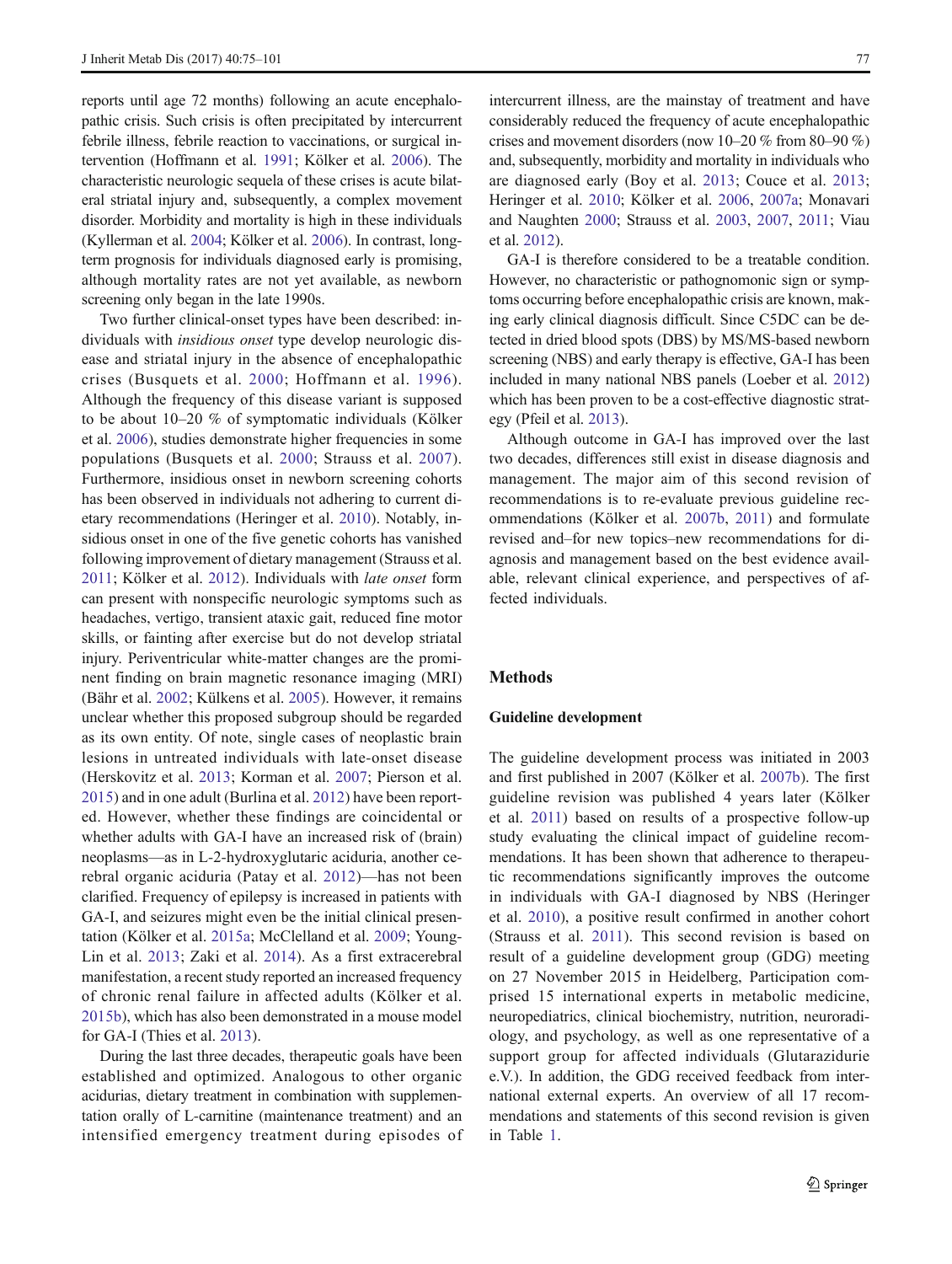# <span id="page-3-0"></span>Table 1 Summary of second-revision recommendations and statements

| Recommendation (R)/Statement (S) | Level of recommendation        |
|----------------------------------|--------------------------------|
|                                  | according to SIGN <sup>a</sup> |

| Diagnostic procedures      |                                                                                                                                                                                                                                                                                                                                                                                                                                                                               |                             |
|----------------------------|-------------------------------------------------------------------------------------------------------------------------------------------------------------------------------------------------------------------------------------------------------------------------------------------------------------------------------------------------------------------------------------------------------------------------------------------------------------------------------|-----------------------------|
| R1                         | When GA-I is suspected, diagnostic workup, development of treatment<br>plans, appropriate information, and training for affected individuals and                                                                                                                                                                                                                                                                                                                              | Strong recommendation for   |
| R <sub>2</sub>             | their families should take place in a specialized metabolic center. Affected<br>individuals should be transferred to such centers without delay.<br>Positive NBS result and suggestive clinical, biochemical, and/or<br>neuroradiologic signs should be confirmed by diagnostic workup<br>including quantitative analysis of GA and 3-OH-GA in urine and/or<br>blood and mutation analysis of GCDH gene and/or GCDH enzyme<br>analysis in leukoyctes or fibroblasts (Fig. 1). | Strong recommendation for   |
| S1                         | Maternal GA-I should be included in the differential diagnoses if NBS<br>shows: (1) decreased free carnitine or (2) increased C5DC but diagnostic<br>confirmation in the child is negative or no other adequate explanation for<br>initially abnormal screening results can be found.                                                                                                                                                                                         |                             |
| R <sub>3</sub>             | In children with SDH (including suspicion of shaken baby syndrome) and/or<br>bitemporal fluid collections suggesting frontotemporal hypoplasia and/or<br>arachnoid cysts, a diagnostic workup using the algorithm for targeted<br>diagnostic workup (Fig. 1) is strongly recommended.                                                                                                                                                                                         | Strong recommendation for   |
| S <sub>2</sub>             | SDH is usually found in combination with other neuroradiologic abnormalities<br>characteristic for GA-I (i.e., frontotemporal hypoplasia, enlarged CSF spaces,<br>etc., Suppl. Table 3). Isolated SDH without these characteristic abnormalities<br>per se is not suggestive of GA-I and should not result in targeted diagnostic<br>workup.                                                                                                                                  |                             |
|                            | Metabolic maintenance treatment                                                                                                                                                                                                                                                                                                                                                                                                                                               |                             |
| R4                         | Metabolic treatment and regular follow-up monitoring should be implemented<br>by an interdisciplinary team in a specialized metabolic center.                                                                                                                                                                                                                                                                                                                                 | Strong recommendation for   |
| S3                         | There is no evidence for a clinical benefit of high-dose arginine<br>supplementation orally for maintenance treatment or for the use of arginine<br>IV for emergency treatment. For this reason, arginine intake should only be<br>provided by lysine-free, tryptophan-reduced, arginine-containing AAM and<br>natural protein within a balanced low-lysine diet.                                                                                                             |                             |
| R <sub>5</sub>             | Low-lysine diet with additional administration of lysine-free,<br>tryptophan-reduced mixtures containing essential amino acids is strongly<br>recommended for dietary treatment up to age 6 years.                                                                                                                                                                                                                                                                            | Strong recommendation for   |
| R6                         | After age 6 years, dietary treatment should follow an age-adapted,<br>protein-controlled protocol based on safe levels for protein intake. Dietary<br>changes should be accompanied by regular dietary advice.                                                                                                                                                                                                                                                                | Recommendation for          |
| R7                         | L-carnitine should be supplemented lifelong aiming to maintain normal plasma<br>concentration of free L-carnitine.                                                                                                                                                                                                                                                                                                                                                            | Recommendation for          |
| <b>Emergency treatment</b> |                                                                                                                                                                                                                                                                                                                                                                                                                                                                               |                             |
| R <sub>8</sub>             | It is strongly recommended to start emergency treatment without delay and to<br>perform it aggressively during febrile illness, febrile reactions to<br>vaccinations, or perioperative management within the vulnerable period for<br>striatal injury (up to age 6 years).                                                                                                                                                                                                    | Strong recommendation for   |
| R9                         | Emergency treatment in children after age 6 years should be considered during<br>severe illness or perioperative management and performed similarly to that in<br>the age group 0–6 years with individual adaptation.                                                                                                                                                                                                                                                         | Recommendation for research |
| Neurologic complications   |                                                                                                                                                                                                                                                                                                                                                                                                                                                                               |                             |
| R10                        | Neurologic (i.e., epilepsy, movement disorder) or neurosurgical (SDH)<br>complications should be managed by a neuropediatrician (later neurologist)<br>and/or neurosurgeon in close cooperation with the metabolic specialist.                                                                                                                                                                                                                                                | Strong recommendation for   |
| Monitoring                 |                                                                                                                                                                                                                                                                                                                                                                                                                                                                               |                             |
| R11                        | Therapeutic effectiveness should be monitored by regular follow-up and<br>intensified at any age if symptoms progress, new symptoms manifest<br>(disease- or therapy-related), or nonadherence to treatment recommendations<br>is suspected. For clinical endpoints of monitoring, see recommendations<br>$13 - 17$ .                                                                                                                                                         | Strong recommendation for   |
| R <sub>12</sub>            | Individuals with GA-I should be admitted to a hospital and closely monitored<br>after head trauma.                                                                                                                                                                                                                                                                                                                                                                            | Recommendation for          |
|                            |                                                                                                                                                                                                                                                                                                                                                                                                                                                                               |                             |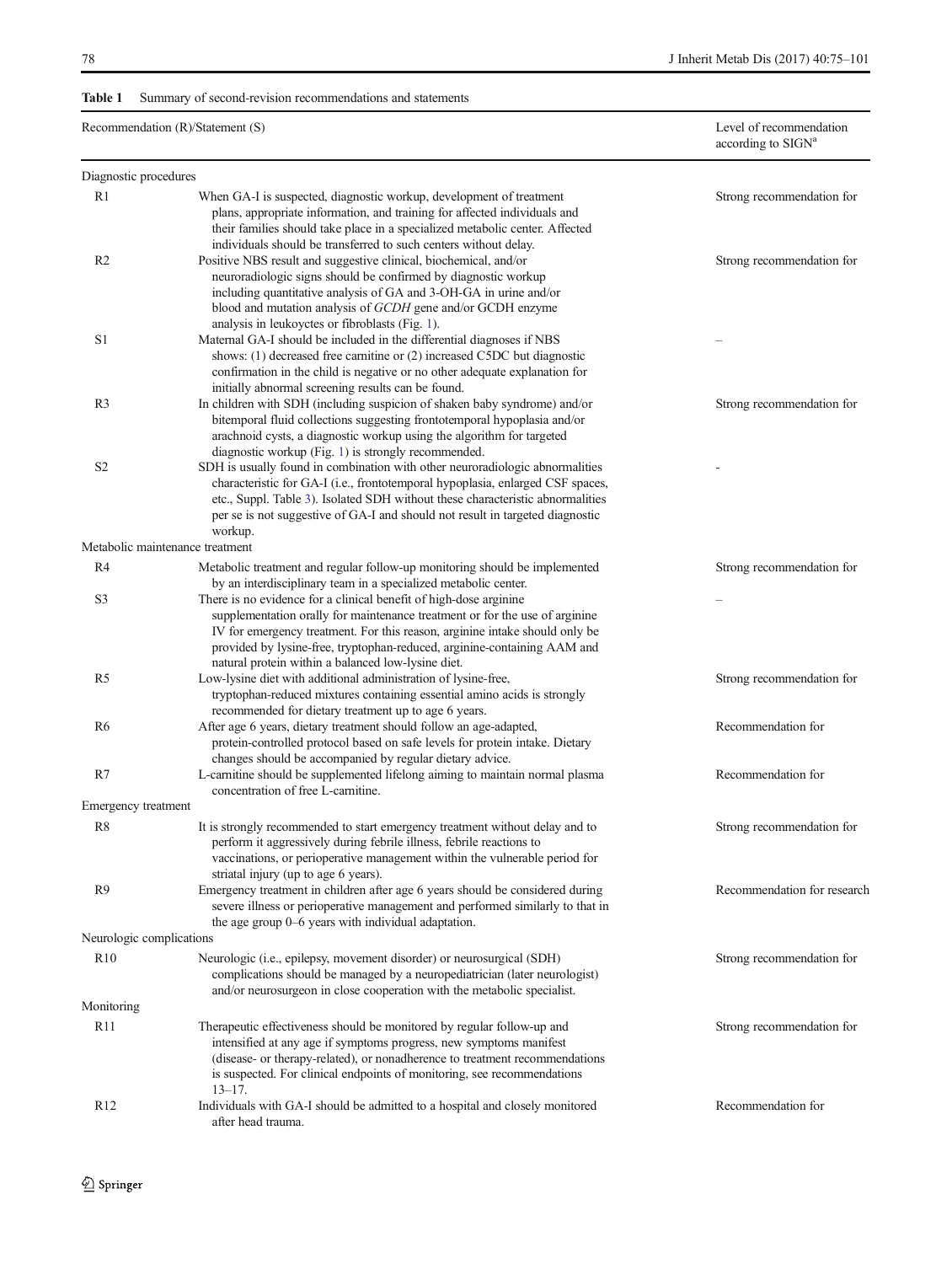### Table 1 (continued)

|                 | Recommendation (R)/Statement (S)                                                                                                                                                                                                              | Level of recommendation<br>according to $SIGNa$ |
|-----------------|-----------------------------------------------------------------------------------------------------------------------------------------------------------------------------------------------------------------------------------------------|-------------------------------------------------|
| R <sub>13</sub> | Analysis of urinary concentrations of GA and 3-OH-GA should not be used for<br>treatment monitoring.                                                                                                                                          | Recommendation for                              |
| R14             | Infants and children on a low lysine diet should have amino acids in plasma<br>(ideally 3–4 h postprandially) quantified regularly. Concentrations of lysine<br>and other essential amino acids should be maintained within the normal range. | Strong recommendation for                       |
| R <sub>15</sub> | Carnitine level in plasma should be monitored regularly in all individuals with GA-I.                                                                                                                                                         | Recommendation for                              |
| R <sub>16</sub> | Neuroradiological investigation should be performed if signs of neurologic<br>deteroriation occur.                                                                                                                                            | Recommendation for                              |
| R <sub>17</sub> | Neuropsychologic functions, i.e., intelligence/developmental quotient, motor<br>functions, and language should be evaluated regularly to detect specific deficits<br>early and allow for initiation of appropriate intervention services.     | Recommendation for                              |
| S4              | Psychosocial effects of diagnosis and treatment of GA-I should be assessed in<br>both affected individuals and their families as part of routine monitoring.                                                                                  |                                                 |
|                 |                                                                                                                                                                                                                                               |                                                 |

SIGN Scottish Intercollegiate Guidelines Network, C5DC glutarylcarnitine, GCDH glutaryl-CoA dehydrogenase, CSF cerebral spinal fluid, SDH subdural hemorrage, AAM amino acid mixture, GA glutaric acid, 3-OH-GA3-hydroxyglutaric acid, GA-I glutaric aciduria type I

<sup>a</sup> Level of recommendation is only provided for recommendations (R); evidence base for statements (S) is limited, but the guideline development group considered them essential to good clinical practice

#### Consensus procedure

Relevant key questions were identified by interdisciplinary consensus procedure comprising the recommendations of the first revision (Kölker et al. [2011](#page-24-0)) and new key questions arising since then. To achieve formal consensus, a structured consensus process with neutral moderation was chosen. All key questions were systematically discussed by the GDG. For each recommendation, the level of achieved consensus (and of recommendation) included: (1) specific formulation of the recommendation and (2) content of associated tables. Consensus was achieved for all recommendations.

### Systematic literature review

The evidence base for this guideline followed the methodology by used by the Scottish Intercollegiate Guideline Network (SIGN; URL: [http://www.sign.ac.uk\)](http://www.sign.ac.uk/) and Grading of Recommendations, Assessment, Development and Evaluation (GRADE; Guyatt et al. [2011](#page-23-0)). Literature from 1975 to 2010 was used to for the first review, re-evaluation, and revision of the guidelines (Kölker et al. [2011](#page-24-0)). Literature from 2011 to 2015 was used in a systematic review using MEdlINE, Embase, the Cochrane Library, Medlink, and Orphanet. Internet searches were also performed on various websites, including international and national societies for inborn errors of metabolism and support groups. Each working group selected and evaluated the literature before conclusions were considered as evidence (Supplementary Tables 1 and 2).

# Grading of recommendations

Methodologies of SIGN and GRADE consider:

- 1. Level of evidence
- 2. Clinical relevance and experience
- 3. Balance of benefits and harms
- 4. General preferences and perspectives of affected individuals, resulting in recommendations likely to be implemented and acceptable

Accordingly, the GDG first graded levels of evidence as high, moderate, low, or very low, then subsequently graded recommendations by:

- 1. Consistency of evidence
- 2. Clinical relevance of endpoints
- 3. Clinical experience
- 4. Balancing benefits and harms
- 5. Preferences of affected individuals
- 6. Ethical, legal, and economic considerations
- 7. General practicability

For maximum transparency, information on level of evidence, consistency of evidence, and clinical relevance that have been taken into account when arriving at a conclusion are provided for each recommendation. For details, see evidence table of systematic literature review (Supplementary Table 2).

# Levels of recommendations (according to SIGN and GRADE)

Strong recommendation for/against Undesirable consequences clearly outweigh/do not outweigh desirable consequences: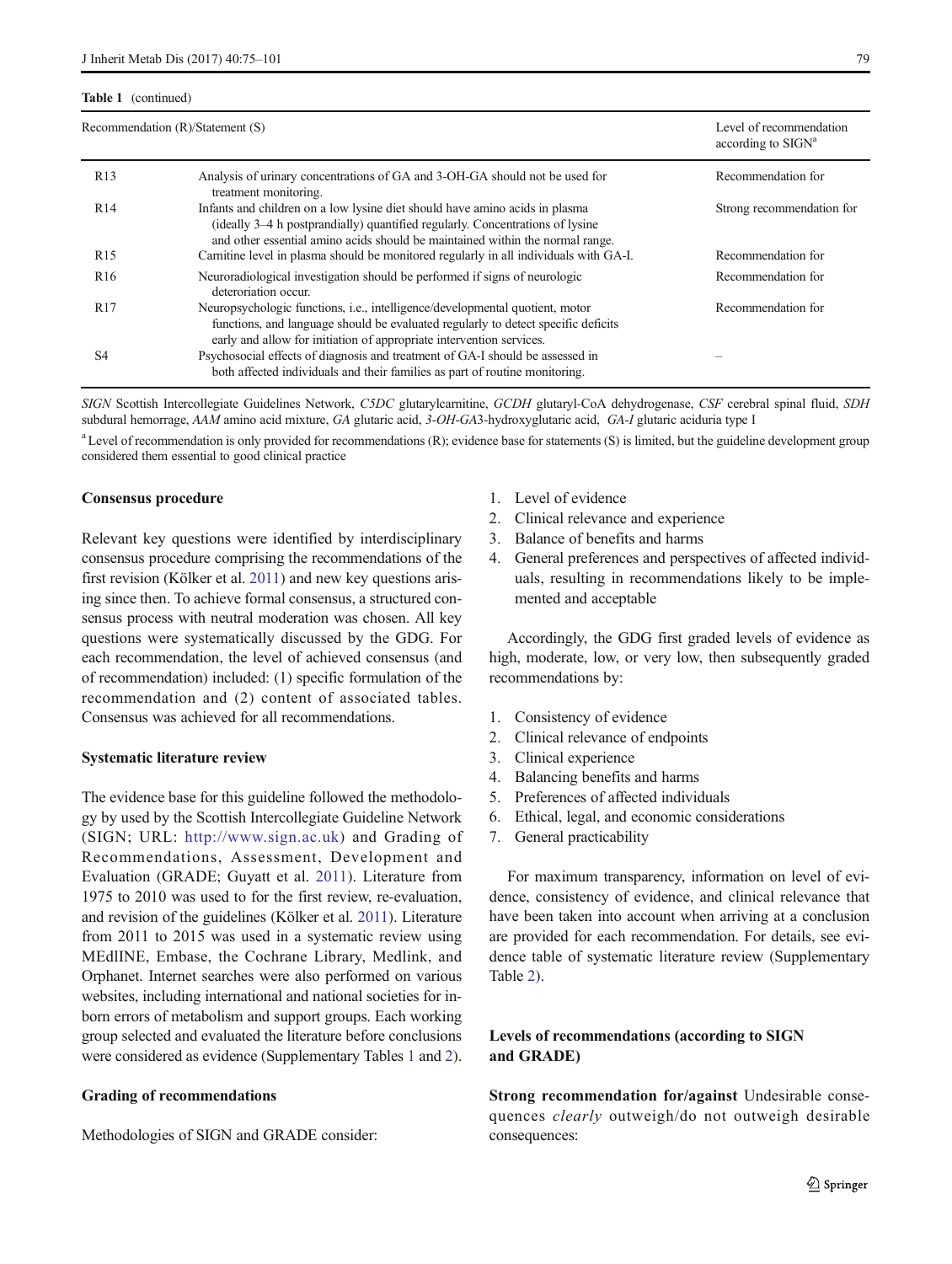- 1. Evidence is of high quality
- 2. High degree of certainty that effects will be achieved in practice
- 3. Only few side effects of therapy
- 4. A a high degree of acceptance among affected individuals

In some cases, strong recommendations were made based on only moderate or low levels of evidence but with high clinical relevance or benefit for affected individuals.

Conditional recommendation for/against Undesirable consequences *probably* outweigh/do not outweigh desirable consequences:

- 1. Weaknesses in the evidence base
- 2. Degree of doubt about the size of the effect that can be expected in practice
- 3. Need to balance desirable and undesirable effects of therapy
- 4. Varying degrees of acceptance among affected individuals

Recommendation for research or conditional recommendation for use restricted to trials Balance between desirable and undesirable consequences is closely balanced or uncertain.

### Recommendations and statements

Recommendations support specific interventions based on a certain level of evidence and/or clinical factors, whereas statements provide short pieces of advice that may not have an evidence base but are seen as essential to good clinical practice.

# Disclaimer

The proposed recommendations are not intended to serve as a standard of management and care for affected individuals. Standards of care are formulated on the basis of all clinical data available and are influenced by scientific progress. Adherence to these recommendations will not ensure correct diagnosis and beneficial outcome in all affected individuals. Final clinical assessments must be made by experienced healthcare professional(s) and should include discussions of diagnostic and therapeutic options with affected individuals and their families. However, the recommendations will provide a

rational basis for decisions in clinical management of GA-I.

# Alterations since the first revision in 2011

To the best of our knowledge, none of the recommendations in the previously published guideline (Kölker et al. [2011](#page-24-0)) has been proven invalid. However, changes of recommendations grades have been made based on new evidence, integration of clinical relevance and experience, the perspective of affected individuals, and other aspects of the SIGN and GRADE methodology. Two recommendations (nos. 12 and 17),and five statements have been added to the guideline. Previous recommendations nos. 11, 12, 13, and 16 have been merged into one summarizing recommendation (no. 10), and previous recommendations nos. 2 and 3 have been summarized in Recommendation no. 2, resulting in a reduced total number of recommendations from 21 to 17.

# Diagnostic procedures

# Differential diagnoses

Diagnosis of GA-I is confirmed by significantly reduced enzyme activity and/or detection of disease-causing mutations on both GCDH alleles. All other signs, symptoms, and laboratory abnormalities found in affected individuals are suggestive but not confirming. These nonspecific signs include macrocephaly, encephalopathy, basal ganglia injury, white matter disease, movement disorders such as dystonia and chorea, subdural and retinal hemorrhages, and elevated concentrations of GA, 3-OH-GA, and C5DC in body fluids.

Phenotypic differential diagnoses of GA-I include:

- 1. Benign familiar macrocephaly, communicating hydrocephalus,
- 2. Metabolic diseases associated with macrocephaly (e.g., Canavan disease),
- 3. Metabolic encephalopathies leading to basal ganglia injury (e.g., Leigh syndrome in mitochondrial disorders),
- 4. Metabolic stroke in classic organic acidurias, urea cycle defects, and mitochondrial disorders [e.g., myopathy, encephalopathy, lactic acidosis, strokelike episodes (MELAS) syndrome,
- 5. nonmetabolic causes of striatal injury (e.g., infections caused by Mycoplasma pneumoniae),
- 6. Nonmetabolic encephalopathies (encephalitis, meningitis, intoxication),
- 7. Infantile cerebral palsy or child abuse.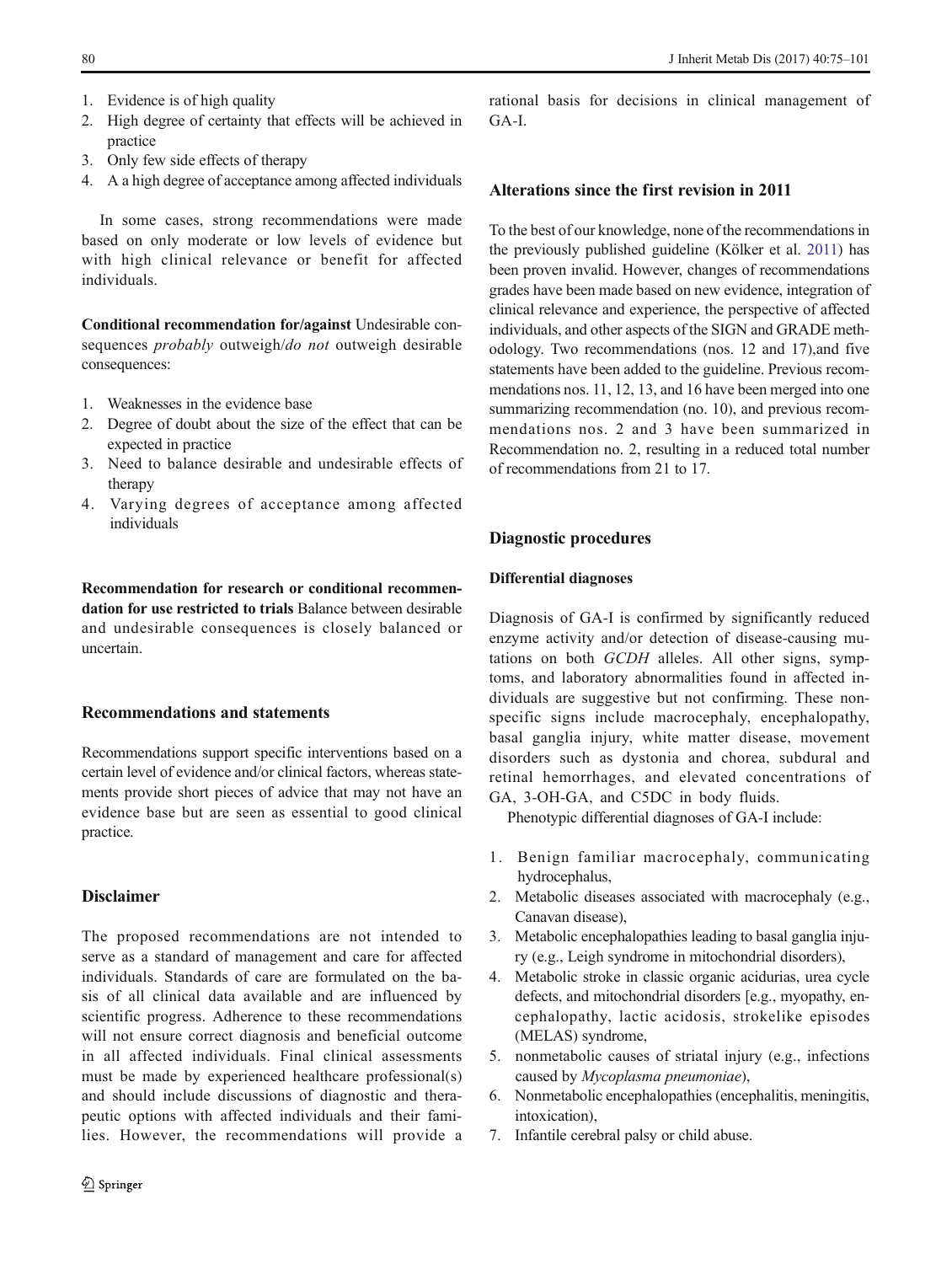Biochemical differential diagnoses of elevated concentrations of GA and 3-OH-GA are summarized in Supplemental Table 4.h

|                           | Recommendation no. 1                                                                                                                                                                                                                                                                                           |
|---------------------------|----------------------------------------------------------------------------------------------------------------------------------------------------------------------------------------------------------------------------------------------------------------------------------------------------------------|
| Strong recommendation for | When GA-I is suspected, diagnostic<br>workup, development of treatment<br>plans, appropriate information and<br>training of affected individuals and<br>their families should take place in a<br>specialized metabolic center. Affected<br>individuals should be transferred to<br>such centers without delay. |
| Level of evidence         | One study (SIGN level $2++$ ) has<br>demonstrated positive effect of<br>supervision by a metabolic center<br>(Heringer et al. 2010).                                                                                                                                                                           |
| Clinical relevance        | High.                                                                                                                                                                                                                                                                                                          |

# Newborn screening

GA-I is a reasonable candidate for NBS (Thomason et al. [1998;](#page-25-0) Watson et al. [2006\)](#page-26-0) and has been included in the disease panels of MS/MS-based NBS in many countries worldwide (Loeber et al. [2012](#page-24-0)).

Major aims Neonatal diagnosis and start of treatment increase probability for an asymptomatic disease course (Bijarnia et al. [2008](#page-22-0); Boneh et al. [2008](#page-22-0); Couce et al. [2013](#page-23-0); Heringer et al. [2010](#page-23-0); Hoffmann et al. [1996](#page-24-0); Kölker et al. [2006,](#page-24-0) [2007a;](#page-24-0) Lee et al. [2013;](#page-24-0) Naughten et al. [2004;](#page-25-0) Strauss et al. [2003,](#page-25-0) [2007](#page-25-0), [2011](#page-25-0); Viau et al. [2012\)](#page-26-0). The aim of NBS is to reduce the risk of irreversible neurologic disease following striatal damage.

Definitions Population-wide newborn mass screening for GA-I is performed by MS/MS analysis of acylcarnitines in DBS, whereas high-risk screening is performed in neonates with a known increased a priori risk.

MS/MS The diagnostic metabolite in GA-I is C5DC in DBS. Some laboratories also use ratios to other measured acylcarnitines as secondary parameters (Lindner et al. [2006\)](#page-24-0). Introduction of multiple reaction monitoring (MRM) to MS/ MS analysis has increased sensitivity and reduced the rate of false-positive results (Screening reports of German Society for Newborn Screening [2015\)](#page-23-0).

Cutoff levels A C5DC value above the cutoff is considered a positive screening result and requires follow-up. Each laboratory has to define a cutoff level for C5DC based on its own methodology and patient population. Controlled studies defining pathological values (of acylcarnitines and/or GA and 3-OH-GA) do not exist.

Diagnostic pitfalls NBS does not reliably identify all patients, especially low excreters with a normal or only slightly increased C5DC concentration in DBS (Gallagher et al. [2005](#page-23-0); Heringer et al. [2010;](#page-23-0) Smith et al. [2001;](#page-25-0) Treacy et al. [2003](#page-26-0); Wilcken et al. [2003](#page-26-0)). Sensitivity for C5DC screening was 95 % in one study (Heringer et al. [2010\)](#page-23-0). Thus, a negative NBS result does not unambiguously exclude the diagnosis of GA-I. New analytical methods have been developed to improve detection of low excreters (Estrella et al. [2014;](#page-23-0) Moore et al. [2012](#page-25-0)). Differential diagnosis of increased C5DC concentration comprises multiple acyl-CoA dehydrogenase deficiency, renal insufficiency (Hennermann et al. [2009](#page-23-0)), and maternal GA-I (see below).

Maternal GA-I In several cases, diagnosis of maternal GA-I followed diagnostic workup of an initially decreased concentration of free carnitine or increased C5DC in NBS of the child. Biochemical parameters in these children normalized during the following weeks (Crombez et al. [2008](#page-23-0); Garcia et al. [2008](#page-23-0); Vilarinho et al. [2010\)](#page-26-0).

Statement 1: Maternal GA-I should be included in the differential diagnoses if NBS shows (1) decreased free carnitine or (2) increased C5DC but diagnostic confirmation in the child is negative or no other adequate explanation for initial abnormal screening results can be found.

For diagnostic workup in subpopulations from genetic isolates with a high carrier frequency and incidence of GA-I, alternative diagnostic procedures have been recommended (Kölker et al. [2011](#page-24-0)), i.e., direct mutation detection in addition to MS/MS NBS in at-risk babies from most known populations with low-excreter GA-I (Greenberg et al. [2002](#page-23-0)).

### Confirmation of a positive screening result

Pathological NBS results should be repeated on the same DBS (and if possible by the same laboratory) and confirmed by one or more alternative techniques, including quantitative analysis of GA and 3-OH-GA in urine and/or blood with GC/MS (Al-Dirbashi et al. [2005;](#page-22-0) Baric et al. [1999;](#page-22-0) Shigematsu et al. [2005\)](#page-25-0), mutation analysis of the *GCDH* gene (Goodman et al. [1998;](#page-23-0) Zschocke et al. [2000\)](#page-26-0), and/or GCDH enzyme analysis in leukocytes or fibroblasts (Baric et al. [1999](#page-22-0); Christensen [1983;](#page-22-0) Goodman et al. [1998](#page-23-0)).

Normal urine or blood 3-OH-GA level is not suggestive for GA-I but does not definitely exclude it, since some low excreters intermittently present with normal concentrations. In contrast, elevated levels of 3-OH-GA are highly suggestive for GA-I. Pitfalls for abnormal results of organic acid analysis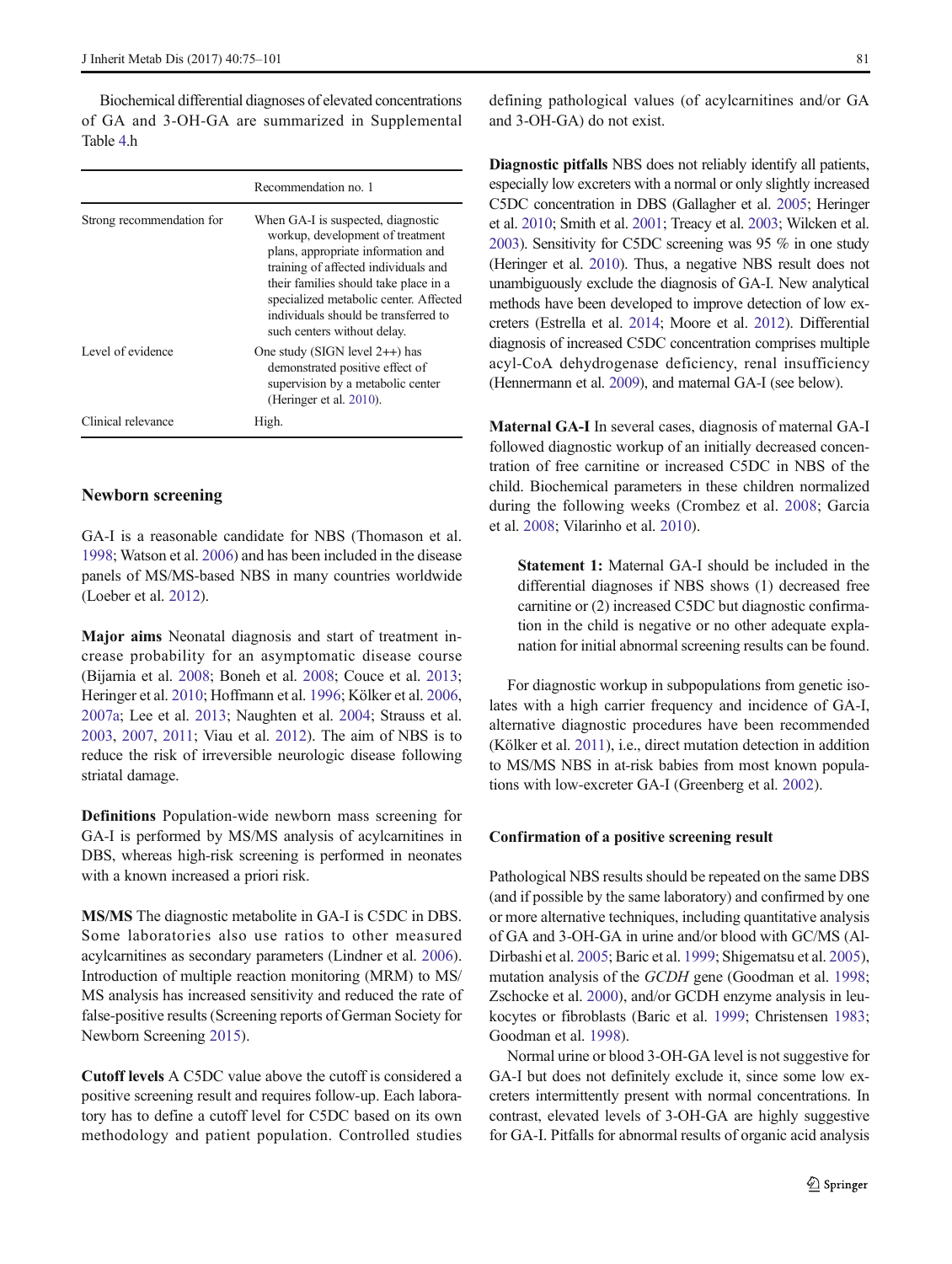<span id="page-7-0"></span>in urine should always be considered (Supplementary Table 4).

Specific therapy should be immediately initiated if suggestive biochemical results are present, i.e., before molecular genetic and/or enzymatic analysis confirms the diagnosis (Fig. 1). Detection of an (assured or likely) disease-causing genotype confirms the diagnosis. Sensitivity of genetic analysis is 98– 99 % (Zschocke et al. [2000\)](#page-26-0). There is evidence for a correlation of the genotype with biochemical parameters and residual enzyme activity but not with clinical phenotype (Christensen et al. [2004;](#page-23-0) Goodman et al. [1998;](#page-23-0) Kölker et al. [2006](#page-24-0)). Therefore, all diagnosed individuals should receive the same



Fig. 1 Diagnostic algorithm for glutaric aciduria type I (GA-I). Newborn screening is performed using tandem mass spectroscopy (MS/MS) analyzing glutarylcarnitine (C5DC) concentration in dried blood spots (DBS). Diagnostic workup includes quantitative analysis of GA and 3 hydroxyglutaric acid (3-OH-GA) in urine and/or blood, molecular genetic analysis of GCDH gene, and glutaryl-CoA dehydrogenase (GCDH) enzyme analysis. Targeted diagnostic workup due to suggestive clinical, biochemical, and/or neuroradiological signs starts with quantitative analysis of GA and 3-OH-GA in urine and/or blood and is performed in analogy to the described diagnostic workup procedure. \*Low-excreters may show (intermittently) normal concentrations of 3-OH-GA (and GA) in urine or blood. If highly suspicious signs and symptoms for GA-I are

present, further diagnostic studies should be considered, but the decision should be made based on the individual circumstance. \*\*If individuals in this group show suggestive clinical symptoms, diagnostic workup according to targeted diagnostic workup is recommended. Comment on mutation and enzyme analysis: Since GCDH gene analysis is more broadly available than GCDH enzyme analysis, and since the identification of two disease-causing mutations not only confirms the diagnosis but also enables accurate genetic counselling and prenatal diagnosis, we recommend starting with GCDH gene analysis. However, depending on local availability and experience, GCDH enzyme analysis could be performed first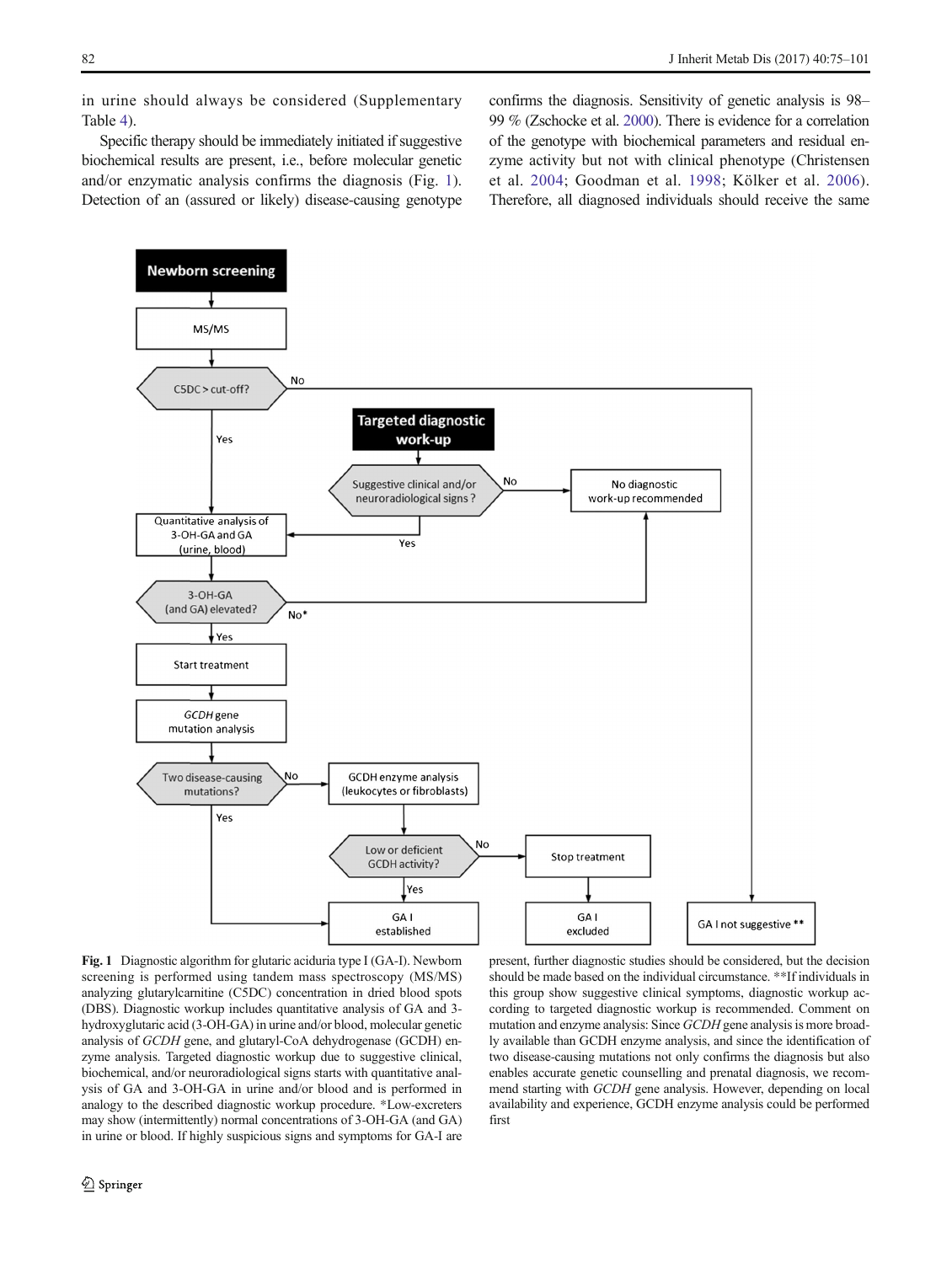form of treatment. Figure [1](#page-7-0) summarizes the diagnostic algorithm for GA-I.

A special GCDH variant with dominant negative effect and abnormal NBS result has been reported in one family. Residual enzyme activity was 10–20 % (significantly lower than other heterozygous individuals and in the range of symptomatic GA-I subjects), and no clinical or neuroradiologic abnormalities were observed (Bross et al. [2012](#page-22-0)). At present, it is unclear whether treatment is indicated in such individuals. In general, however, heterozygous carrier status is not considered as being pathologic, since heterozygous individuals remain asymptomatic without treatment.

If only one (or no) known disease-causing mutation can be detected but other clinical biochemical and/or neuroradiologic features suggestive for GA-I are found, GCDH activity should be determined in leukocytes or fibroblasts. Significantly reduced activity will confirm the diagnosis, while normal activity (or values in the range of heterozygous carriers) will exclude it. In symptomatic individuals, residual enzyme activities of up to 30 % have been reported (Christensen et al. [2004](#page-23-0); Kölker et al. [2006](#page-24-0)). GCDH enzyme studies may also be determined prior to genetic studies according to local availability.

# Targeted diagnostic workup due to suggestive clinical signs

Targeted diagnostic workup has become less important since the initiation of NBS programs but is still relevant for individuals born before this era, in countries without screening programs, and for low excreters who may have been missed by NBS. If a patient shows suggestive clinical signs or symptoms and/or neuroradiologic findings (Supplementary Table 3), or if specific biochemical abnormalities have been detected, a targeted diagnostic workup should always be performed, even if NBS was normal. In addition, GA-I should be specifically excluded by biochemical and/or genetic analyzes in siblings of individuals with GA-I. Suggestive clinical signs include acute neurologic symptoms occuring during febrile illness or other catabolic states, such as acute or chronic onset of movement disorder (dystonia, chorea, etc.), epilepsy, truncal muscular hypotonia, or dysarthria (Badve et al. [2015;](#page-22-0) Fraidakis et al. [2015;](#page-23-0) Gupta et al. [2015;](#page-23-0) Kamate et al. [2012](#page-24-0); Kölker et al. [2015a,](#page-24-0) [b;](#page-24-0) Ma et al. [2013a,](#page-24-0) [b;](#page-24-0) Wang et al. [2014;](#page-26-0) Zaki et al. [2014\)](#page-26-0). Individuals with a late-onset form might present with nonspecific neurologic signs such as polyneuropathy, incontinence, headache, early-onset dementia, or tremor (Herskovitz et al. [2013;](#page-24-0) Külkens et al. [2005;](#page-24-0) Pierson et al. [2015](#page-25-0)). Neuroradiologic abnormalities occur frequently (Brismar and Ozand [1995](#page-22-0); Doraiswamy et al. [2015;](#page-23-0) Garbade et al. [2014;](#page-23-0) Harting et al. [2009;](#page-23-0) Mohammad et al. [2015;](#page-25-0) Strauss et al. [2007](#page-25-0); Singh et al. [2011;](#page-25-0) Vester et al. [2015\)](#page-26-0) and are summarized in Supplementary Table 3.

Methods Targeted diagnostic workup uses the same methods as confirmatory diagnostic workup of abnormal NBS results, i.e., quantitative analysis of GA and 3-OH-GA in urine and/or blood by GC/MS, molecular genetic analysis of GCDH gene and GCDH enzyme analysis in leukocytes or fibroblasts (Fig. [1\)](#page-7-0). In individuals with secondary carnitine depletion and low excreters, sensitivity of MS/MS analysis of acylcarnitines in DBS or plasma is reduced. Analysis of urinary C5DC is an alternative method but with low availability (Tortorelli et al. [2005](#page-25-0)) and lower sensitivity than quantitative analysis of 3-OH-GA in urine by GC/MS (Al-Dirbashi et al. [2010\)](#page-22-0). Use of in vivo loading tests using lysine or prolonged fasting tests is potentially harmful and obsolete. Additional use of in vitro loading tests does not increase diagnostic sensitivity (Schulze-Bergkamen et al. [2005\)](#page-25-0). Figure [1](#page-7-0) summarizes the diagnostic algorithm for GA-I.

|                                 | Recommendation no. 2                                                                                                                                                                                                                                                                                                                          |
|---------------------------------|-----------------------------------------------------------------------------------------------------------------------------------------------------------------------------------------------------------------------------------------------------------------------------------------------------------------------------------------------|
| Strong<br>recommendation<br>for | Positive NBS result and suggestive clinical,<br>biochemical, and/or neuroradiologic signs<br>should be confirmed by diagnostic workup, in-<br>cluding quantitative analysis of GA and<br>3-OH-GA in urine and/or blood, mutation<br>analysis of <i>GCDH</i> gene, and/or GCDH<br>enzyme analysis in leukocytes or<br>fibroblasts $(Fig. 1)$ . |
| Level of evidence               | Moderate (SIGN level $2+$ to 4). Consistency<br>of evidence is high.                                                                                                                                                                                                                                                                          |
| Clinical relevance              | High.                                                                                                                                                                                                                                                                                                                                         |

NBS newborn screening, GA-I glutaric aciduria type I, 3-OH-GA 3 hydroxyglutaric acid, GCDH glutaryl-CoA dehydrogenase, SIGN Scottish Intercollegiate Guidelines Network

Diagnosis may also be made by genetic testing without previous biochemical analysis (Marti-Masso et al. [2012](#page-25-0)). This procedure may become more important in the future due to growing availability and use of genome-wide, massively parallel, DNA sequencing techniques.

Subdural hemorrhage (SDH) and arachnoid cysts Although SDH might appear at any age in GA-I, it peaks in late infancy when the extent of macrocephaly is greatest (Brismar und Ozand [1995](#page-22-0); Carman et al. [2012](#page-22-0); Hartley et al. [2000;](#page-23-0) Köhler und Hoffmann [1998](#page-24-0); Twomey et al. [2003;](#page-26-0) Vester et al. [2015;](#page-26-0) Woelfle et al. [1996](#page-26-0)). Exact frequency of SDH is unknown, since affected individuals may remain asymptomatic. SDH in GA-I may be mistaken as abusive head trauma (Hartley et al. [2000;](#page-23-0) Morris et al. [1999](#page-25-0); Vester et al. [2015;](#page-26-0) [2016\)](#page-26-0) and thus might be a diagnostic pitfall.

Bilateral temporal fluid collections including the anterior temporal CSF spaces and the Sylvian fissure have been de-scribed and are highly suggestive for GA-I (Hald et al. [1991;](#page-23-0) Jamjoom et al. [1995](#page-24-0); Martinez-Lage et al. [1994](#page-25-0); Lütcherath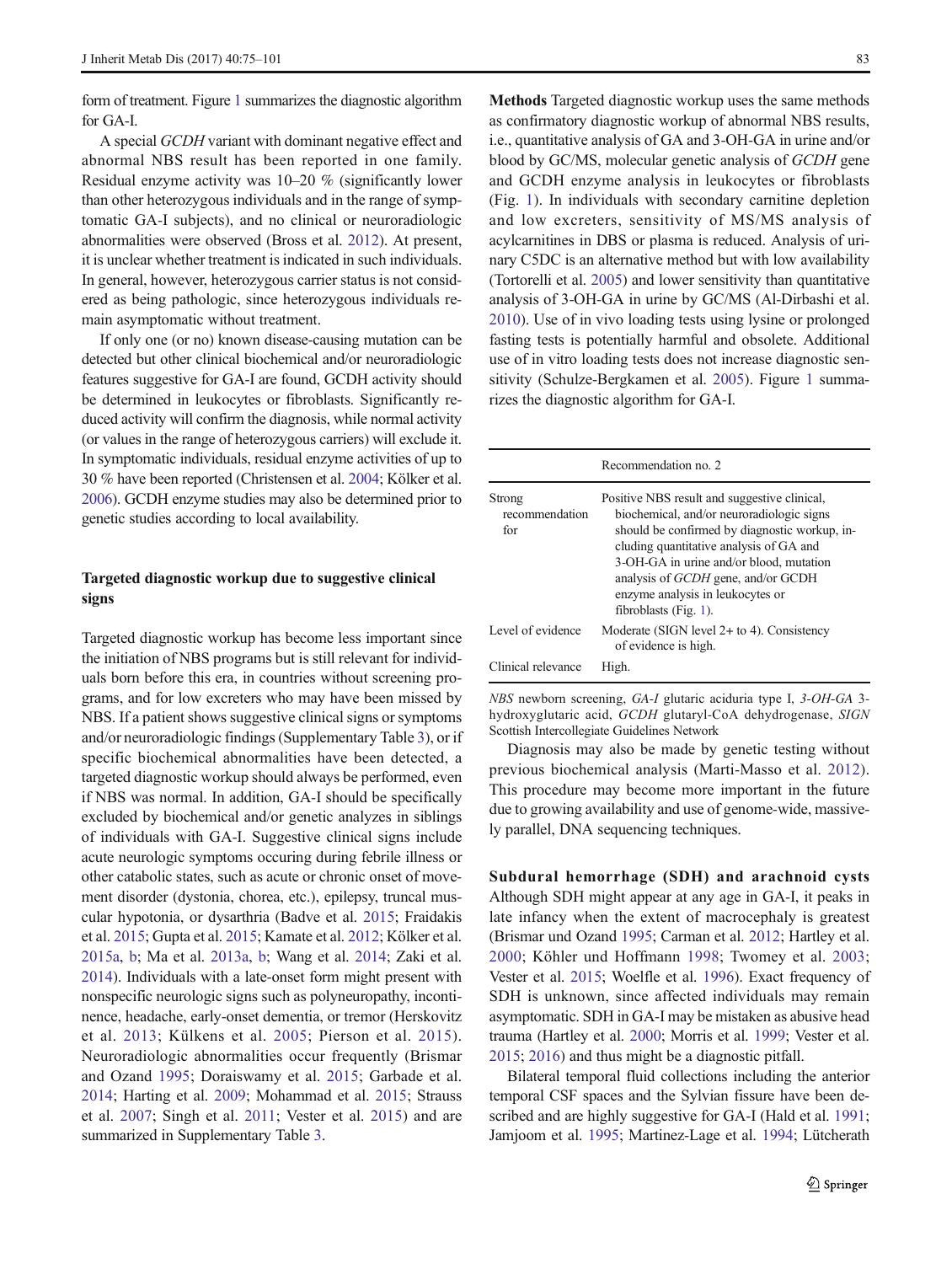et al. [2000\)](#page-24-0). While typically bilateral, they may be asymmetric and even space occupying, with hydrocephalus (Jamjoom et al. [1995\)](#page-24-0). Bitemporal arachnoid cysts have only been verified in one of two patients on craniotomy (Lütcherath et al. [2000](#page-24-0)); however, differentiation from frontotemporal hypoplasia may be challenging. In a recently published review, diagnosis in 16/20 individuals with GA-I was made after targeted diagnostic workup due to SDH. In almost every case, additional characteristic neuroradiologic abnormalities for GA-I were present (Vester et al. [2015](#page-26-0)).

|                              | Recommendation no. 3                                                                                                                                                                                                                                                                           |
|------------------------------|------------------------------------------------------------------------------------------------------------------------------------------------------------------------------------------------------------------------------------------------------------------------------------------------|
| Strong<br>recommendation for | In children with SDH (including suspicion<br>of shaken baby syndrome) and/or<br>bitemporal fluid collections suggesting<br>frontotemporal hypoplasia and/or arachnoid<br>cysts, a diagnostic workup using the<br>algorithm for targeted diagnostic workup<br>(Fig. 1) is strongly recommended. |
| Level of evidence            | Moderate (SIGN level $2+$ to 4). Consistency<br>of evidence is moderate.                                                                                                                                                                                                                       |
| Clinical relevance           | High.                                                                                                                                                                                                                                                                                          |

SDH subdural hemorrhage, SIGN Scottish Intercollegiate Guidelines Network

Statement 2: SDH is usually found in combination with other neuroradiologic abnormalities characteristic for GA-I (i.e., frontotemporal hypoplasia, enlarged CSF spaces etc., Supplementary Table 3). Isolated SDH without these characteristic abnormalities per se is not suggestive for GA-I and should not result in targeted diagnostic workup.

# Metabolic maintenance treatment

### Start of treatment

When GA-I is suspected during diagnostic workup (Fig. [1](#page-7-0)), i.e., due to elevated concentration of 3-OH-GA in urine, metabolic treatment should be started immediately. Development and evaluation of treatment plans, training and education of affected individuals and their families, and avoidance of side effects of dietary treatment (i.e., malnutrition, growth failure) require the expertise of specialized metabolic centers, including specialists in inherited metabolic diseases, genetic counselors, dieticians, nurses, physiotherapists, occupational therapists, speech therapists, psychologists, and social workers. Regular follow-up by metabolic expert centers significantly increases the probability of an asymptomatic disease course (Heringer et al. [2010\)](#page-23-0).

|                                 | Recommendation no. 4                                                                                                                               |
|---------------------------------|----------------------------------------------------------------------------------------------------------------------------------------------------|
| Strong<br>recommendation<br>for | Metabolic treatment and regular follow-up monitor-<br>ing should be implemented by an interdisciplinary<br>team in a specialized metabolic center. |
| Level of evidence               | High to moderate (SIGN level $2++$ to 4). Consistency<br>of evidence is moderate.                                                                  |
| Clinical relevance              | High.                                                                                                                                              |

SIGN Scottish Intercollegiate Guidelines Network

### Effectiveness of treatment

When diagnosis is made after manifestation of neurologic disease, outcome is poor, and therapeutic impact is limited (Busquets et al. [2000](#page-22-0); Bjugstad et al. [2000;](#page-22-0) Hoffmann et al. [1996;](#page-24-0) Kamate et al. [2012](#page-24-0); Kyllerman et al. [2004;](#page-24-0) Kölker et al. [2006;](#page-24-0) Wang et al. [2014\)](#page-26-0), though some affected individuals may benefit by prevention of progressive neurologic deterioration (Badve et al. [2015;](#page-22-0) Bjugstad et al. [2000;](#page-22-0) Hoffmann et al. [1996;](#page-24-0) Kölker et al. [2006;](#page-24-0) Strauss et al. [2003;](#page-25-0) Fraidakis et al. [2015](#page-23-0)).

In contrast, 80–90 % of individuals with GA-I remain asymptomatic if treatment is started in the newborn period before symptom onset (Afroze and Yunus [2014](#page-22-0); Bijarnia et al. [2008](#page-22-0); Boneh et al. [2008](#page-22-0); Boy et al. [2013](#page-22-0); Couce et al. [2013;](#page-23-0) Gokmen-Ozel et al. [2012](#page-23-0); Heringer et al. [2010](#page-23-0); Kölker et al. [2006,](#page-24-0) [2007a](#page-24-0), [2012;](#page-24-0) Lee et al. [2013](#page-24-0); Naughten et al. [2004](#page-25-0); Radha Rama Devi et al. [2016;](#page-25-0) Strauss et al. [2003,](#page-25-0) [2007,](#page-25-0) [2011;](#page-25-0) Viau et al. [2012\)](#page-26-0). Combined metabolic therapy consists of low-lysine diet, carnitine supplementation, and emergency treatment during episodes, inducing catabolism, and allows for normal development and growth (Boy et al. [2013](#page-22-0)). Individuals adhering to treatment recommendations rarely develop dystonia (5 %), while nonadherence to maintenance treatment increases the rate to 44 % and nonadherence to emergency treatment to 100 % (Heringer et al. [2010\)](#page-23-0).

#### Dietary treatment

International recommendations and individualization of treatment Dietary recommendations considering agedependent needs of a growing child have been developed by international organizations such as the World Health Organization (WHO) or German, Austrian and Swiss Nutrition Societies (D-A-CH). Recommendations may vary significantly due to the use of different protein requirements and the use of average versus safe levels. Recommendations are usually set to the safe level  $[=$  mean + 2 standard deviations (SD) of daily required intake]. GDG members most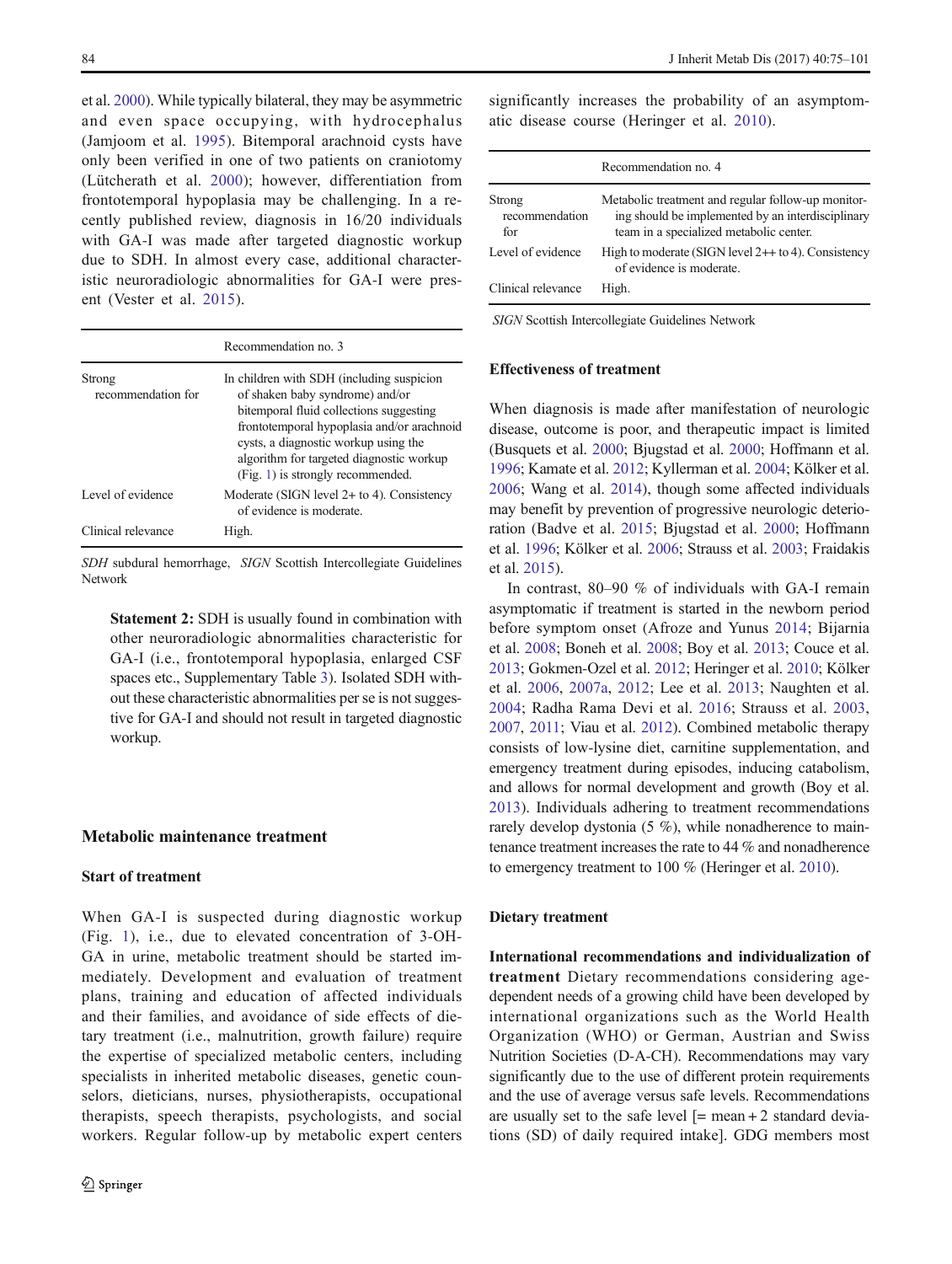<span id="page-10-0"></span>commonly use the revised safe levels (Dewey et al. [1996\)](#page-23-0) and D-A-CH recommendations [\(2000](#page-23-0)) for calculating individualized dietary protocols. These recommendations have been used in several clinical trials and have resulted in a positive outcome (Boy et al. [2013;](#page-22-0) Heringer et al. [2010;](#page-23-0) Kölker et al. [2007a,](#page-24-0) [2012\)](#page-24-0). Nutrient intake and energy recommendations by D-A-CH were revised in 2015 (D-A-CH [2015\)](#page-23-0) and are similar to D-A-CH ([2000](#page-23-0)) and joint WHO/Food and Agriculture Organization (FAO)/United Nations University (UNU) expert consultation (World Health Organization [2007\)](#page-26-0).

Principles of low-lysine diet until age 6 years Dietary treatment for GA-I aims to reduce the intake of lysine, quantitatively the most relevant amino acid precursor of neurotoxic GA and 3-OH-GA, while maintaining sufficient intake of essential nutrients and energy substrates (Table 2 and Supplementary Table 5). In the mouse model for GA-I, cerebral concentrations of GA and 3-OH-GA positively correlated with the amount of dietary lysine intake (Sauer et al. [2011](#page-25-0); Zinnanti et al. [2007](#page-26-0)). Since in vivo measurement of metabolites requires invasive methods, analogous data for individuals with GA-I are scarce, and knowledge is based on a post mortem study (Kölker et al. [2003](#page-24-0)).

Limitation of protein intake concomitantly reduces lysine intake. However, the lysine content in natural foods varies considerably, e.g., 2–4 % (lysine/protein) in cereals and 9 % (lysine/protein) in fish (Supplementary Table 5). Therefore, direct calculation of lysine intake instead of total natural protein intake is more precise and reduces long-term day-to-day

variability of lysine intake (Müller and Kölker [2004;](#page-25-0) Yannicelli et al. [1994](#page-26-0)). This approach has been used in several clinical trials. In addition to decreased lysine intake, individuals with GA-I also received lysine-free, tryptophan-reduced, amino acid mixtures (AAM) aiming to provide adequate supply of essential amino acids and–with some product-specific variation–also minerals, trace elements, and vitamins. This nutritional therapy (low-lysine diet and AAM supplementation) combined with carnitine supplementation and intensified emergency treatment has been associated with the most favorable neurologic outcome and normal growth in several studies (Boy et al. [2013;](#page-22-0) Heringer et al. [2010](#page-23-0); Kölker et al. [2006](#page-24-0), [2007a](#page-24-0), [2012](#page-24-0); Lee et al. [2013;](#page-24-0) Strauss et al. [2011;](#page-25-0) Viau et al. [2012](#page-26-0)). In contrast, less pronounced clinical effect was demonstrated in cohorts on a low-protein diet using calculation of protein intake (instead of lysine) and omitting AAM (Boneh et al. [2008;](#page-22-0) Greenberg et al. [2002;](#page-23-0) Strauss et al. [2007](#page-25-0)).

Tryptophan Tryptophan content in natural protein is only 0.6–2 %; its quantification in plasma is technically challenging, and depletion may cause severe neurologic deficits (Hoffmann et al. [1991\)](#page-24-0). Thus, AAM used for dietary treatment should be tryptophan reduced but not tryptophan free.

Arginine It has been proposed that the reduction of lysine transport across the blood–brain barrier caused by arginine, which competes with lysine for uptake via the CAT1 transporter, can be exploited for treatment, an approach that has

Table 2 Metabolic maintenance treatment

| Treatment                                                                       |                                 | Age                |                   |                  |                  |                                                                                                                                                                                         |
|---------------------------------------------------------------------------------|---------------------------------|--------------------|-------------------|------------------|------------------|-----------------------------------------------------------------------------------------------------------------------------------------------------------------------------------------|
|                                                                                 |                                 | $0-6$ months       | $7-12$ months     | $1-3$ years      | $4-6$ years      | $>6$ years                                                                                                                                                                              |
| 1. Low-lysine diet                                                              |                                 |                    |                   |                  |                  |                                                                                                                                                                                         |
| Lysine (from natural protein) $a$<br>Amino acid mixtures (protein) <sup>b</sup> | mg/kg per day<br>$g/kg$ per day | 100<br>$1.3 - 0.8$ | 90<br>$1.0 - 0.8$ | $80 - 60$<br>0.8 | $60 - 50$<br>0.8 | Controlled protein intake using<br>natural protein with a low-lysine<br>content and avoiding lysine-rich<br>food; e.g., according to national<br>recommendations such as<br>$Optimix^d$ |
| Energy                                                                          | kcal/kg per day                 | $100 - 80$         | 80                | $94 - 81$        | $86 - 63$        |                                                                                                                                                                                         |
| 2. Micronutrients <sup>c</sup>                                                  | $\%$                            | >100               | >100              | >100             | >100             | $\geq 100$                                                                                                                                                                              |
| 3. Carnitine                                                                    | mg/kg per day                   | 100                | 100               | 100              | $100 - 50$       | $50 - 30$                                                                                                                                                                               |

If normal growth and development are not achieved these recommendations should be modified according to individual needs

<sup>a</sup> Lysine/protein ratios vary considerably in natural food, and thus, natural protein intake in children on a low-lysine diet is dependent on the natural protein source. Natural protein intake is relatively high if patients predominantly use natural protein with a low-lysine content. For this reason, numerical data on natural protein are not provided

<sup>b</sup> Lysine-free, tryptophan-reduced amino acid mixtures should be supplemented with minerals and micronutrients as required to maintain normal levels. Adequate intake of essential amino acids is provided from natural protein and lysine-free, tryptophan-reduced, amino acid supplements. The amount of amino acid supplements is adjusted to reach at least the safe levels (Dewey et al. [1996](#page-23-0))

<sup>c</sup> According to international dietary recommendations (D-A-CH [2015](#page-23-0))

<sup>d</sup> Optimix®, National Nutritional Recommendations for Children and Adolescents, by Research Institute for Child Nutrition Dortmund, Germany; URL: <http://www.fke-do.de/index.php>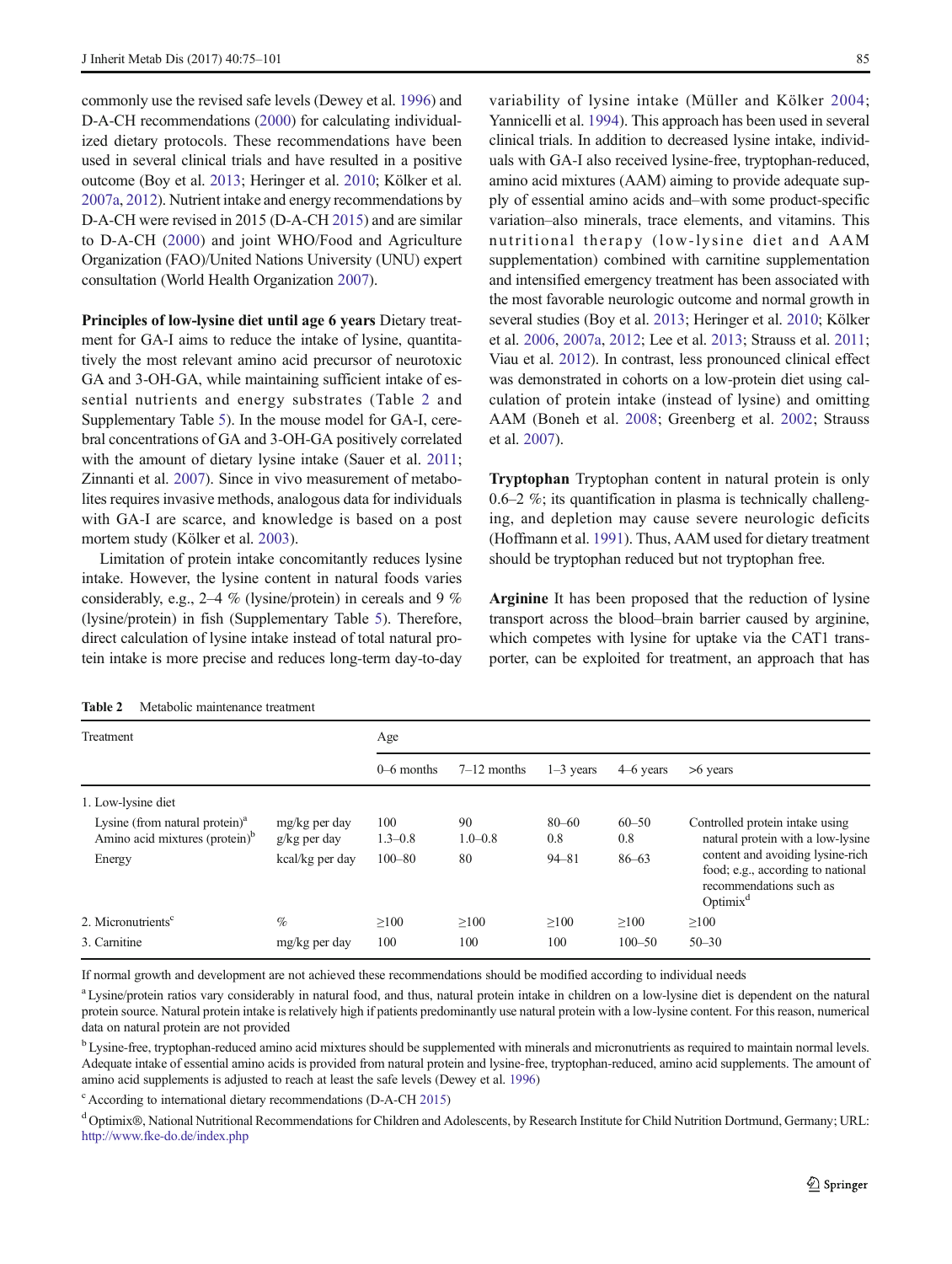been termed complementary diet therapy (Kölker et al. [2012](#page-24-0); Strauss et al. [2011](#page-25-0)). Arginine is a semiessential amino acid that can be synthesized via the urea cycle and for which minimal requirements have not been defined. Only 40 % of dietary arginine reaches circulation after intestinal digestion and metabolism (Castillo et al. [1993\)](#page-22-0). The arginine content of natural protein varies considerably, as does the amount of arginine in commercially available AAMs used during the first year of life. As a result, the daily arginine intake in infants with GA-I can vary significantly depending on the amount and type of natural protein and lysine-free, tryptophanreduced AAM in their diet. There is less variability in the arginine content of AAMs used in older children and adults, but nonetheless, daily intake of arginine can vary depending on the type and amount of natural protein included in the diet. Despite this potential variability, clinical outcomes including motor development and risk of movement disorder are similar, regardless of the arginine content of the AAM being used (Kölker et al. [2012\)](#page-24-0). Studies in a mouse model showed that arginine supplementation can reduce cerebral concentrations of neurotoxic metabolites (GA, 3-OH-GA) but only when given at supraphysiologic doses (Sauer et al. [2011](#page-25-0)). In the same study, it was found that a low-lysine diet was much more effective in reducing cerebral levels of neurotoxic metabolites. There is insufficient evidence to support high-dose arginine supplementation orally in addition to, or as a substitute for, the use of a lysinefree, tryptophan-reduced, arginine-containing AAM.

During acute illness, decreased concentrations of plasma arginine levels have been reported in some individuals with GA-I (Strauss et al. [2011](#page-25-0)). However, clinical relevance of this observation is unknown, and lowarginine plasma levels are a common phenomenon in acute illness independent from GA-I due to enhanced use of arginine via the arginase and nitric oxide pathways (Luiking et al. [2005](#page-24-0)). There is no evidence for arginine therapy IV during acute illness in GA-I.

Statement no. 3: There is no evidence for a clinical benefit of high-dose arginine supplementation orally for maintenance treatment or for the use of arginine IV for emergency treatment. For this reason, arginine intake should only be provided by lysine-free, tryptophan-reduced, arginine-containing AAM and natural protein within a balanced low-lysine diet.

Dietary treatment after age 6 years Long-term outcome in GA-I is largely unknown. Besides acute encephalopathic crises, there is increasing evidence for the occurrence of lateonset and insidious-onset disease variants (Bähr et al. [2002](#page-22-0); Busquets et al. [2000;](#page-22-0) Fernández-Álvarez et al. [2003](#page-23-0); Harting et al. [2009;](#page-23-0) Hoffmann et al. [1996;](#page-24-0) Külkens et al. [2005;](#page-24-0) Pierson et al. [2015](#page-25-0); Strauss et al. [2007](#page-25-0)). Acute and insidious disease onset manifest during the first 6 years of life, whereas individuals with late onset often present during adolescence or adulthood. There is also evidence for variable progressive extrastriatal MRI changes after age 6 years (Harting et al. [2009\)](#page-23-0), but clinical relevance is unclear. Effectiveness of dietary treatment after 6 years has not been systematically studied. However, as the clinical course is unknown, controlled protein intake using natural protein with a low lysine content and avoiding lysine-rich food is advisable after age 6 years (e.g., according to national recommendations such as [Optimix®](#page-25-0), formulated by the Research Institute of Child Nutrition, Dortmund, Germany). To prevent growth disturbance or malnutrition, change from low-lysine diet before to protein-controlled diet after age 6 years and the following period should be accompanied by regular dietary advice.

|                                 | Recommendation 5                                                                                                                                                                                                  |  |  |
|---------------------------------|-------------------------------------------------------------------------------------------------------------------------------------------------------------------------------------------------------------------|--|--|
| Strong<br>recommendation<br>for | Low-lysine diet with additional administration of<br>lysine-free, tryptophan-reduced AAMs containing<br>essential amino acids is strongly recommended for<br>dietary treatment up to age 6 years.                 |  |  |
| Level of evidence               | High to moderate (SIGN level $2++$ to 4). Consistency<br>of evidence is high.                                                                                                                                     |  |  |
| Clinical relevance              | High.                                                                                                                                                                                                             |  |  |
|                                 | SIGN Scottish Intercollegiate Guidelines Network<br>Recommendation no. 6                                                                                                                                          |  |  |
| Recommendation<br>for           | After age 6 years, dietary treatment should follow an<br>age-adapted, protein-controlled protocol based on<br>safe levels for protein intake. Dietary changes<br>should be accompanied by regular dietary advice. |  |  |
| Level of evidence               | Moderate (SIGN level $2+$ to 4). Consistency of<br>evidence is high.                                                                                                                                              |  |  |
| Clinical relevance              | High.                                                                                                                                                                                                             |  |  |

SIGN Scottish Intercollegiate Guidelines Network

Infant feeding Breast milk is physiological and beneficial for infants (Dewey et al. [1995\)](#page-23-0), but except for phenylketonuria (PKU), evidence for successful breastfeeding of babies with inherited metabolic diseases is limited to few publications (Huner et al. [2005;](#page-24-0) MacDonald et al. [2006](#page-24-0)). Breastfeeding in infants with GA-I should be encouraged. The GDG is most experienced in breastfeeding on demand after giving certain amounts of lysine-free and tryptophan-reduced AAM, thus limiting lysine intake in analogy to PKU (Francis and Smith [1981](#page-23-0)). This procedure is associated with beneficial clinical outcome (Boy et al. [2013](#page-22-0); Heringer et al. [2010;](#page-23-0)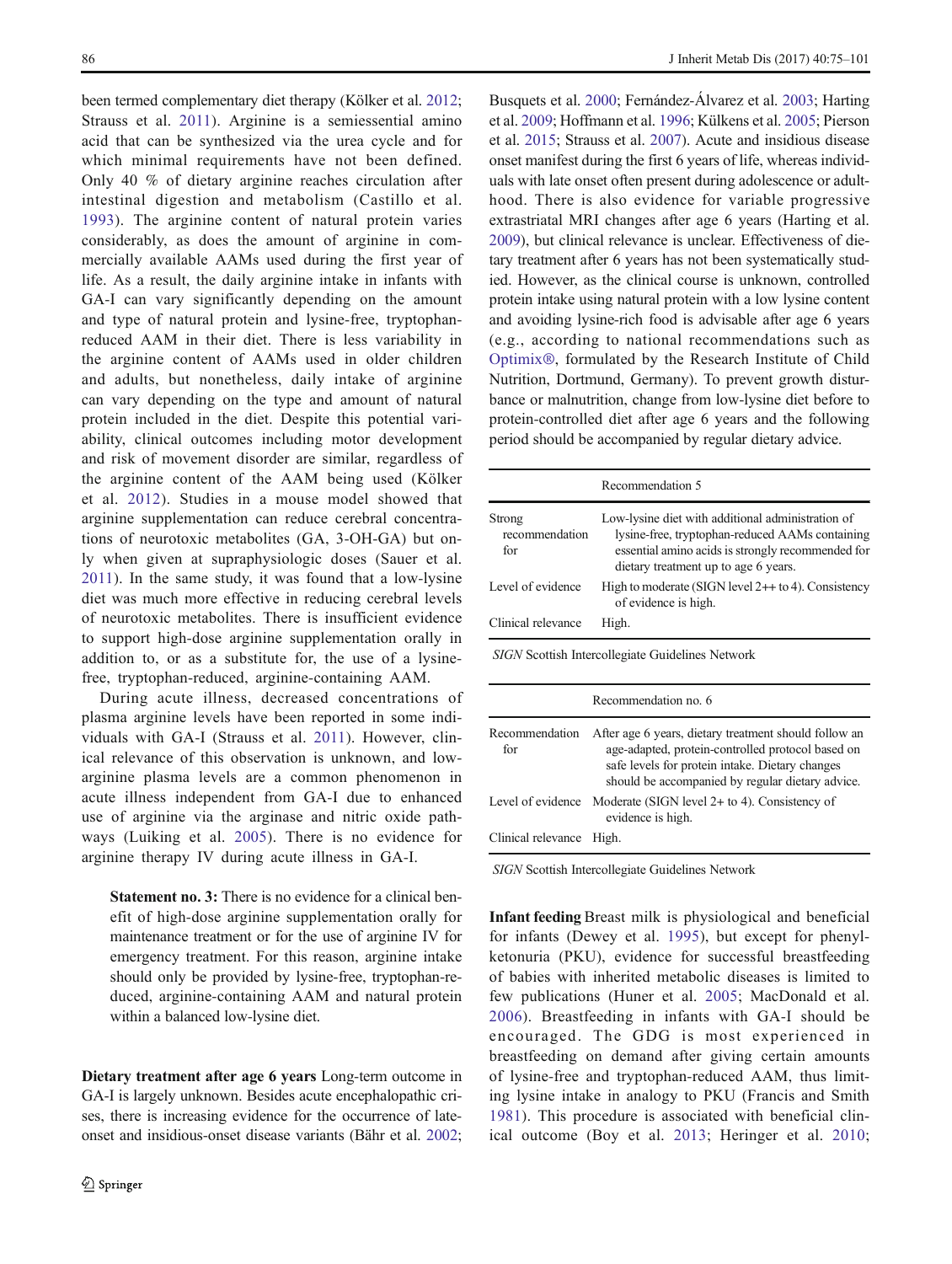Kölker et al. [2007a](#page-24-0), [2012](#page-24-0)). Clinical experience with administration of infant formula after breastfeeding is scarce (van Rijn et al. [2003\)](#page-26-0). Since the amount of lysine in breast milk is known (86 mg/100 ml; Souci et al. [2008](#page-25-0)), daily lysine intake can be calculated when breast milk is the only natural protein source and breast milk intake is calculated and stable. As the lysine content of infant formula is also known, bottle feeding can be used to calculate lysine intake.

Children with feeding problems Children with feeding problems need skilled supervision of a metabolic dietitian. Such children may require tube feeding, pharmacotherapy, or surgery (i.e., fundoplication, gastrostomy, jejunostomy) to sustain adequate energy supply.

Individuals with dystonic movement disorder Children with severe dystonia, or status dystonicus, may have increased energy demand despite treatment with antidystonic medication and immobility (personal communication, B. Assmann, Heidelberg). Intensive dietary supervision is necessary in dystonic individuals to adapt energy intake and avoid catabolism and are also at increased risk of aspiration pneumonia and malnutrition due to orofacial dyskinesia (Boy et al. [2013](#page-22-0); Kölker et al. [2007a](#page-24-0); Müller and Kölker [2004](#page-25-0); Yannicelli et al. [1994](#page-26-0)).

Education Effectiveness of a low-lysine diet (Heringer et al. [2010](#page-23-0) and recommendation no. 5) critically depends upon adequate provision of information and education to parents, affected individuals, and caregivers. It is essential that they receive continued support and education from the interdisciplinary metabolic team.

#### Pharmacotherapy

Carnitine supplementation Secondary plasma carnitine depletion frequently occurs in untreated individuals with GA-I (Lipkin et al. [1988](#page-24-0); Seccombe et al. [1986](#page-25-0); Wang et al. [2014](#page-26-0)), but concomitant intracellular carnitine concentrations are unknown. Conjugation of carnitine with GA results in formation of nontoxic glutarylcarnitine and is proposed to reduce the intracellular CoA pool via increasing accumulation of glutaryl-CoA (Seccombe et al. [1986\)](#page-25-0). This results in secondary carnitine depletion, which can be compensated for by carnitine supplementation orally, as demonstrated in a mouse model (Sauer et al. [2011](#page-25-0)). L-carnitine supplementation is considered to contribute to reduced risk for striatal injury in individuals diagnosed early (Couce et al. [2013;](#page-23-0) Heringer et al. [2010;](#page-23-0) Kölker et al. [2007a](#page-24-0); Lee et al. [2013;](#page-24-0) Strauss et al. [2003](#page-25-0), [2011](#page-25-0); Viau et al. [2012](#page-26-0)) and reduces mortality rates in symptomatic individuals with GA-I (Kölker et al. [2006](#page-24-0)). Although no randomized controlled studies demonstrate a specific positive effect of carnitine on clinical outcome (Nasser et al. [2009;](#page-25-0) Walter [2003](#page-26-0)), lifelong carnitine supplementation is generally recommended (Bjugstad et al. [2000](#page-22-0); Hoffmann et al. [1996;](#page-24-0) Kölker et al. [2006](#page-24-0); Strauss et al. [2003](#page-25-0)). An initial oral dosage of 100 mg L-carnitine/kg per day divided into three doses is commonly used (Kölker et al. [2007a;](#page-24-0) Strauss et al. [2003\)](#page-25-0) and then individually adjusted to maintain plasma free L-carnitine concentration within the normal range. Dosage reduction may be necessary due to adverse effects, such as diarrhea and a fishy odor.

An experimental study demonstrated increased production of trimethylamine-N-oxide (TMAO), an atherogenic metabolite of carnitine formed by intestinal microbiotic metabolism, after carnitine intake from red meat (Koeth et al. [2013](#page-24-0)). Whether long-term carnitine supplementation is associated with atherosclerosis in GA-I is unknown. At present, the benefits of carnitine supplementation are believed to outweigh the potential risks.

|                    | Recommendation no. 7                                                                                                    |
|--------------------|-------------------------------------------------------------------------------------------------------------------------|
| Recommendation for | L-carnitine should be supplemented lifelong<br>aiming to maintain a normal plasma<br>concentration of free L-carnitine. |
| Level of evidence  | High to moderate (SIGN level $2++$ to 4).<br>Consistency of evidence is moderate.                                       |
| Clinical relevance | High.                                                                                                                   |

SIGN Scottish Intercollegiate Guidelines Network

Riboflavin Although certain affected individuals may show biochemical improvement (decreased GA and 3- OH-GA) following riboflavin supplementation (Brandt et al. [1979](#page-22-0); Chalmers et al. [2006;](#page-22-0) Lipkin et al. [1988](#page-24-0)), there is no evidence that riboflavin improves the clinical outcome (Kölker et al. [2006](#page-24-0)). There is no standardized protocol for evaluating riboflavin responsiveness, and it cannot be predicted by mutation analysis. Riboflavin also causes adverse gastrointestinal symptoms such as nausea and abdominal pain.

Neuroprotective agents There is no evidence that use of other drugs, such as phenobarbitone, N-acetylcysteine, creatine monohydrate, topiramate, glutamate receptor antagonists, and antioxidants are beneficial in GA-I (Greenberg et al. [2002;](#page-23-0) Kyllerman et al. [1994](#page-24-0), [2004;](#page-24-0) Strauss et al. [2003\)](#page-25-0).

Table [2](#page-10-0) summarizes recommended best practice for metabolic maintenance treatment.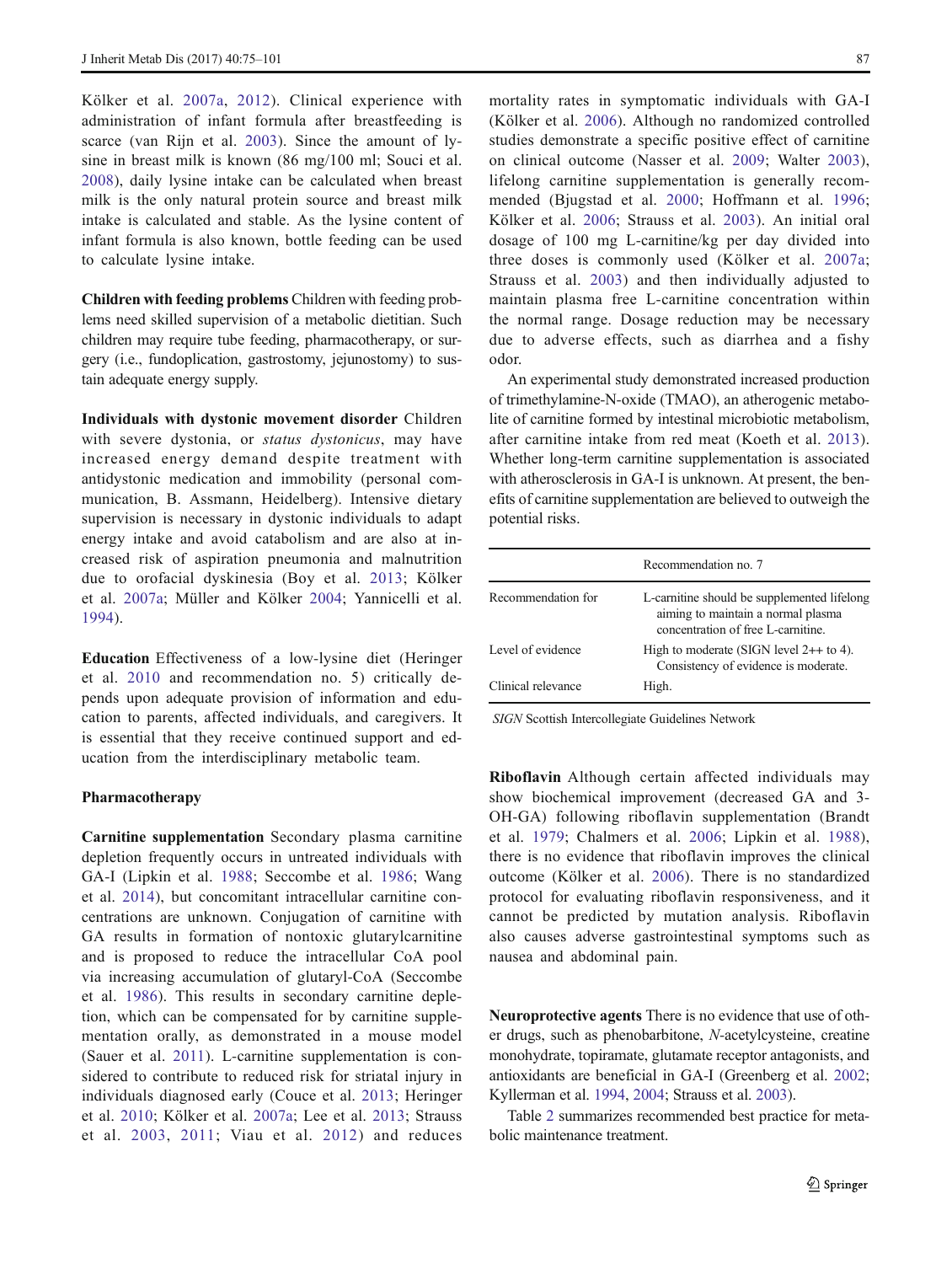### Emergency treatment

Maintenance treatment alone is not sufficient for avoiding encephalopathic crises, so it is important to use intensified emergency treatment protocol if affected individuals are at risk for catabolism due to febrile illness, febrile reactions to vaccination, or perioperative/ peri-interventional fasting periods (Heringer et al. [2010;](#page-23-0) Monavari and Naughten [2000](#page-25-0); Strauss et al. [2007](#page-25-0)). Inadequate or delayed start of emergency treatment results in a high risk of striatal injury and dystonia (Heringer et al. [2010\)](#page-23-0). Emergency treatment should be initiated without delay, with low clinical suspicion, and intensified stepwise (Couce et al. [2013](#page-23-0); Heringer et al. [2010](#page-23-0); Marigliano et al. [2013](#page-24-0); Mushimoto et al. [2011](#page-25-0); Lee et al. [2013](#page-24-0); Pusti et al. [2014;](#page-25-0) Strauss et al. [2007,](#page-25-0) [2011](#page-25-0); Viau et al. [2012](#page-26-0)).

# Principles

Emergency treatment in GA-I follows the elementary treatment principles for intoxication type metabolic diseases (Dixon and Leonard [1992](#page-23-0); Prietsch et al. [2002](#page-25-0)):

- 1. prevent or reverse a catabolic state by administering a high-energy intake (plus insulin in case of hyperglycemia and/or lipids if required);
- 2. reduce production of neurotoxic GA and 3-OH-GA by transient decrease or omitting natural protein for 24 (−48) h;
- 3. support physiological detoxification mechanisms and prevent secondary carnitine depletion by carnitine supplementation, and
- 4. balance electrolytes and pH status via IV fluids.

# Emergency treatment

Preventive care Delaying emergency treatment is associated with significant risk for neurologic disease (Heringer et al. [2010\)](#page-23-0). To avoid this, preventive strategies should be followed (Table [3](#page-14-0)).

Start of emergency treatment Acute encephalopathic crises may occur during any febrile illness, febrile reaction due to vaccinations, or surgery during the vulnerable period (age 0–6 years). Alarming symptoms include conditions that accelerate catabolism, such as repeated vomiting and diarrhea (with or without fever), and manifestation of severe neurologic symptoms (i.e., muscular hypotonia, irritability, rigor, dystonia, reduced consciousness). After age 6 years, the risk for developing an acute crisis is considerably reduced (Bjugstad et al. [2000](#page-22-0); Hoffmann et al. [1996](#page-24-0); Kölker et al. [2006](#page-24-0); Strauss et al. [2003\)](#page-25-0). However, the possibility of subclinical cerebral injury cannot be excluded, and the threshold to start emergency treatment should be low in this age group (Heringer et al. [2010](#page-23-0); Strauss et al. [2007\)](#page-25-0).

|                           | Recommendation no. 8                                                                                                                                                                                                                                                                   |
|---------------------------|----------------------------------------------------------------------------------------------------------------------------------------------------------------------------------------------------------------------------------------------------------------------------------------|
| Strong recommendation for | It is strongly recommended to start<br>emergency treatment without delay<br>and to perform it aggressively during<br>febrile illness, febrile reactions to<br>vaccinations, or perioperative<br>management within the vulnerable<br>period for striatal injury<br>(up to age 6 years). |
| Level of evidence         | High to moderate (SIGN level $2++$ to 3).<br>Consistency of evidence is high.                                                                                                                                                                                                          |
| Clinical relevance        | Very high.                                                                                                                                                                                                                                                                             |

SIGN Scottish Intercollegiate Guidelines Network

#### Outpatient emergency treatment

If the individual is generally clinically well despite intercurrent infectious disease or febrile reaction to vaccinations, the body temperature is <38.5  $\degree$ C (101  $\degree$ F). If the diet is tolerated and no alarming symptoms (i.e., alteration in level of consciousness, diarrhea, vomiting, irritability, hypotonia, dystonia) are found, an outpatient treatment period at home of up to 12 h is recommended. The child should be reassessed every 2 h regarding state of consciousness, fever, and feeding tolerance. If parents are adequately trained, maltodextrin solutions or comparable carbohydrate supplementations can be given orally or via nasogastric tube, gastrostomy, or jejunostomy to provide sufficient energy supply. If body temperature rises >38.5 °C, antipyretics such as acetaminophen, ibuprofen, or paracetamol should be administered. If outpatient emergency treatment can be performed adequately and the child does not develop alarming symptoms, maintenance treatment should be reintroduced stepwise during the next 48 (−72) h.

Table [4](#page-15-0) summarizes recommended best practice for outpatient emergency treatment.

#### Inpatient emergency treatment

If alarming symptoms such as recurrent vomiting, recurrent diarrhea, reduced nutrient intake, spiking temperature, or suspicious neurologic signs evolve, individuals should immediately be transferred to the closest hospital or metabolic center to start emergency treatment.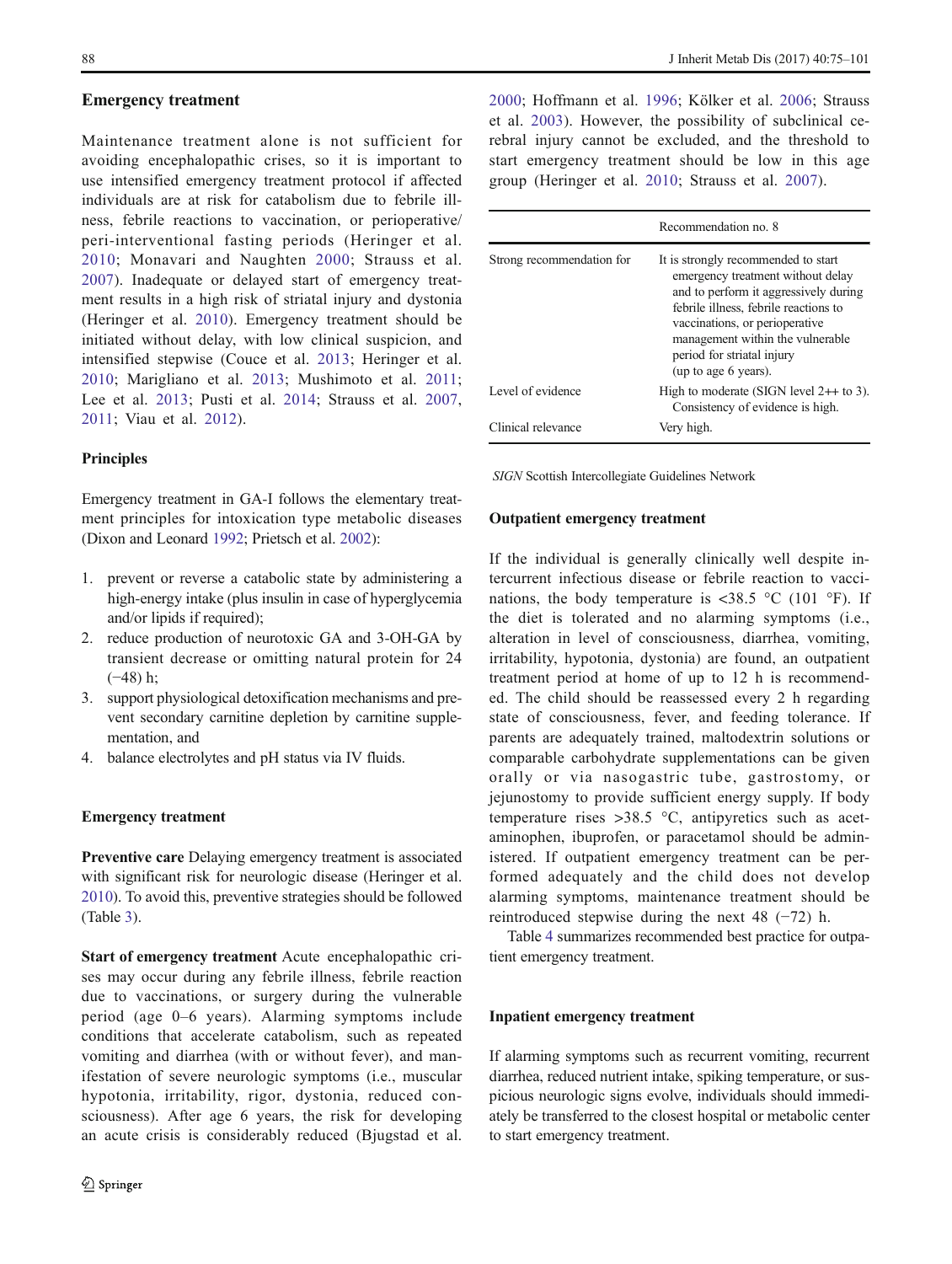<span id="page-14-0"></span>Table 3 Strategies to optimize emergency treatment

| Target topic                                                | Proposed strategy                                                                                                                                                                                                                                                                                                                                                                                                                                                                          |  |  |
|-------------------------------------------------------------|--------------------------------------------------------------------------------------------------------------------------------------------------------------------------------------------------------------------------------------------------------------------------------------------------------------------------------------------------------------------------------------------------------------------------------------------------------------------------------------------|--|--|
| Education and training of parents                           | Parents should be informed in detail about natural history, maintenance and emergency<br>treatment, prognosis, and the particular risk for manifestation of an acute encephalopathic<br>crisis. Parents should be regularly tested on this knowledge.                                                                                                                                                                                                                                      |  |  |
| Treatment protocols/emergency cards                         | Written protocols for maintenance and emergency treatment should be regularly updated<br>and provided to all persons involved (parents, metabolic centers, local hospitals, and<br>pediatricians). Also, an emergency card (preferably laminated) should be provided<br>summarizing key information and principles of emergency treatment and containing<br>contact information of the treating metabolic center.                                                                          |  |  |
| Supplies                                                    | Adequate supplies of specialized dietetic products (maltodextrin, lysine-free,<br>tryptophan-reduced amino acid mixtures); medication required for maintenance and<br>emergency treatment (carnitine, antipyretics) should always be maintained at home.                                                                                                                                                                                                                                   |  |  |
| Close cooperation with local<br>hospitals and pediatricians | After new diagnosis of GA-I in a child, the closest hospital and local pediatrician should<br>be informed and instructed. Inpatient emergency treatment should: (1) take place in<br>the closest hospital, (2) be started without delay, and (3) be supervised by the responsible<br>metabolic center, which should be contacted without delay. Essential information including written<br>treatment protocols should be provided before inpatient emergency treatment might be necessary. |  |  |
| Holiday management                                          | Metabolic specialists/centers closest to the holiday resort should receive information about<br>GA-I and recent treatment before starting the vacation. Parents should be provided with<br>contact information of the corresponding specialist.                                                                                                                                                                                                                                            |  |  |
| Consultation at metabolic center<br>for infectious diseases | Parents or local hospitals/pediatricians should immediately inform the responsible metabolic<br>center if: (1) temperature rises >38.5 °C; (2) vomiting/diarrhoea or other symptoms of<br>intercurrent illness develop; (3) new neurologic symptoms occur. Management of<br>emergency treatment should always be supervised by the responsible metabolic center.                                                                                                                           |  |  |
| Perioperative management                                    | If an (elective or emergency) surgical intervention is planned, the responsible metabolic<br>center should be informed in advance to discuss perioperative management with<br>surgeons and anesthesiologists.                                                                                                                                                                                                                                                                              |  |  |

Table [5](#page-15-0) summarizes recommended best practices for inpatient emergency treatment.

#### Emergency treatment after age 6 years

Although encephalopathic crises have not been reported after age 6 years (Bjugstad et al. [2000](#page-22-0); Heringer et al. [2010;](#page-23-0) Kölker et al. [2006;](#page-24-0) Strauss et al. [2003](#page-25-0)), the possibility that febrile illness or surgical procedures could cause subclinical cerebral damage in this age period cannot be excluded. Therefore, emergency treatment after age 6 years should be liberally administered. Of note, glucose intake should always be age adapted. At present, only case reports on emergency treatment in adolescents and adults have been published (Ituk et al. [2013;](#page-24-0) Jamuar et al. [2012\)](#page-24-0).

|                                | Recommendation no. 9                                                                                                                                                                                                           |
|--------------------------------|--------------------------------------------------------------------------------------------------------------------------------------------------------------------------------------------------------------------------------|
| Recommendation<br>for research | Emergency treatment in children after age 6 years<br>should be considered during severe illness or<br>perioperative management and performed similarly<br>to that in the age group $0-6$ years, with individual<br>adaptation. |
|                                | Level of evidence Low (SIGN level 3). Consistency of evidence is low.                                                                                                                                                          |
| Clinical relevance Moderate.   |                                                                                                                                                                                                                                |

SIGN Scottish Intercollegiate Guidelines Network

# Pregnancy and peripartum management in women with GA-I

Management of pregnancy should be supervised by the responsible interdisciplinary team. Evidence and/or sufficient clinical experience regarding efficacy or necessity of emergency treatment during the peripartum period is not available, and recommendations cannot be made. Uneventful clinical course for mother and child has been reported for women receiving emergency treatment during the peripartum period (Ituk et al. [2013\)](#page-24-0), as well as women who did not receive any specific therapy (Garcia et al. [2008\)](#page-23-0). However, for surgical procedures (e.g., C-sections) Recommendation no. 9 should be regarded as valid.

### Neurologic complications

The major neurologic complications in GA-I are development of a dystonic movement disorder and SDH. Frequency of epilepsy is also increased (Kölker et al. [2015a](#page-24-0)).

### Management of movement disorders

Striatal injury results in a complex movement disorder mostly manifesting as dystonia and/or choreiform movements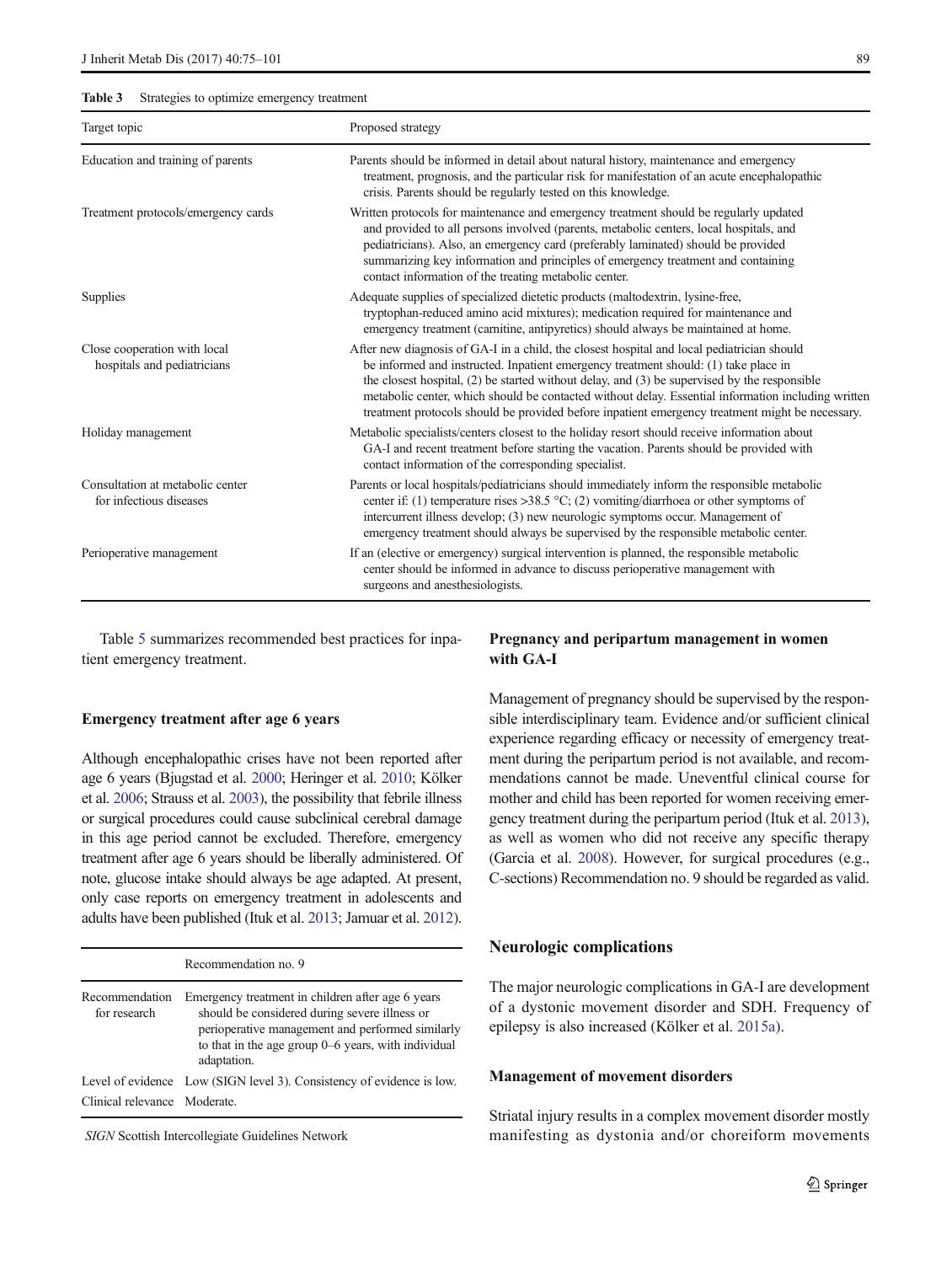|                                                   |                                                                                 | <b>Rapre <math>\bullet</math></b> Outpation chiorgency treatment (up to age o years) |                                                                         |                                                                                                                                               |
|---------------------------------------------------|---------------------------------------------------------------------------------|--------------------------------------------------------------------------------------|-------------------------------------------------------------------------|-----------------------------------------------------------------------------------------------------------------------------------------------|
| Recommended best practice                         |                                                                                 |                                                                                      |                                                                         |                                                                                                                                               |
| A. Oral carbohydrates (maltodextrin) <sup>a</sup> |                                                                                 |                                                                                      |                                                                         |                                                                                                                                               |
| Age (years)                                       | $\%*$                                                                           | kcal/100 ml                                                                          | $ki/100$ ml                                                             | Volume (ml) per day orally                                                                                                                    |
| Up to $0.5$                                       | 10                                                                              | 40                                                                                   | 167                                                                     | min. $150$ ml/kg                                                                                                                              |
| $0.5 - 1$                                         | 12                                                                              | 48                                                                                   | 202                                                                     | $120 \text{ ml/kg}$                                                                                                                           |
| $1 - 2$                                           | 15                                                                              | 60                                                                                   | 250                                                                     | $100$ ml/kg                                                                                                                                   |
| $2 - 6$                                           | 20                                                                              | 80                                                                                   | 334                                                                     | $1200 - 1500$ ml                                                                                                                              |
| B. Protein intake                                 |                                                                                 |                                                                                      |                                                                         |                                                                                                                                               |
|                                                   |                                                                                 | the amount of maintenance treatment is reached within 48–72 h.                       |                                                                         | Natural protein According to emergency dietary plan: 50 % reduction or stop for maximum of 24 h, then reintroduce and increase stepwise until |
| <b>AAMs</b>                                       | If tolerated, administered according to maintenance therapy (see also Table 2). |                                                                                      |                                                                         |                                                                                                                                               |
| C. Pharmacotherapy                                |                                                                                 |                                                                                      |                                                                         |                                                                                                                                               |
| L-carnitine                                       |                                                                                 | Double carnitine intake: e.g., 200 mg/kg per day p.o. in infants.                    |                                                                         |                                                                                                                                               |
| Antipyretics                                      |                                                                                 |                                                                                      | daily, maximum daily dose 60 mg/kg body weight) should be administered. | If body temperature rises >38.5 °C (101 F), antipyretics, such as ibuprofen or paracetamol (each $10-15$ mg/kg per single dose, $3-4$ doses   |

AAM amino acid mixture

<sup>a</sup> Maltodextrin solutions (Dixon and Leonard [1992\)](#page-23-0) should be administered every 2 h day and night. Concentrations may be adapted if clinically indicated. If AAM is tolerated, it may be fortified by maltodextrin. Individuals should be reassessed every 2 h regarding level of consciousness, feed tolerance, fever, and alarming symptoms

\*Volume percent, i.e., 100 g maltodextrin in 1000 ml water results in a 10 % solution

superimposed on axial hypotonia (Hoffmann et al. [1996](#page-24-0); Kyllerman et al. [1994\)](#page-24-0). Dystonia might evolve from mobile to fixed and might be associated with akinetic–rigid parkinsonism or spasticity (Gitiaux et al. [2008;](#page-23-0) Heringer et al. [2010;](#page-23-0)

| Recommended best practice |                                                                                                                                                                                                                      |                                                                                                                           |  |
|---------------------------|----------------------------------------------------------------------------------------------------------------------------------------------------------------------------------------------------------------------|---------------------------------------------------------------------------------------------------------------------------|--|
| A. Intravenous infusions  |                                                                                                                                                                                                                      |                                                                                                                           |  |
| Glucose                   | Age (years)                                                                                                                                                                                                          | Glucose $(g/kg$ per day IV)                                                                                               |  |
|                           | $0 - 1$                                                                                                                                                                                                              | $(12-)15$                                                                                                                 |  |
|                           | $1 - 3$                                                                                                                                                                                                              | $(10-)12$                                                                                                                 |  |
|                           | $3 - 6$                                                                                                                                                                                                              | $(8-)10$                                                                                                                  |  |
| Insulin                   | per h IV and adjust the infusion rate according to serum glucose.                                                                                                                                                    | If persistent hyperglycemia >150-180 mg/dl (>8-10 mmol/L) and/or glucosuria occurs, start with $0.025-0.05$ IU insulin/kg |  |
| B. Protein intake         |                                                                                                                                                                                                                      |                                                                                                                           |  |
| Natural protein           | Stop for maximum of 24 h, then reintroduce and increase stepwise until the amount of maintenance treatment is reached<br>within 48-72 h.                                                                             |                                                                                                                           |  |
| AAMs                      | If tolerated, AAMs should be administered according to maintenance therapy (see also Table 2).                                                                                                                       |                                                                                                                           |  |
| C. Pharmacotherapy        |                                                                                                                                                                                                                      |                                                                                                                           |  |
| L-carnitine               | 100 mg/kg per day IV according to normal daily dose.                                                                                                                                                                 |                                                                                                                           |  |
| Antipyretics              | If body temperature rises >38.5 °C (101 F), antipyretics, such as ibuprofen or paracetamol (each $10-15$ mg/kg per single<br>dose, 3–4 doses daily, maximum daily dose 60 mg/kg body weight) should be administered. |                                                                                                                           |  |
| Sodium bicarbonate        | If acidosis: alkalization of urine also facilitates urinary excretion of organic acids                                                                                                                               |                                                                                                                           |  |
| D. Monitoring             |                                                                                                                                                                                                                      |                                                                                                                           |  |
| Metabolic parameters      | Blood: glucose, blood gases, creatine kinase, amino acids (plasma) <sup>a</sup> , carnitine (plasma)<br>Urine: ketone bodies, pH                                                                                     |                                                                                                                           |  |
| Routine laboratory        | Electrolytes, blood count, creatinine, C-reactive protein, blood culture (if indicated)                                                                                                                              |                                                                                                                           |  |
| Vital signs               | signs (hypotonia, irritability, rigor, dystonia)                                                                                                                                                                     | Heart rate, blood pressure, temperature, diuresis; Glasgow Coma Scale if reduced consciousness; assessment for neurologic |  |
|                           |                                                                                                                                                                                                                      |                                                                                                                           |  |

Table 5 Inpatient emergency treatment (up to age 6 years)

<span id="page-15-0"></span>Table 4 Outpatient emergency treatment (up to age 6 years)

<sup>a</sup> During the recovery phase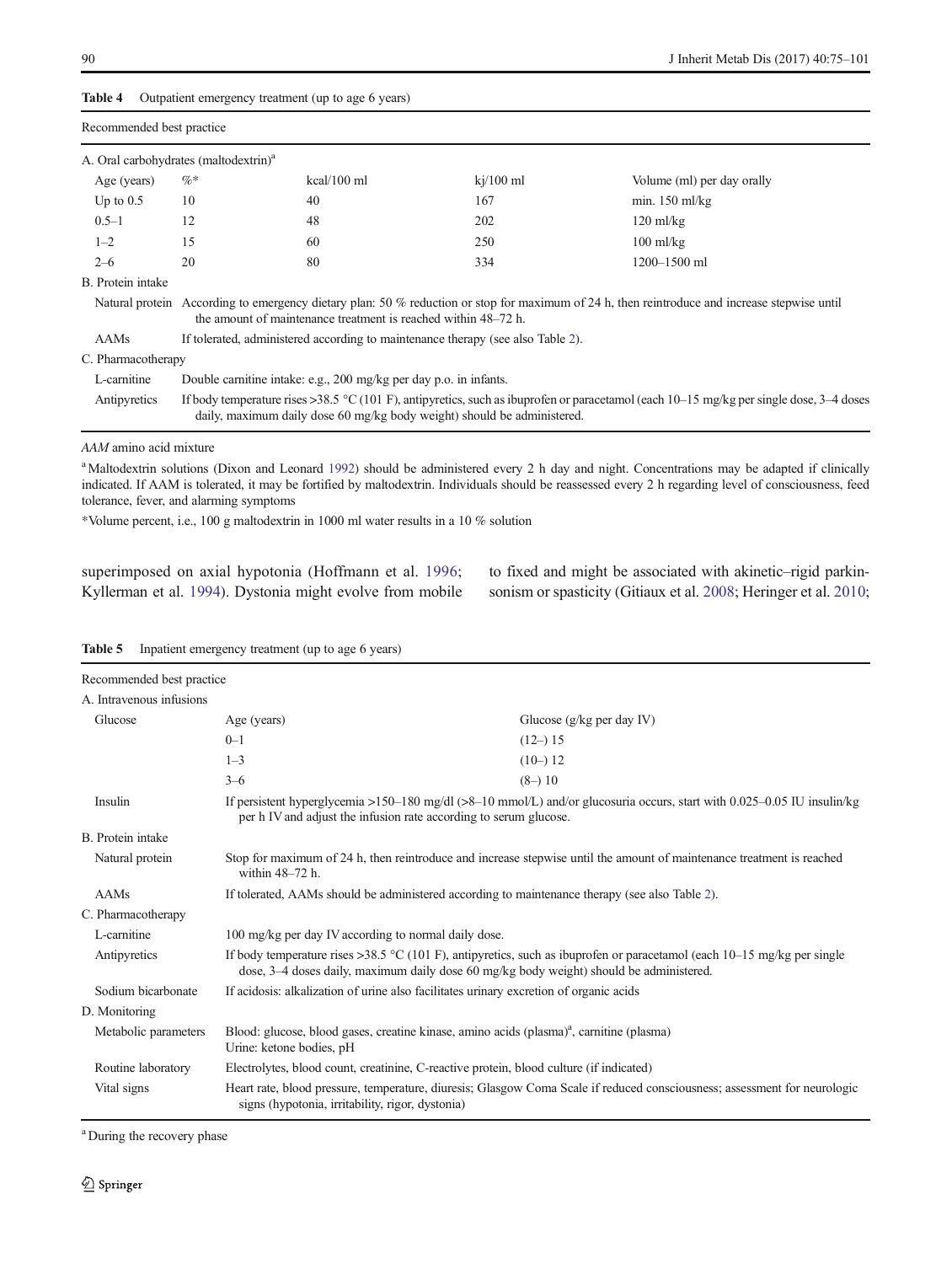Hoffmann et al. [1996;](#page-24-0) Kyllerman et al. [1994](#page-24-0); Kölker et al. [2006;](#page-24-0) Strauss et al. [2003](#page-25-0)).

|                                         | Recommendation no. 10                                                                                                                                                                                                                         |
|-----------------------------------------|-----------------------------------------------------------------------------------------------------------------------------------------------------------------------------------------------------------------------------------------------|
| Strong<br>recommendation<br>for         | Neurologic ( <i>i.e.</i> , epilepsy, movement disorder) or<br>neurosurgical (SDH) complications should be<br>managed by a neuropediatrician (later neurologist)<br>and/or neurosurgeon in close cooperation with the<br>metabolic specialist. |
| Level of evidence<br>Clinical relevance | Moderate (SIGN level $2-$ to 3).<br>High.                                                                                                                                                                                                     |

SDH subdural hemorrhage, SIGN Scottish Intercollegiate Guidelines Network

#### Dystonia rating scales

Objective assessment of movement disorders includes evaluation of clinical localization, severity, and effectiveness of treatment. The Barry-Albright Dystonia Rating Scale (Barry et al. [1999](#page-22-0); Monbaliu et al. [2010](#page-25-0)) has been used in some studies (Boy et al. [2015](#page-22-0); Heringer et al. [2010](#page-23-0)) but may be of limited use in infants and young children, since it likely underestimates the severity of movement disorders in this age group due to severe truncal hypotonia (Heringer et al. [2010\)](#page-23-0). The Burke-Fahn-Marsden Dystonia Rating Scale (Elze et al. [2016\)](#page-23-0) has also been used in children but not specifically in GA-I. The Gross Motor Function Classification System (GMFCS) is widely used in different neurologic conditions in children, and although it does not specifically evaluate dystonia, it is a helpful and standardized test to analyze global motor impairment.

#### Drug therapy

In general, treating movement disorder associated with GA-I is challenging, with little evidence regarding the effectiveness of specific drugs (Burlina et al. [2004](#page-22-0)).

Baclofen Together with benzodiazepines, baclofen (mono- or combination therapy) orally is the mostly widely used and apparently effective drug for long-term treatment of movement disorders in GA-I (Hoffmann et al. [1996;](#page-24-0) Kyllerman et al. [1994](#page-24-0)) and should be used in dosages according to general recommendations. Baclofen administered intrathecally was successful in severely dystonic indiviuals with GA-I (Kyllerman et al. [2004](#page-24-0)). In younger children with prominent axial hypotonia, use of baclofen may be limited due to worsening of reduced muscle tone.

Benzodiazepines Diazepam and clonazepam show positive effects in >90 % of symptomatic individuals (Hoffmann et al. [1996](#page-24-0); Kyllerman et al. [1994,](#page-24-0) [2004](#page-24-0)). Dosages should be

administered according to general recommendations. In individuals with variable symptoms, the daily dosage may be adjusted within a given range. To prevent tachyphylaxis, intermittent treatment may be necessary.

Zopiclone, a cyclopyrrolone used as a hypnotic drug primarily in nonmetabolic dystonia, has shown positive effects in some affected individuals (personal communication, B. Assmann, Heidelberg) by reducing the hyperkinetic proportion of movement disorders and general muscle tone due to its sedative, hypnotic, anxiolytic, and muscle-relaxant qualities. In contrast to other benzodiazepines, its pharmacodynamic effect is mediated by the gamma-aminobutyric acid A (GABA-A) receptor (BZ1 and BZ2 subunits) and modulation of chloride channel with a low risk of developing tolerance and addiction. Treated individuals are more relaxed and awake during the day, as they are less affected by their movement disorder during night time. Cautious dose adaption and stepwise reduction is important and preferably provided on an inpatient basis. If treatment with baclofen and/or benzodiazepines is not effective or adverse effects occur, anticholinergic drugs should be considered as second-line medication.

Anticholinergic drugs Trihexyphenidyl can be effective in treating dystonia (Burlina et al. [2004](#page-22-0)), especially in adolescents and adults, but it may also be effective in children if dosage is slowly increased. However, adverse effects (i.e., temporary symptoms such as blurred vision and dry mouth or persisting symptoms such as memory loss and confusion) occur frequently, and hyperkinetic dystonia (Rice and Waugh [2009;](#page-25-0) Sanger et al. [2007](#page-25-0)) may be worsened. Ocular tonometry should regularly be performed in adults.

Botulinum toxin Botulinum toxin type A may help prevent hip dislocation and reduce limb dystonia (Burlina et al. [2004\)](#page-22-0). Some individuals may develop antibodies against the toxin, and treatment cessation may be necessary. It is usually administered every 3–6 months.

Drugs without proven benefit or with adverse effects Some antiepileptic drugs without significant clinical effect have been used (Hoffmann et al. [1996;](#page-24-0) Kyllerman et al. [1994](#page-24-0), [2004\)](#page-24-0). Vigabatrin and valproate showed clinical benefit in 10–25 %: vigabatrin may induce peripheral visual field defects as a putative side effect; valproate may influence mitochondrial acetyl-CoA/CoA ratio negatively. Therefore, neither drug should be used to treat GA-I. Carbamazepine, L-DOPA, and amantadine are ineffective. Gabapentin can significantly improve dystonia due to diverse conditions (Liow et al. [2016](#page-24-0)); however, results in GA-I have not been reported.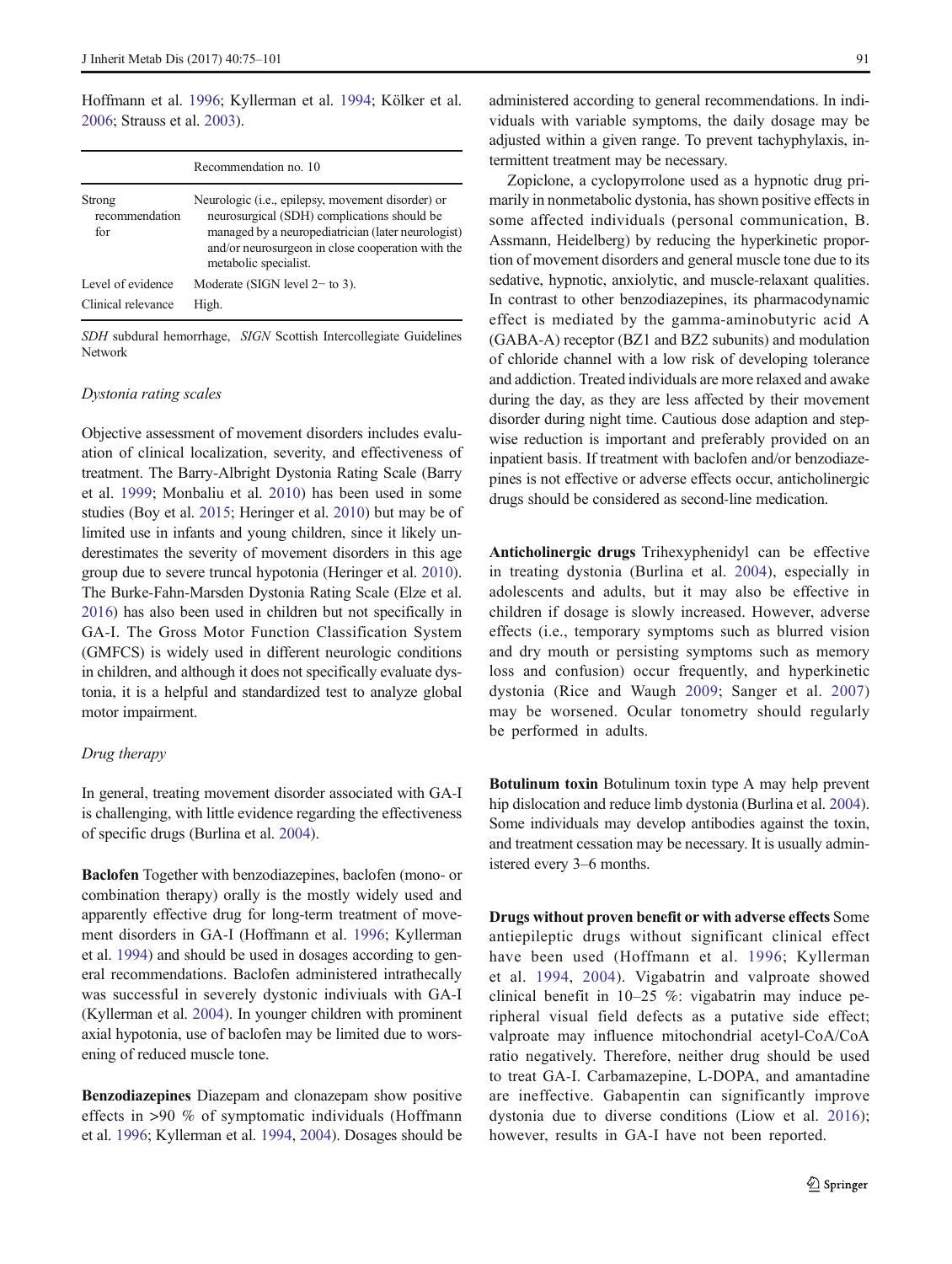### Antiepileptic therapy

Risk for epilepsy is increased in GA-I (Kölker et al. [2015a\)](#page-24-0), and seizures may be the first or sole symptom of the disease (McClelland et al. [2009](#page-25-0)). Single seizures may be observed during an acute encephalopathic crisis (Greenberg et al. [2002;](#page-23-0) Kölker et al. [2006](#page-24-0); Kyllerman et al. [2004](#page-24-0); Strauss et al. [2003](#page-25-0)), but infantile spasms and hypsarrhythmia have also been reported in the absence of encephalopathy (Young-Lin et al. [2013\)](#page-26-0); dystonic movements may be mistaken as seizures (Cerisola et al. [2009\)](#page-22-0). No study has analyzed the effectiveness of antiepileptic agents in GA-I. However, as previously mentioned, valproate and vigabatrin should be avoided. The choice of antiepileptic drug used in individuals with epilepsy should be derived from individual semiology of seizures and/or specific electroencephalogram (EEG) patterns.

### Neurosurgery

Stereotactic surgery (pallidotomy) has been performed in three severely dystonic individuals with GA-I. In two, clinical outcome was poor (Strauss et al. [2003\)](#page-25-0), whereas short-term improvement of dystonia was reported in another (Rakocevic et al. [2004\)](#page-25-0). Data on long-term outcome after pallidotomy have not been published. Deep brain stimulation has been performed in four cases, with some positive results (Air et al. [2011;](#page-22-0) Lumsden et al. [2013](#page-24-0)).

### Subdural hemorrhage and arachnoid cysts

Neurosurgery There are few reports of individuals with GA-I undergoing neurosurgical procedures to treat arachnoid cysts and/or SDH (Hald et al. [1991](#page-23-0); Lütcherath et al. [2000](#page-24-0); Martinez-Lage et al. [1994](#page-25-0); Woelfle et al. [1996](#page-26-0)). Postinterventional neurologic outcome was mostly poor, and symptoms were often worsened. In addition, neurosurgical interventions in undiagnosed individuals without treatment increase the risk for acute encephalopathic crisis. See Recommendation no. 10 for management of neurosurgical complications. Perioperative metabolic management should be based on recommendations mentioned above, and therapy should be supervised by a metabolic specialist (see Recommendations nos. 4–9).

The aim of regular clinical monitoring is to assess the treatment effectiveness and identify any new symptoms,

# **Monitoring**

# General aims

complications, or side effects of dietary or pharmacologic treatment. In general, monitoring should include parameters that:

- 1. Are reliable and predictive for clinically relevant outcome
- 2. Allow therapeutic decisions
- 3. Have acceptable reproducibility to allow use for shortterm monitoring,
- 4. Are sufficiently affordable and
- 5. Are practical (Glasziou et al. [2005\)](#page-23-0). For GA-I, no specific marker reliably predicts the clinical outcome. Therefore, monitoring should include all anthropometric, neurologic, biochemical, cognitive, and therapeutic parameters summarized in Table [6](#page-18-0).

# Clinical monitoring

GA-I is associated with an increased risk of severe neurologic disease, and treatment must be adapted specifically to each patient. Clinical monitoring is important to ensure adherence to treatment recommendations, which are essential to prevent significant neurologic injury and possible early death. Frequent monitoring can also help to reassure patients and their families that the recommended treatments are being effective, which helps maintain compliance. Regular clinical monitoring should include anthropometrics, developmental milestones, neurologic assessment, specific psychological tests, and dietary parameters. Although overall cognitive outcome may be normal, subtle cognitive deficits, mainly in speech development and fine-motor function, may be found (Beauchamp et al. [2009](#page-22-0); Harting et al. [2009](#page-23-0)). Expertise from general pediatricians, metabolic specialist, and dietitians, as well as consultations from other specialities (e.g., neuropediatricians, psychologists, physiotherapists, occupational therapists, and social workers), should be included in the evaluation and monitoring of individuals with GA-I.

Table [6](#page-18-0) summarizes recommended best practices for clinical monitoring.

| Recommendation no. 11                   |                                                                                                                                                                                                                                                                                                                            |  |
|-----------------------------------------|----------------------------------------------------------------------------------------------------------------------------------------------------------------------------------------------------------------------------------------------------------------------------------------------------------------------------|--|
| Strong<br>recommendation<br>for         | Therapeutic effectiveness should be monitored by<br>regular follow-up and intensified at any age if<br>symptoms progress, new symptoms manifest<br>(disease or therapy related), or nonadherence to<br>treatment recommendations is suspected. For<br>clinical endpoints of monitoring, see<br>Recommendations nos. 13-17. |  |
| Level of evidence<br>Clinical relevance | High to moderate (SIGN level $2++$ to 3).<br>Depending on particular endpoint.                                                                                                                                                                                                                                             |  |

SIGN Scottish Intercollegiate Guidelines Network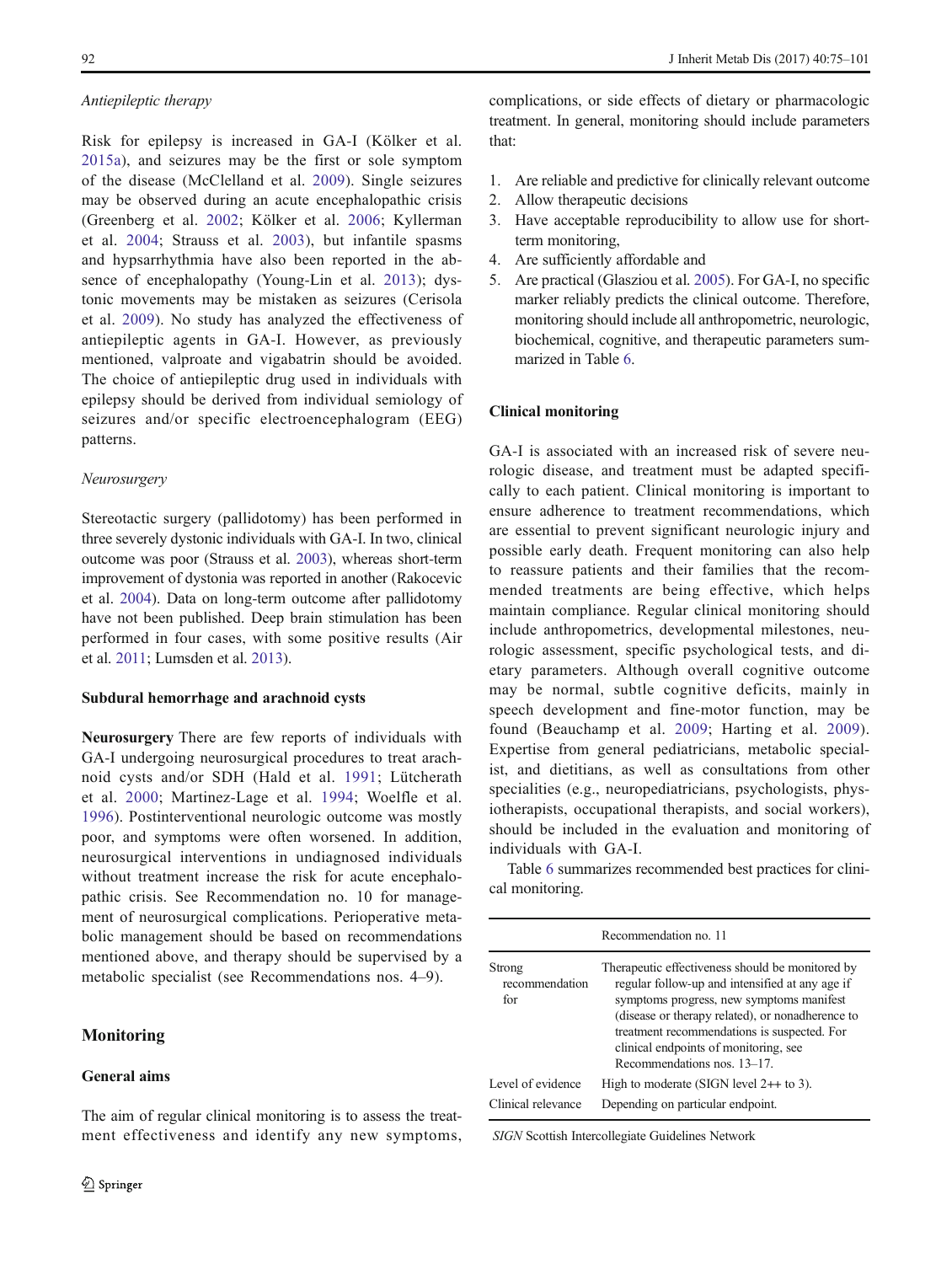#### <span id="page-18-0"></span>Table 6 Clinical monitoring

| Domain                                | Clinical endpoints                                                                                                                                                                                                                                                              | Frequency at age                                            |                                                                                                                 |            |                        |
|---------------------------------------|---------------------------------------------------------------------------------------------------------------------------------------------------------------------------------------------------------------------------------------------------------------------------------|-------------------------------------------------------------|-----------------------------------------------------------------------------------------------------------------|------------|------------------------|
|                                       |                                                                                                                                                                                                                                                                                 | $0-1$ year                                                  | $1-6$ years                                                                                                     | $>6$ years | $>18$ years            |
| History                               | General history and development,<br>intercurrent infections, outpatient<br>or inpatient emergency treatment,<br>dietary treatment, pharmacotherapy,<br>vaccinations, regular pediatric<br>preventive examinations                                                               | Every 3 months                                              | Every 6 months                                                                                                  | $1$ /year  | $1$ /year              |
| Anthropometics                        | Body weight, body length, head<br>circumference                                                                                                                                                                                                                                 | Every 3 months                                              | Every 6 months                                                                                                  | $1$ /year  | $1$ /year              |
| Clinical status                       | General examination; developmental<br>milestones; neurologic status including<br>fine-motor skills; evaluation of<br>movement disorder such as dystonia,<br>chorea, tremor, muscle weakness,<br>speech articulation; and reception,<br>behavior, concentration, and development | Every 3 months                                              | Every 6 months                                                                                                  | $1$ /year  | $1$ /year              |
| Diet                                  | Daily intake of lysine (mg/kg), natural<br>protein and protein from AAM (g/kg);<br>calories (kcal/kg); fat $(g/kg)$                                                                                                                                                             | Every 3 months                                              | Every 6 months                                                                                                  | $1$ /year  | $1$ /year              |
| Biochemistry                          | See Table 7                                                                                                                                                                                                                                                                     | Every 3 months                                              | Every 6 months                                                                                                  | $1$ /year  | $1$ /year              |
| Neuroradiology                        | cMRI                                                                                                                                                                                                                                                                            | At any neurologic deterioration (see Recommendation no. 16) |                                                                                                                 |            |                        |
| of motor and<br>psychologic functions | Developmental parameters Regular evaluation of intelligence,<br>motor function, and speech/language<br>(see Recommendation no. 17)                                                                                                                                              |                                                             | At 12 and 24 months BSID At 8 years<br>III /Denver-Scales; at<br>3 years WPPSI I-III; at<br>5 years WPPSI I-III | WISC IV    | At 18 years<br>WISC IV |
| Quality of life                       | Separate assessment of quality<br>of life for affected individuals<br>and their parents                                                                                                                                                                                         |                                                             | $1$ /year                                                                                                       |            |                        |
| Psychosocial counseling               | Reimbursement of expenses for medication<br>or travel, handicapped ID, etc.                                                                                                                                                                                                     | At initial presentation On request                          |                                                                                                                 |            |                        |

BSID III Bayley Scales of Infant and Toddler Development, Third Edition [2006](#page-22-0), cMRI cerebral magnetic resonance imaging, WPPSI Wechsler Preschool and Primary Scale of Intelligence, Third Edition [2006,](#page-26-0) WISC IV Wechsler Intelligence Scale for Children, Fourth Edition, [2007](#page-26-0)

Clinical monitoring after head injury Even under recommended treatment and without macrocephaly, SDH may occur after minor head trauma (Zielonka et al. [2015\)](#page-26-0).

|                    | Recommendation no. 12                                                                                 |
|--------------------|-------------------------------------------------------------------------------------------------------|
| Recommendation for | Individuals with GA-I should be admitted to a<br>hospital and closely monitored after<br>head trauma. |
| Level of evidence  | Low (SIGN level $3$ to $4$ ).                                                                         |
| Clinical relevance | High.                                                                                                 |

SIGN Scottish Intercollegiate Guidelines Network

### Biochemical monitoring

Organic acids Start of dietary treatment results in decreased urinary concentrations of GA and 3-OH-GA in high (Hoffmann et al. [1991,](#page-24-0) [1996](#page-24-0); Strauss et al. [2003](#page-25-0), [2011](#page-25-0)) but not in low (Greenberg et al. [2002\)](#page-23-0) excreters. Urinary concentrations of GA and 3-OH-GA do not correlate with clinical parameters (Boy et al. [2013](#page-22-0); Christensen et al. [2004](#page-23-0); Couce et al. [2013](#page-23-0); Kölker et al. [2006](#page-24-0); Viau et al. [2012\)](#page-26-0).

|                    | Recommendation no. 13                                                                                   |
|--------------------|---------------------------------------------------------------------------------------------------------|
| Recommendation for | Analysis of urinary concentrations of GA<br>and 3-OH-GA should not be used for<br>treatment monitoring. |
| Level of evidence  | Moderate (SIGN level $2+$ to 3).<br>Consistency of evidence is high.                                    |
| Clinical relevance | Low.                                                                                                    |

GA glutaric aciduria type I, 3-OH-GA 3-hydroxyglutaric acid, SIGN Scottish Intercollegiate Guidelines Network

Amino acids Quantitative analysis of plasma amino acids helps ensure that patients on a low-lysine diet are receiving a nutritionally adequate diet (Müller and Kölker [2004;](#page-25-0) Yannicelli et al. [1994\)](#page-26-0). There is no clear-cut correlation between plasma lysine concentrations and lysine intake (Boy et al. [2013;](#page-22-0) Kölker et al. [2012](#page-24-0)), but lysine level should be maintained within the normal range. Tryptophan cannot be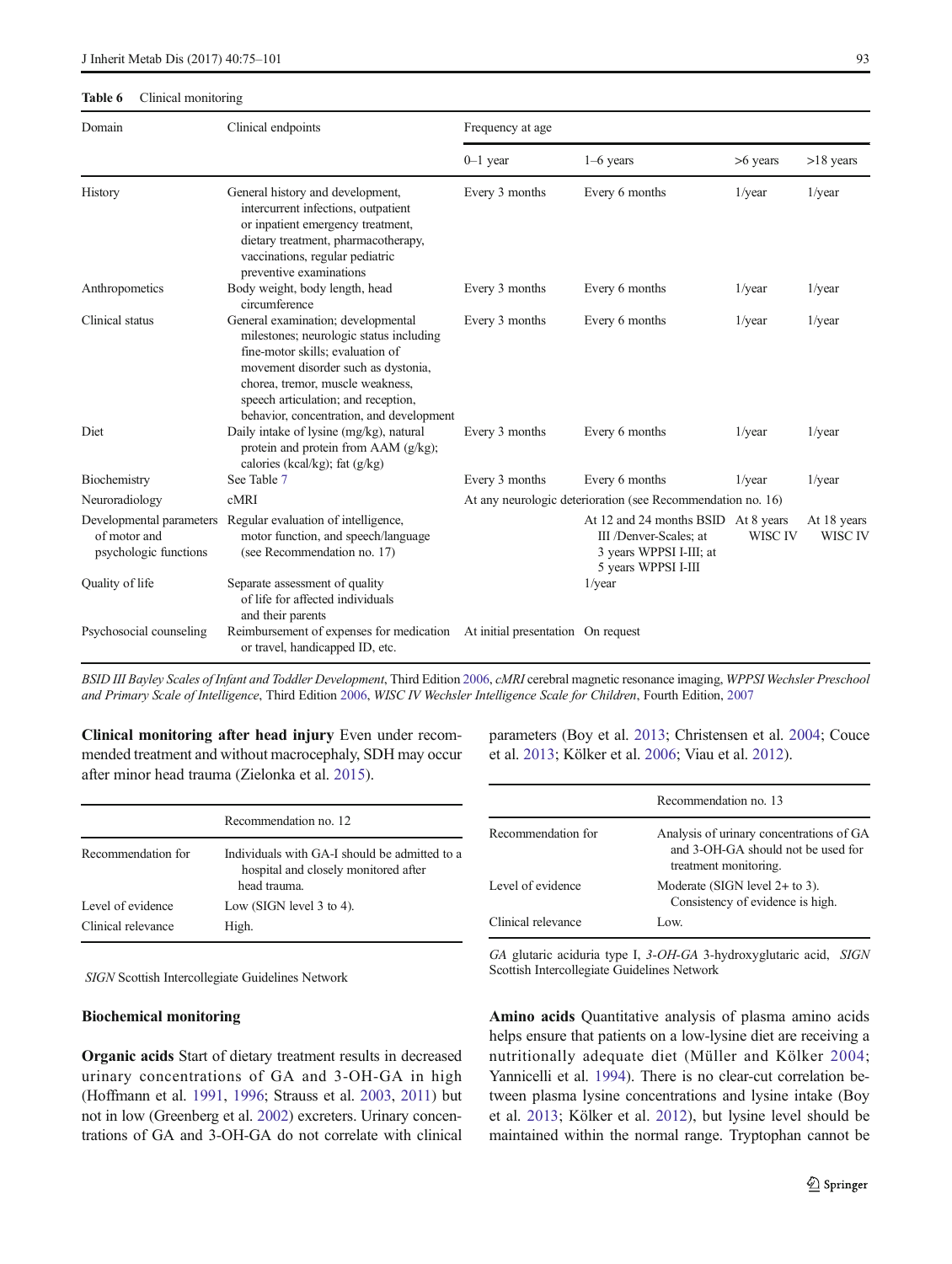measured accurately by conventional amino acid analysis; therefore, if tryptophan deficiency is clinically suspected, plasma tryptophan level should be measured using highperformance liquid chromatography (HPLC) or MS/MS (Krstulovic et al. [1977](#page-24-0); Laich et al. [2002\)](#page-24-0). Tryptophan deficiency has not been reported in individuals receiving lysinefree, tryptophan-reduced AAMs.

|                                 | Recommendation no. 14                                                                                                                                                                                                                                   |
|---------------------------------|---------------------------------------------------------------------------------------------------------------------------------------------------------------------------------------------------------------------------------------------------------|
| Strong<br>recommendation<br>for | Infants and children on a low-lysine diet should have<br>amino acids in plasma (ideally 3-4 h postprandi-<br>ally) quantified regularly. Concentrations of lysine<br>and other essential amino acids should be main-<br>tained within the normal range. |
| Level of evidence               | Moderate (SIGN level $2+$ to 4). Consistency of<br>evidence is high.                                                                                                                                                                                    |
| Clinical relevance              | High.                                                                                                                                                                                                                                                   |

SIGN Scottish Intercollegiate Guidelines Network

Carnitine status Carnitine supplementation prevents secondary depletion of free carnitine and contributes to positive outcome (Bjugstad et al. [2000](#page-22-0); Heringer et al. [2010](#page-23-0); Hoffmann et al. [1996;](#page-24-0) Kölker et al. [2006,](#page-24-0) [2007a](#page-24-0); Seccombe et al. [1986\)](#page-25-0). Carnitine status in plasma can be assessed using HPLC or MS/ MS analysis and provides information on adherence to treatment. MS/MS analysis of DBS may detect secondary carnitine depletion but is less precise than plasma analysis. Plasma carnitine concentrations are usually within the upper range of normal when given according to recommendations in Table [2](#page-10-0) (Boy et al. [2013](#page-22-0); Couce et al. [2013](#page-23-0)).

|                          | Recommendation no. 15                                                                                   |
|--------------------------|---------------------------------------------------------------------------------------------------------|
| for                      | Recommendation Carnitine level in plasma should be monitored<br>regularly in all individuals with GA-I. |
|                          | Level of evidence Moderate (SIGN level 2+ to 4). Consistency of<br>evidence is moderate.                |
| Clinical relevance High. |                                                                                                         |

SIGN Scottish Intercollegiate Guidelines Network

Acylcarnitine profile Although effective for NBS, regular assessment of C5DC and other acylcarnitines in DBS or serum does not provide relevant or reliable treatment monitoring information. For example, C5DC concentrations increase markedly with carnitine supplementation, regardless of lysine intake (Chace et al. [2003;](#page-22-0) Lindner et al. [2004](#page-24-0); Wilcken et al. [2003\)](#page-26-0).

Additional biochemical monitoring Analysis of other parameters, such as complete blood cell count, albumin, calcium, phosphorous, vitamin D, ferritin, and serum transaminases, may be helpful for routine surveillance, helping to

detect insufficient intake of micronutrients or energy substrates (Ma et al. [2013a](#page-24-0), [b;](#page-24-0) Yannicelli et al. [1994\)](#page-26-0). However, they are usually normal in individuals compliant with treatment recommendations during the first 6 years of life (Boy et al. [2013\)](#page-22-0). Therefore, these parameters should only be analyzed if clinically indicated (Table [7\)](#page-20-0).

Kidney function A recent study demonstrated chronic renal failure in some adolescent and adults with GA-I (Kölker et al. [2015b](#page-24-0)). Therefore, renal function should be monitored in adults with GA-I. Renal tubular dysfunction following a high-protein challenge was observed in the mouse model for GA-I (Thies et al. [2013\)](#page-25-0).

Table [7](#page-20-0) summarizes recommended best practices for minimal requirement for biochemical monitoring.

# Biochemical monitoring during acute illness

Individuals with GA-I are at risk for dehydration and electrolyte imbalance during periods of recurrent vomiting, diarrhea, and/or reduced intake of nutrients and fluids, increasing the risk for an encephalopathic crisis (Bjugstad et al. [2000;](#page-22-0) Hoffmann et al. [1996;](#page-24-0) Kölker et al. [2006;](#page-24-0) Kyllerman et al. [2004;](#page-24-0) Strauss et al. [2003\)](#page-25-0). Blood gases and serum electrolytes should be assessed on admission, and emergency treatment adjusted accordingly (see Table [5](#page-15-0)). Since single cases of rhabdomyolysis have been reported (Chow et al. [2003](#page-22-0)), monitoring of creatine kinase (CK) levels during a crisis is also recommended.

#### Neuroradiological monitoring

Cranial MRI studies have elucidated a characteristic pattern of gray and white matter abnormalities and widened CSF spaces in GA-I (Supplementary Table 3). However, striatal and extrastriatal MRI abnormalities are highly variable and dynamic (Harting et al. [2009\)](#page-23-0). MRI with diffusion-weighted imaging allows earlier and more precise detection of striatal lesions than does computed tomography (CT) (Brismar and Ozand [1995](#page-22-0); Desai et al. [2003](#page-23-0); Elster [2004](#page-23-0); Garbade et al. [2014;](#page-23-0) Lee et al. [2013;](#page-24-0) Kurtcan et al. [2015](#page-24-0); Neumaier-Probst et al. [2004](#page-25-0); Oguz et al. [2005](#page-25-0); Strauss et al. [2007;](#page-25-0) Twomey et al. [2003](#page-26-0); Viau et al. [2012](#page-26-0)). Cranial ultrasound can also detect structural brain abnormalities (Forstner et al. [1999\)](#page-23-0) as early as last trimester of pregnancy (Lin et al. [2002\)](#page-24-0). Although serial MRI scans may allow better understanding of neuropathogenesis by observing its temporal evolution, they are not considered essential for monitoring.

Three case reports on subependymal mass lesions have been published in individuals with a late-onset form of GA-I (Herskovitz et al. [2013](#page-24-0); Korman et al. [2007;](#page-24-0) Pierson et al.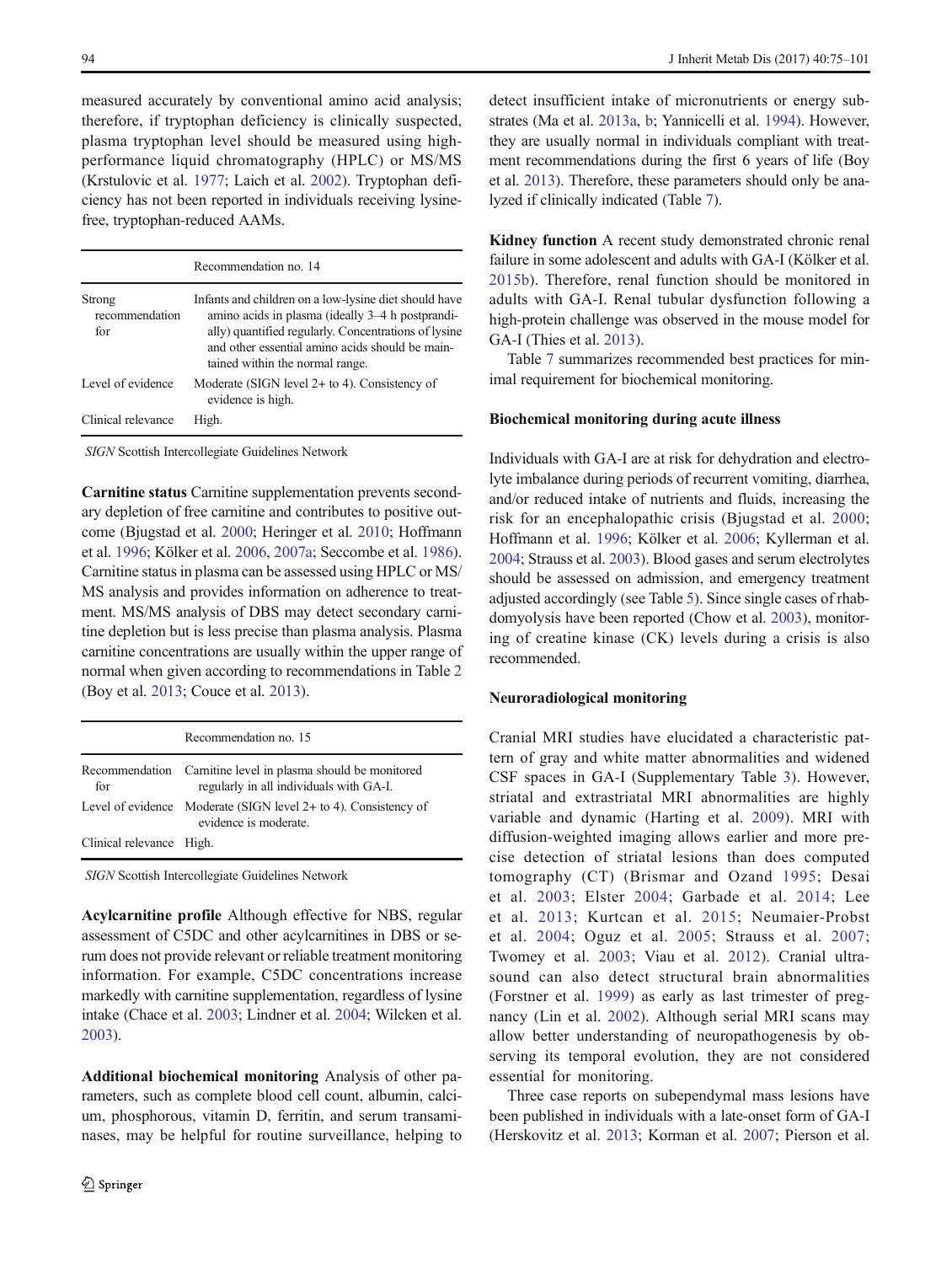#### <span id="page-20-0"></span>Table 7 Minimal requirements for biochemical monitoring

| Parameter                                                                                                                                       | Rationale                                               | Frequency at age                                                                                             |                |                 |                 |
|-------------------------------------------------------------------------------------------------------------------------------------------------|---------------------------------------------------------|--------------------------------------------------------------------------------------------------------------|----------------|-----------------|-----------------|
|                                                                                                                                                 |                                                         | $0-1$ years                                                                                                  | $1-6$ years    | $>6$ years      | $>18$ years     |
| Amino acids (plasma)                                                                                                                            | General nutritional status                              | Every 3 months                                                                                               | Every 6 months | Every 12 months | Every 12 months |
| Carnitine (plasma or serum)                                                                                                                     | Avoid depletion, check for<br>non-adherence             | Every 3 months                                                                                               | Every 6 months | Every 12 months | Every 12 months |
| Creatinine, cystatin-C, GFR                                                                                                                     | Kidney function                                         |                                                                                                              |                | Every 12 months | Every 12 months |
| Complete blood count, calcium,<br>phosphorous, albumin, transaminases,<br>parathormone, alkaline phosphatase,<br>vitamin $B_{12}$ , iron status | General nutritional status,<br>bone status <sup>a</sup> | At any clinical abnormalities, <i>i.e.</i> , signs for malnutrition, failure to thrive,<br>feeding problems. |                |                 |                 |

GFR glomerular filtration rate

<sup>a</sup> If inadequate bone mineralization is suggested, additional tests are required (e.g., radiological investigations for bone age and density)

[2015\)](#page-25-0), but a causal relationship of the underlying metabolic defect is unclear so far.

|                                      | Recommendation no. 16                                                                                             |
|--------------------------------------|-------------------------------------------------------------------------------------------------------------------|
| for                                  | Recommendation Neuroradiological investigation should be performed if<br>signs of neurologic deteroriation occur. |
|                                      | Level of evidence Moderate (SIGN level $2+$ to 4). Consistency of<br>evidence is moderate.                        |
| Clinical relevance Moderate to high. |                                                                                                                   |

SIGN Scottish Intercollegiate Guidelines Network

It has recently been demonstrated that intracerebral concentrations of neurotoxic metabolites GA and 3- OH-GA can be detected by noninvasive  ${}^{1}$ H-MRS in vivo (Harting et al. [2015](#page-23-0)). It remains to be elucidated whether this method can be used for long-term monitoring and therapy adaptation.

# Developmental diagnostics of motoric and psychologic functions

Comprehensive studies on cognitive functions in GA-I have not been reported. Given the characteristic cerebral abnormalities frequently observed in GA-I (Supplementary Table 3) and the impact of similar white matter changes observed in other neurologic diseases (Schmahmann et al. [2008](#page-25-0)), individuals with GA-I might be at risk for cognitive dysfunction. Therefore, regular evaluation of neuropsychological function is important. The generally held assumption that the intellect is spared in GA-I (Morton et al. [1991\)](#page-25-0) is based on small case series without adequate control groups and using differing methodologies (Brown et al. [2015](#page-22-0); Couce et al. [2013](#page-23-0); Lee et al. [2013](#page-24-0)). Other studies have reported decreased IQ or subtle cognitive dysfunction in children with GA-I (Beauchamp et al. [2009;](#page-22-0) Boneh et al. [2008](#page-22-0); Gupta et al. [2015;](#page-23-0) Lee et al. [2013](#page-24-0); Yang et al. [2011](#page-26-0)), and cognitive decline has also been reported in individuals with late-onset GA-I (Külkens et al. [2005](#page-24-0)). A recent study demonstrated that analysis of information processing can be used to evaluate neuropsychologic functions in GA-I (Boy et al. [2015\)](#page-22-0), but its relevance and role in long-term monitoring is unclear.

Monitoring psychologic functions should include intelligence (developmental quotient in young children) for assessing the general level of development, motor functions (including fine-motor skills), and language (Table [6](#page-18-0)). Earlyintervention strategies can only be implemented after early detection of specific deficits.

|                       | Recommendation no. 17                                                                                                                                                                                                                            |
|-----------------------|--------------------------------------------------------------------------------------------------------------------------------------------------------------------------------------------------------------------------------------------------|
| Recommendation<br>for | Neuropsychologic functions, i.e.,<br>intelligence/developmental quotient, motor<br>functions, and language, should be evaluated regu-<br>larly to detect specific deficits early and allow initi-<br>ation of appropriate intervention services. |
| Level of evidence     | Moderate (SIGN level $2+$ to 3). Consistency of<br>evidence moderate.                                                                                                                                                                            |
| Clinical relevance    | High.                                                                                                                                                                                                                                            |

SIGN Scottish Intercollegiate Guidelines Network

# Quality of life

Metabolic diseases have huge influence on everyday life (de Ridder et al. [2008;](#page-23-0) Gramer et al. [2014;](#page-23-0) Zeltner et al. [2016\)](#page-26-0). Individuals with organic acidurias show more mental disability as well as behavioral and emotional problems. Assessment of psychosocial factors and quality of life (QoL) in affected individuals and their families is therefore an important part of long-term management. The impact of the disease may be a greater burden on the family than on the patient, particularly when patients are young. Consequently, the ability of the family to cope with the patient's illness can have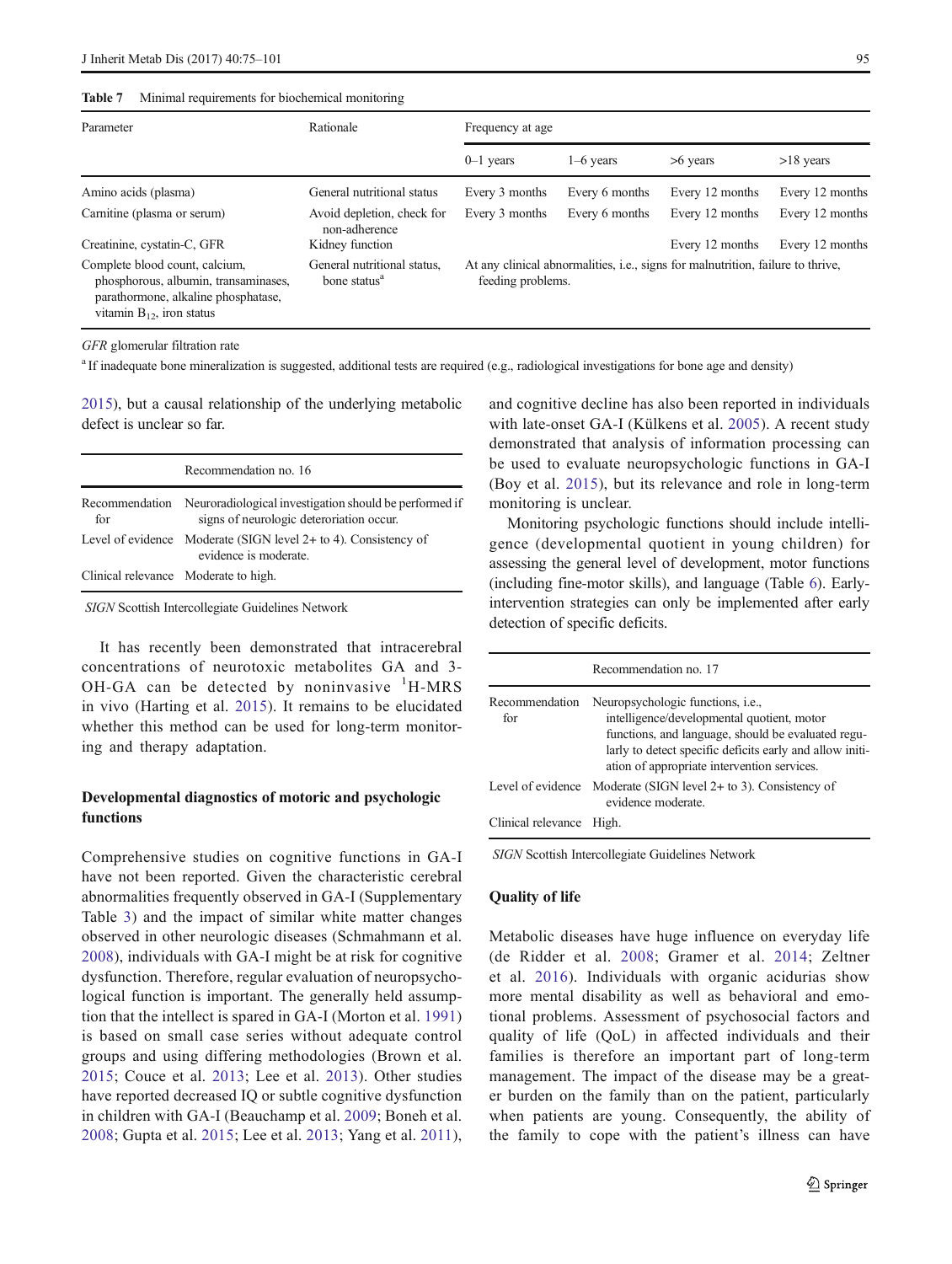a significant impact on the patient's QoL (Jamiolkowski et al. [2016\)](#page-24-0).

Statement no. 4: Psychosocial effects of the diagnosis and treatment of GA-I should be assessed in both affected individuals and their families as part of routine monitoring.

### General procedures for medical health care

No systematic studies have been performed to determine an optimal approach to medical management of GA-I (or other metabolic diseases). Based on the best clinical experience and knowledge of GDG, we recommend the following process:

After definite diagnosis (Fig. [1\)](#page-7-0), the affected individual is initially admitted to an interdisciplinary metabolic center for a short inpatient stay. Families receive intensive informational consultation (including delivery of information materials) by a specialist for inherited metabolic diseases, aiming to form a common perspective on diagnosis, treatment, and prognosis. Metabolic maintenance therapy is initiated, and parents are intensively educated in dietary management and pharmacotherapy. Additionally, families receive psychosocial advice and emergency cards (or letters) providing details on emergency treatment and contact information of the metabolic center. Families should be instructed on how to recognize symptoms that indicate impending catabolism and be given a stepwise introduction to emergency treatment. Metabolic specialists will explain to families the importance of regular follow-up investigations, including their frequency and content. Use of interpreters may be required. Long-term management should be done in an interdisciplinary metabolic center in close cooperation with external childrens' hospitals (i.e., for emergency treatment), local general pediatricians (i.e., vaccinations, regular medical checkups), specialized outpatient departments, family support groups for individuals with GA-I (exchange of experience), and other entities, such as schools and daycare centers, important for ensuring the well-being of affected individuals. Translation of new research results into clinical management is an important part of the entire evaluation and treatment process.

### Transition to adult medicine and long-term care

Transition of adolescents and young adults with metabolic diseases from pediatrics to adult medicine is essential for long-term management and should be organized as a well-planned, continuous, interdisciplinary process integrating all relevant players. Standardized procedures for transition do not exist (inter-)nationally due to the absence of interdisciplinary outpatient departments. However, some transitional care concepts have been developed in which adult internal specialists initially see individuals with GA-I together with pediatric metabolic experts, dietitians, psychologists, and social workers—and later on independently (Vom Dahl et al. [2014](#page-26-0)).

In puberty and early adulthood, deficits in adherence to treatment may occur due to noncompliance or other unknown factors resulting in negative impact on clinical outcome (Watson [2000\)](#page-26-0). As the long-term course of pediatric metabolic diseases in this age group is unknown, continuous supervision by a metabolic center with sufficient personal and technical resources is essential.

Although details on neuropathogenesis and long-term outcome are still unclear in GA-I, knowledge has increased considerably since publication of the first guideline recommendations in 2007 (Kölker et al. [2007b](#page-24-0)). New discoveries in basic and clinical research as well as a better understanding of phenotype and natural history of GA-I have all led to improved outcomes. Five years ago, the first guideline revision was published (Kölker et al. [2011](#page-24-0)). For this second revision of proposed recommendations for the diagnosis and treatment of GA-I, new research findings, clinical experience, and expertise of the GDG, as well as the perspectives of affected individuals, have been integrated and hopefully will be accepted and implemented. However, future studies on long-term outcome, treatment monitoring, characterization of variant GA-I onset types, and methods for reliable detection of low excreters are necessary.

Acknowledgments This second guideline revision was supported by the German Society of Paediatrics (Deutsche Gesellschaft für Kinder- und Jugendmedizin, DGKJ).

Coauthors summarized as additional individual contributors are: Diana Ballhausen (Centre des maladies moléculaires, CHUV-Clinique Infantile, Centre Hospitalier Universitaire Vaudois, Lausanne, Switzerland); Alberto B. Burlina (Division of Inherited Metabolic Diseases, University Hospital, Padova, Italy); Ralph Fingerhut (University Children`s Hospital, Zürich, Switzerland); Angeles García-Cazorla (Neurology and Metabolism Department, Hospital Sant Joan de Déu, Universitat de Barcelona, Esplugues de Llobregat, E-08950 Barcelona, Spain); Berthold Koletzko (Dr. von Hauner Children's Hospital, Ludwig-Maximilians-University of Munich, University of Munich Medical Centre, Munich, Germany); Martin Lindner (Division of Metabolic Diseases, University Children's Hospital Frankfurt, Frankfurt, Germany); Sabine Scholl-Bürgi (Clinic for Paediatrics I, Inherited Metabolic Disorders, Medical, University of Innsbruck, Innsbruck, Austria) and Stephan vom Dahl (Department of Gastroenterology, Hepatology and Infectious Diseases, University Hospital, University of Düesseldorf, Düsseldorf, Germany).

We thank Avihu Boneh, Alessandro P. Burlina, Ernst Christensen, Marinus Duran, Stephen I. Goodman, Mårten Kyllermann, James V.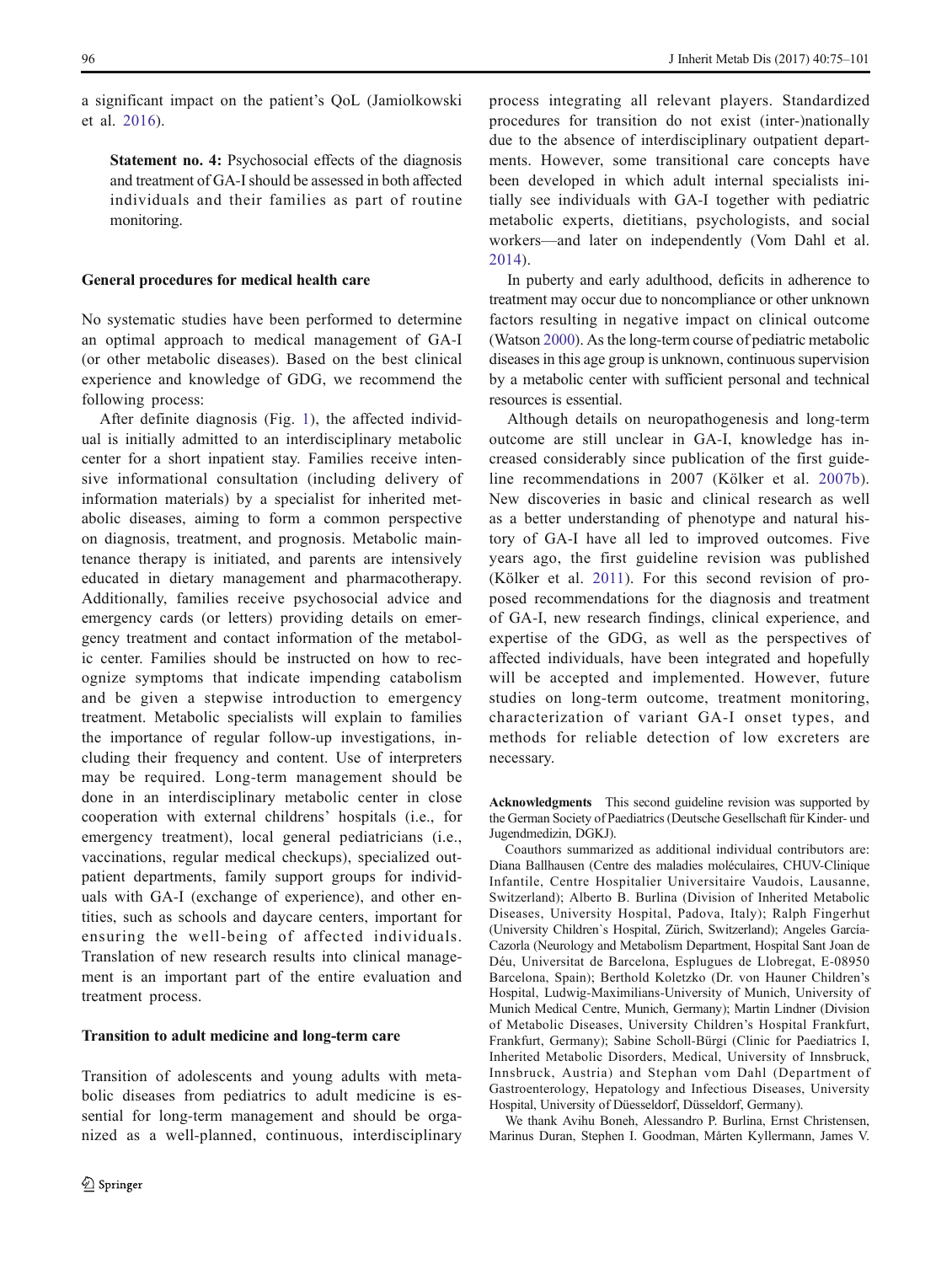<span id="page-22-0"></span>Leonard, Edith Müller, Eileen R. Naughten, and Bridget Wilcken for their contributions to the initial guideline development and first revision of guideline recommendations (Kölker et al. [2007b,](#page-24-0) [2011](#page-24-0)).

Additionally, we thank Mrs. Mirjam Kallmes as a representative of a support group for individuals with GA-I for her valuable input at the GDG meeting.

Details of funding The process for the second guideline revision was financially supported by the German Society of Paediatrics (Deutsche Gesellschaft für Kinder- und Jugendmedizin, DGKJ) and logistically supported by the University Hospital Heidelberg, Germany. The guideline process has not been influenced by the financing organisations.

Competing interest Consideration of conflicts of interests followed a recently recommended procedure (Zschocke et al. [2016\)](#page-26-0). All authors declare that the answers to all other questions on the JIMD competing interest form are "NO". The authors confirm independence from sponsors. The GDG did not accept direct funding from medical product companies or company foundations. Nikolas Boy, Chris Mühlhausen, Jana Heringer, Brigit Assmann, Diana Ballhausen, Alberto B. Burlina, Marjorie Dixon, Ralph Fingerhut, Angeles García-Cazorla, Cheryl R. Greenberg, Inga Harting, Berthold Koletzko, Martin Lindner, Jürgen G. Okun, Thomas Opladen, Roland Posset, Katja Sahm, Sabine Scholl-Bürgi, Stephan vom Dahl and Johannes Zschocke declare that they have no conflict of interest. Four members (Peter Burgard, Sandra Fleissner, Stefan Kölker, Michael Krawinkel) were consultants for a pharmaceutical company; five members (Peter Burgard, Sandra Fleissner, Georg F. Hoffmann, Stefan Kölker, Esther M. Maier) gave presentations during meetings organized by a pharmaceutical company; three members (Peter Burgard, Daniela Karall, Michael Krawinkel) received financial funding for research; one member (David M. Koeller) acted as an expert witness. No serious conflict of interest was declared. The content of this article has not been influenced by the sponsors.

### References

- Air EL, Ostrem JL, Sanger TD et al (2011) Deep brain stimulation in children: experience and technical pearls. J Neurosurg Pediatr 8: 566–574
- Afroze B, Yunus ZM (2014) Glutaric aciduria type 1–importance of early diagnosis and treatment. J Pak Med Assoc 64:593–595
- Al-Dirbashi OY, Jacob M, Al-Amoudi M, Al-Kahtani A-OA, El-Badaoui F, Rashed MS (2005) Quantification of glutaric and 3 hydroxyglutaric acids in urine of glutaric acidemia type I patients by HPLC with intramolecular excimer-forming fluorescence derivatization. Clin Chim Acta 359:179–188
- Al-Dirbashi OY, Kölker S, Ng D et al (2010) Diagnosis of glutaric aciduria type 1 by measuring 3-hydroxyglutaric acid in dried urine spots by liquid chromatography tandem mass spectrometry. J Inherit Metab Dis 34:173–180
- Badve MS, Bhuta S, Mcgill J (2015) Rare presentation of a treatable disorder: Glutaric aciduria type 1. N Z Med J 128:61–64
- Bähr O, Mader I, Zschocke J, Dichgans J, Schulz JB (2002) Adult onset glutaric aciduria type I presenting with leukoencephalopathy. Neurology 59:1802–1804
- Baric I, Wagner L, Feyh P, Liesert M, Buckel W, Hoffmann GF (1999) Sensitivity of free and total glutaric and 3-hydroxyglutaric acid measurement by stable isotope dilution assays for the diagnosis of glutaric aciduria type I. J Inherit Metab Dis 22:867–882
- Barry MJ, VanSwearingen JM, Albright AL (1999) Reliability and responsiveness of the Barry-Albright Dystonia Scale. Dev Med Child Neurol 41:404–411
- Basinger AA, Booker JK, Frazier DM, Koeberl DD, Sullivan JA, Muenzer J (2006) Glutaric academia type 1 in patients of Lumbee heritage from North Carolina. Mol Genet Metab 88:90–92
- Bayley Scales of Infant and Toddler Development (2006) ,3rd edn.
- Beauchamp MH, Boneh A, Anderson V (2009) Cognitive, behavioural and adaptive profiles of children with glutaric aciduria type I detected through newborn screening. J Inherit Metab Dis. doi[:10.1007](http://dx.doi.org/10.1007/s10545-009-1167-z) [/s10545-009-1167-z](http://dx.doi.org/10.1007/s10545-009-1167-z)
- Bijarnia S, Wiley V, Carpenter K, Christodoulou J, Ellaway CJ, Wilcken B (2008) Glutaric aciduria type I: out come following detection by newborn screening. J Inherit Metab Dis 31:503–507
- Bjugstad KB, Goodman SI, Freed CR (2000) Age at symptom onset predicts severity of motor impairment and clinical onset of glutaric aciduria type I. J Pediatr 137:681–686
- Boneh A, Beauchamp M, Humphrey M, Watkins J, Peters H, Yaplito-Lee J (2008) Newborn screening for glutaric aciduria type I in Victoria: treatment and outcome. Mol Genet Metab 94:287–291
- Boy N, Haege G, Heringer J et al (2013) Low lysine diet in glutaric aciduria type I-effect on anthropometric and biochemical followup parameters. J Inherit Metab Dis 36:525–533
- Boy N, Heringer J, Haege G et al (2015) A cross-sectional controlled developmental study of neuropsychological functions in patients with glutaric aciduria type I. Orphanet J Rare Dis 10:163
- Brandt NJ, Gregersen N, Christensen E, Gron ICH, Rasmussen K (1979) Treatment of glutaryl-CoA dehydrogenase deficiency (glutaric aciduria). J Pediatr 94:669–673
- Brismar J, Ozand PT (1995) CT and MR of the brain in glutaric aciemia type I: a review of 59 published cases and a report of 5 new patients. Am J Neuroradiol 16:675–683
- Bross P, Frederiksen JB, Bie AS et al (2012) Heterozygosity for an inframe deletion causes glutaryl-CoA dehydrogenase deficiency in a patient detected by newborn screening: Investigation of the effect of the mutant allele. J Inherit Metab Dis 35:787–796
- Brown A, Crowe L, Beauchamp MH et al (2015) Neurodevelopmental profiles of children with glutaric aciduria type I diagnosed by newborn screening: A follow-up case series. JIMD Rep 18:125–134
- Burlina AP, Zara G, Hoffmann GF, Zschocke J, Burlina AB (2004) Management of movement disorders in glutaryl-CoA dehydrogenase deficiency : Anticholinergic drugs and botulinum toxin as additional therapeutic options. J Inherit Metab Dis 27:911–915
- Burlina AP, Danieli D, Malfa F et al (2012) Glutaric aciduria type I and glioma: the first report in a young adult patient. J Inherit Metab Dis 35:S1–S182
- Busquets C, Merinero B, Christensen E et al (2000) Glutaryl-CoA dehydrogenase deficiency in Spain: evidence of two groups of patients, genetically and biochemically distinct. Pediatr Res 48:315–322
- Carman KB, Aydogdu SD, Yakut A et al (2012) Glutaric aciduria type 1 presenting as subdural haematoma. J Paediatr Child Health 48:712
- Castillo L, Chapman TE, Yu YM et al (1993) Dietary arginine uptake by the splanchnic region in adult humans. Am J Physiol 265:E532–539
- Cerisola A, Campistol J, Pérez-Duenas B et al (2009) Seizures versus dystonia in encephalopathic crisis of glutaric aciduria type I. Pediatr Neurol 40:426–431
- Chace DH, Kalas TA, Naylor EW (2003) Use of tandem mass spectrometry for multianalyte screening of dried blood specimens from newborns. Clin Chem 40:1797–1817
- Chalmers RA, Bain MD, Zschocke J (2006) Riboflavin-responsive glutaryl-CoA dehydrogenase deficiency. Mol Genet Metab 29:162–172
- Chow SL, Rohan C, Morris AA (2003) Rhabdomyolysis in glutaric aciduria type I. J Inherit Metab Dis 26:711–712
- Christensen E (1983) Improved assay of glutaryl-CoA dehydrogenase in cultured cells and liver: application to glutaric aciduria type I. Clin Chim Acta 129:91–97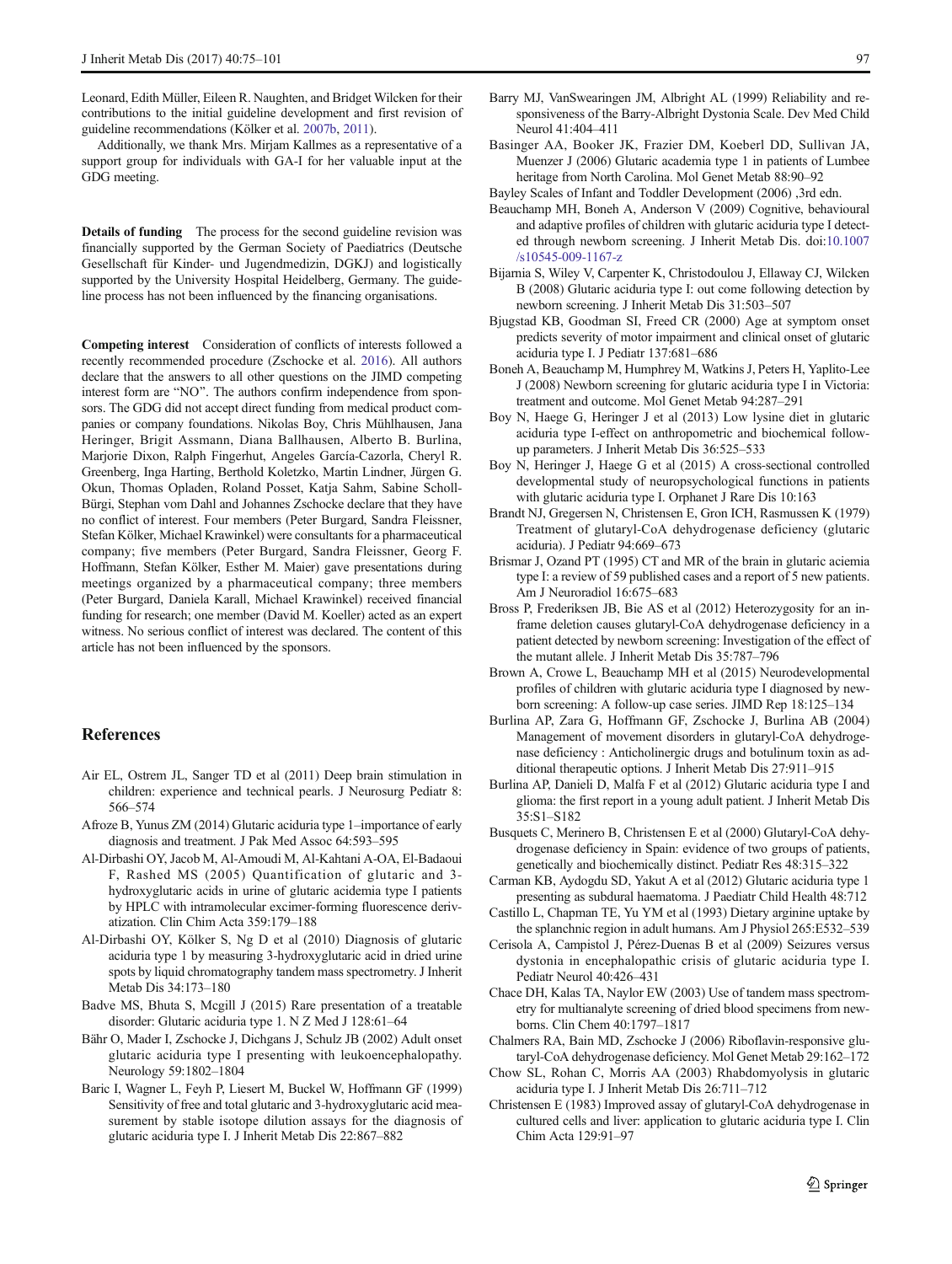- <span id="page-23-0"></span>Christensen E, Ribes A, Merinero B, Zschocke J (2004) Correlation of genotype and phenotype in glutaryl-CoA dehydrogenase deficiency. J Inherit Metab Dis 27:861–868
- Couce ml, López-Suárez O, Bóveda MD et al (2013) A Glutaric aciduria type I: Outcome of patients with early- versus late-diagnosis. Eur J Paediatr Neurol 17:383–389
- Crombez EA, Cederbaum SD, Spector E, Chan E, Salazar D, Neidich J, Goodman S (2008) Maternal glutaric acidemia type I identified by newborn screening. Mol Genet Metab 94:132–134
- de Ridder D, Geenen R, Kuijer R et al (2008) Psychological adjustment to chronic disease. The Lancet 372:246–255
- Desai NK, Runge VM, Crisp DE, Crisp MB, Naul LG (2003) Magnetic resonance imaging of the brain in glutaric aciduria type I. Invest Radiol 38:489–496
- Deutsche Gesellschaft für Ernährung, Österreichische Gesellschaft für Ernährung, Schweizerische Gesellschaft für Ernährungsforschung, Schweizerische Vereinigung für Ernährung (D-A-CH) (2000) Referenzwerte für die Nährstoffzufuhr. 1. Aufl. Frankfurt am Main; Umschau/Braus
- Deutsche Gesellschaft für Ernährung, Österreichische Gesellschaft für Ernährung, Schweizerische Gesellschaft für Ernährungsforschung, Schweizerische Vereinigung für Ernährung (D-A-CH) (2015): Referenzwerte für die Nährstoffzufuhr. Bonn, 2. Auflage; Neuer Umschau Buchverlag
- Dewey KG, Heinig MJ, Nommsen-Rivers LA (1995) Differences in morbidity between breast-fed and formula-fed infants. J Pediatr 126:696–702
- Dewey KG, Beaton G, Fjeld C, Lonnerdal B, Reeds P (1996) Protein requirements of infants and children. Eur J Clin Nutr 50:119–147
- Dixon M, Leonard JV (1992) Intercurrent illness in inborn errors of intermediary metabolism. Arch Dis Child 67:1387–1391
- Doraiswamy A, Kesavamurthy B, Ranganatha L (2015) Batwing appearance e A neuroradiologic clue to glutaric aciduria-type 1. Int J Epidemiol 2:44–48
- Elster AW (2004) Value of diffusion-weighted resonance imaging for diagnosing acute striatal necrosis. J Comput Assist Tomogr 28:98– 100
- Elze MC, Gimeno H, Tustin K, Baker L, Lumsden DE, Hutton JL, Lin JP (2016) Burke-Fahn-Marsden dystonia severity, Gross Motor, Manual Ability, and Communication Function Classification scales in childhood hyperkinetic movement disorders including cerebral palsy: a Rosetta Stone study. Dev Med Child Neurol 58:145–153
- Estrella J, Wilcken B, Carpenter K et al (2014) Expanded newborn screening in New South Wales: missed cases. J Inherit Metab Dis 37:881–887
- Fernández-Álvarez E, García-Cazorla A, Sans A et al (2003) Hand tremor and orofacial dyskinesia: clinical manifestations of glutaric aciduria type I in a young girl. Mov Disord 18:1076–1077
- Forstner R, Hoffmann GF, Gassner I et al (1999) Glutaric aciduria type I: ultrasonographic demonstration of early signs. Pediatr Radiol 29: 138–143
- Fraidakis MJ, Liadinioti C, Stefanis L et al (2015) Rare late-onset presentation of glutaric aciduria type i in a 16-year-old woman with a novel gcdh mutation. JIMD Rep 1:85–92
- Francis DEM, Smith I (1981) Breast-feeding regime for the treatment of infants with phenylketonuria. In: Bateman C (ed) Applied nutrition. John Libbey, London, pp 82–83
- Fu Z, Wang M, Paschke R, Rao S, Frerman FE, Kim JJP (2004) Crystal structures of human glutaryl-CoA dehydrogenase with and without an alternate substrate: structural bases of dehydrogenation and decarboxylation reactions. Biochemistry 43:9674–9684
- Gallagher RC, Cowan TM, Goodman SI, Enns GM (2005) Glutaryl-CoA dehydrogenase deficiency and newborn screening: Retrospective analysis of a low excreter provides further evidence that some cases may be missed. Mol Genet Metab 86:417–420
- Garbade SF, Greenberg CR, Demirkol M et al (2014) Unravelling the complex mri pattern in glutaric aciduria type I using statistical models-a cohort study in 180 patients. J Inherit Metab Dis 37: 763–773
- Garcia P, Martins E, Diogo L et al (2008) Outcome of three cases of untreated maternal glutaric aciduria type I. Eur J Pediatr 167:569– 573
- German Society for Newborn Screening [Deutsche Gesellschaft für Neugeborenenscreening e.V., DGNS] (2015) National Screening Report Germany 2013; URL: [http://www.screening-dgns.](http://dx.doi.org/http://www.screening-dgns.de/reports.php) [de/reports.php](http://dx.doi.org/http://www.screening-dgns.de/reports.php)
- Gitiaux C, Roze E, Kinugawa K et al (2008) Spectrum of movement disorders associated with glutaric aciduria type 1: a study of 16 patients. Mov Disord 23:2392–2397
- Glasziou P, Irwig L, Mant D (2005) Monitoring in chronic disease: a rational approach. BMJ 330:644–648
- Gokmen-Ozel H, MacDonald A, Daly A et al (2012) Dietary practices in glutaric aciduria type 1 over 16 years. J Hum Nutr Diet 25:514–519
- Goodman SI, Markey SP, Moe PG, Miles BS, Teng CC (1975) Glutaric aciduria: a new inborn error of amino acid metabolism. Biochem Med 12:12–21
- Goodman SI, Stein DE, Schlesinger S et al (1998) Glutaryl-CoA dehydrogenase mutations in glutaric acidemia (Type I): Review and report of thirty novel mutations. Hum Mutat 12:141–144
- Gramer G, Haege G, Glahn EM, Hoffmann GF, Lindner M, Burgard P (2014) Living with an inborn error of metabolism detected by newborn screening-parents' perspectives on child development and impact on family life. J Inherit Metab Dis 37:189–195
- Greenberg CR, Reimer D, Singal R et al (1995) A G-to-T transversion at the +5 position of intron 1 in the glutaryl-CoA dehydrogenase gene is associated with the Island Lake variant of glutaric acidemia type I. Hum Mol Genet 4:493–495
- Greenberg CR, Prasad AN, Dilling LA et al (2002) Outcome of the three years of a DNA-based neonatal screening program for glutaric aciduria type I in Manitoba and Northwestern Ontaria, Canada. Mol Genet Metab 75:70–78
- Gupta N, Singh PK, Kumar M et al (2015) Glutaric acidemia type 1 clinico-molecular profile and novel mutations in GCDH gene in Indian patients. JIMD Rep 21:45–55
- Guyatt G, Oxman AD, Akl EA et al (2011) GRADE guidelines: 1. Introduction-GRADE evidence profiles and summary of findings tables. J Clin Epidemiol 64:383–394
- Hald JK, Nakstad PH, Skjeldal OH, Stromme P (1991) Bilateral arachnoid cysts of the temporal fossa in four children with glutaric aciduria type I. Am J Neuroradiol 12:407–409
- Harting I, Neumaier-Probst E, Seitz A et al (2009) Dynamic changes of striatal and extrastriatal abnormalities in glutaric aciduria type I. Brain 132:1764–1782
- Harting I, Boy N, Heringer J et al (2015) (1)H-MRS in glutaric aciduria type 1: Impact of biochemical phenotype and age on the cerebral accumulation of neurotoxic metabolites. J Inherit Metab Dis 38: 829–838
- Hartley LM, Khwaja OS, Verity CM (2000) Glutaric aciduria type 1 and nonaccidental head injury. Pediatrics 107:174–175
- Haworth JC, Booth FA, Chudley AE et al (1991) Phenotypic variability in glutaric aciduria type I: report of fourteen cases in five Canadian Indian kindreds. J Pediatr 118:52–58
- Hennermann JB, Roloff S, Gellerman J et al (2009) False-positive newborn screening mimicking glutaric aciduria type I in infants with renal insufficiency. J Inherit Metab Dis. doi:[10.1007/s10545-009-](http://dx.doi.org/10.1007/s10545-009-9017-6) [9017-6](http://dx.doi.org/10.1007/s10545-009-9017-6)
- Heringer J, Boy SPN, Ensenauer R et al (2010) Use of guidelines improves the neurological outcome in glutaric aciduria type I. Ann Neurol 68:743–752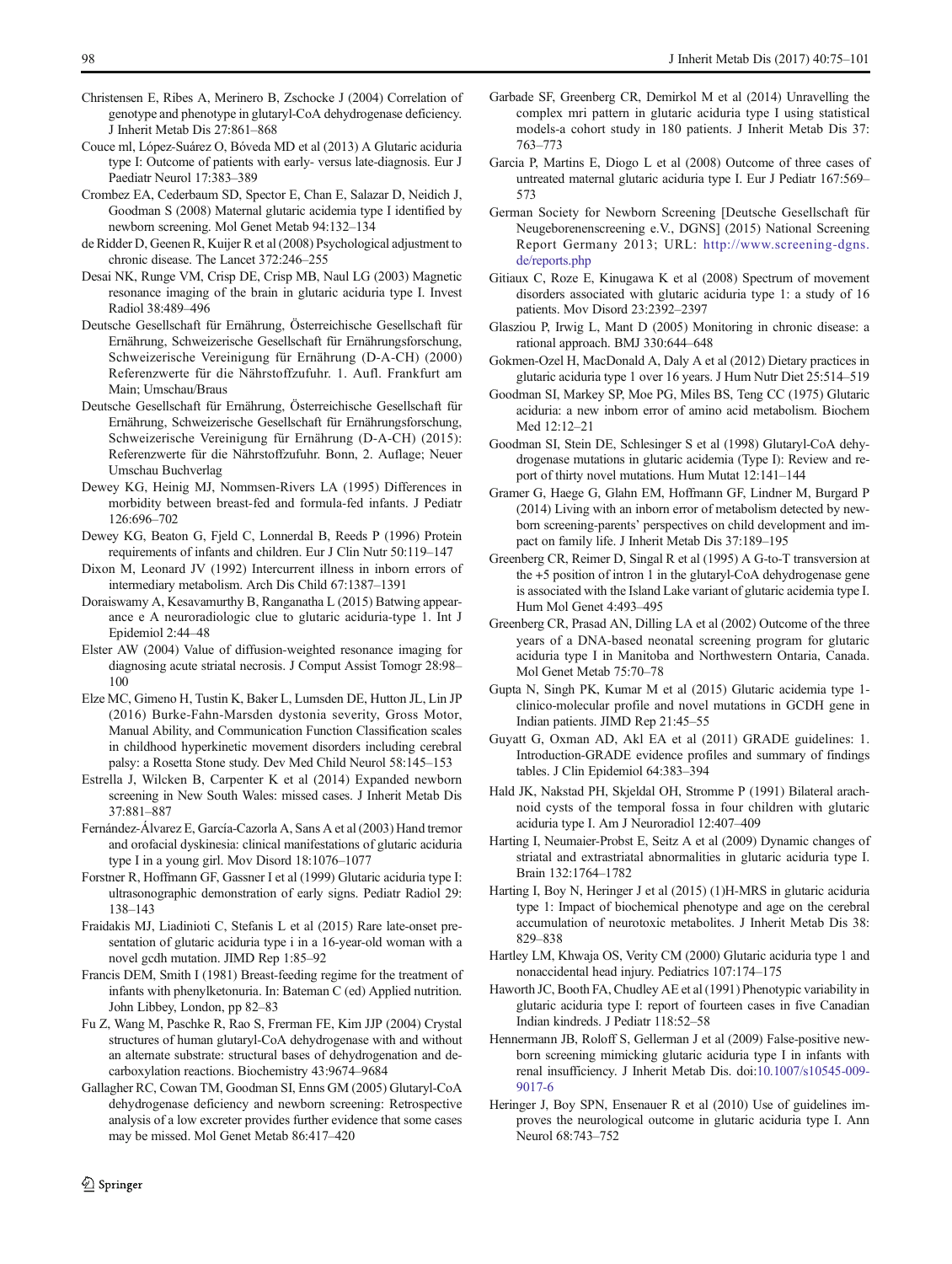- <span id="page-24-0"></span>Herskovitz M, Goldsher D, Sela BA et al (2013) Subependymal mass lesions and peripheral polyneuropathy in adult-onset glutaric aciduria type I. Neurology 81:849–850
- Hoffmann GF, Trefz FK, Barth PG et al (1991) Glutaryl-CoA dehydrogenase deficiency: A distinct encephalopathy. Pediatrics 88:1194– 1203
- Hoffmann GF, Athanassopoulos S, Burlina AB et al (1996) Clinical course, early diagnosis, treatment, and prevention of disease in glutaryl-CoA dehydrogenase deficiency. Neuropediatrics 27:115– 123
- Huner G, Baykal T, Demir F, Demirkol M (2005) Breast-feeding experience in inborn errors of metabolism other than phenylketonuria. J Inherit Metab Dis 28:457–465
- Ituk US, Allen TK, Habib AS (2013) The peripartum management of a patient with glutaric aciduria type 1. J Clin Anesth 25: 141–145
- Jamiolkowski D, Kölker S, Glahn EM, Barić I, Zeman J, Baumgartner MR, Mühlhausen C, Garcia-Cazorla A, Gleich F, Haege G, Burgard P, E-IMD consortium (2016) Behavioural and emotional problems, intellectual impairment and health-related quality of life in patients with organic acidurias and urea cycle disorders. J Inherit Metab Dis 39:231–241
- Jamjoom ZA, Okamoto E, Jamjoom AH, Al-Hajery O, Abu-Melha A (1995) Bilateral arachnoid cysts of the sylvian region in female siblings with glutaric aciduria type I. Report of two cases. J Neurosurg 82:1078–1081
- Jamuar SS, Newton SA, Prabhu SP et al (2012) Rhabdomyolysis, acute renal failure, and cardiac arrest secondary to status dystonicus in a child with glutaric aciduria type I. Mol Genet Metab 106:488–490
- Kamate M, Patil V, Chetal V et al (2012) Glutaric aciduria type I: A treatable neurometabolic disorder. Ann Indian Acad Neurol 15:31– 34
- Koeth RA, Wang Z, Levison BS et al (2013) Intestinal microbiota metabolism of L-carnitine, a nutrient in red meat, promotes atherosclerosis. Nat Med 19:576–585
- Köhler M, Hoffmann GF (1998) Subdural haematoma in a child with glutaric aciduria type I. Pediatr Radiol 28:582
- Kölker S, Hoffmann GF, Schor DS et al (2003) Glutaryl-CoA dehydrogenase deficiency: region-specific analysis of organic acids and acylcarnitines in post mortem brain predicts vulnerability of the putamen. Neuropediatrics 34:253–260
- Kölker S, Garbade S, Greenberg CR et al (2006) Natural history, outcome, and treatment efficacy in children and adults with glutaryl-CoA dehydrogenase deficiency. Pediatr Res 59:840–847
- Kölker S, Garbade SF, Boy N et al (2007a) Decline of acute encephalopathic crises in children with glutaryl-CoA dehydrogenase deficiency identified by neonatal screening in Germany. Pediatr Res 62:353– 362
- Kölker S, Christensen E, Leonard JV et al (2007b) Guideline for the diagnosis and management of glutaryl-CoA dehydrogenase deficiency (glutaric aciduria type I). J Inherit Metab Dis 30:5–22
- Kölker S, Christensen E, Leonard JV (2011) Diagnosis and management of glutaric aciduria type I–revised recommendations. J Inherit Metab Dis 34:677–694
- Kölker S, Boy SP, Heringer J et al (2012) Complementary dietary treatment using lysine-free, arginine-fortified amino acid supplements in glutaric aciduria type I - a decade of experience. Mol Genet Metab  $107 - 72 - 80$
- Kölker S, Cazorla AG, Valayannopoulos V et al (2015a) The phenotypic spectrum of organic acidurias and urea cycle disorders. Part 1: the initial presentation. J Inherit Metab Dis 38:1041–1057
- Kölker S, Valayannopoulos V, Burlina AB et al (2015b) The phenotypic spectrum of organic acidurias and urea cycle disorders. Part 2: the evolving clinical phenotype. J Inherit Metab Dis 38:1059–1074
- Korman SH, Jakobs C, Darmin PS et al (2007) Glutaric aciduria type 1: clinical, biochemical and molecular findings in patients from Israel. Eur J Paediatr Neurol 11:81–89
- Krstulovic AM, Brown PR, Rosie DM, Champlin PB (1977) Highperformance liquid-chromatographic analysis for tryptophan in serum. Clin Chem 23:1984–1988
- Külkens S, Harting I, Sauer S et al (2005) Late-onset neurologic disease in glutaryl-CoA dehydrogenase deficiency. Neurology 64:2142– 2144
- Kurtcan S, Aksu B, Alkan A et al (2015) MRS features during encephalopathic crisis period in 11 years old case with GA-1. Brain Dev 37: 546–551
- Kyllerman M, Skjeldal OH, Lundberg M et al (1994) Dystonia and dyskinesia in glutaric aciduria type I: Clinical heterogeneity and therapeutic considerations. Mov Disord 9:22–30
- Kyllerman M, Skjeldal O, Christensen E et al (2004) Long-term followup, neurological outcome and survival rate in 28 Nordic patients with glutaric aciduria type 1. Eur J Paediatr Neurol 8:121–129
- Laich A, Neurauter G, Widner B, Fuchs D (2002) More rapid method for simultaneous measurement of trytophan and kynurenine by HPLC. Clin Chem 48:579–581
- Lee CS, Chien YH, Peng SF et al (2013) Promising outcomes in glutaric aciduria type I patients detected by newborn screening. Metab Brain Dis 28:61–67
- Lin SK, Hsu SG, Ho ES et al (2002) Novel mutations and prenatal sonographic findings of glutaric aciduria (type I) in two Taiwanese families. Prenat Diagn 22:725–729
- Lindner M, Kölker S, Schulze A, Christensen E, Greenberg CR, Hoffmann GF (2004) Neonatal screening for glutaryl-CoA dehydrogenase deficiency. J Inherit Metab Dis 27:851–859
- Lindner M, Ho S, Fang-Hoffmann J, Hoffmann GF, Kölker S (2006) Neonatal screening for glutaric aciduria type I: strategies to proceed. J Inherit Metab Dis 29:378–382
- Liow NY, Gimeno H, Lumsden DE et al (2016) Gabapentin can significantly improve dystonia severity and quality of life in children. Eur J Paediatr Neurol 20:100–107
- Lipkin PH, Roe CR, Goodman SI, Batshaw ml (1988) A case of glutaric aciduria type I: effect of riboflavin and carnitine. J Pediatr 112:62– 65
- Loeber JG, Burgard P, Cornel MC et al (2012) Newborn screening programmes in Europe; arguments and efforts regarding harmonization. Part 1. From blood spot to screening result. J Inherit Metab Dis 35:603–611
- Luiking YC, Poeze M, Ramsay G, Deutz NE (2005) The role of arginine in infection and sepsis. JPEN J Parenter Enteral Nutr 29:S70–S74
- Lumsden DE, Kaminska M, Gimeno H, Tustin K, Baker L, Perides S, Ashkan K, Selway R, Lin JP (2013) Proportion of life lived with dystonia inversely correlates with response to pallidal deep brain stimulation in both primary and secondary childhood dystonia. Dev Med Child Neurol 55:567–574
- Lütcherath V, Waaler PE, Jellum E, Wester K (2000) Children with bilateral temporal arachnoid cysts may have glutaric aciduria type 1 (GAT1); operation without knowing that may be harmful. Acta Neurochir (Wien) 142:1025–1030
- Ma J, Tan L, Chen S (2013a) A case of choreoathetosis due to glutaric aciduria type 1. Mov Disord 28:1808
- Ma L, Savory S, Agim NG (2013b) Acquired protein energy malnutrition in glutaric acidemia. Pediatr Dermatol 30:502–504
- MacDonald A, Depondt E, Evans S, Daly A, Hendriksz C, Chakrapani AA, Saudubray JM (2006) Breast feeding in IMD. J Inherit Metab Dis 29:299–303
- Marigliano M, Anton G, Sabbion A et al (2013) Difficult management of glucose homeostasis in a 21-month-old child with type 1 diabetes and unknown glutaric aciduria type I: a case report. Diabetes Care 36:e135–e136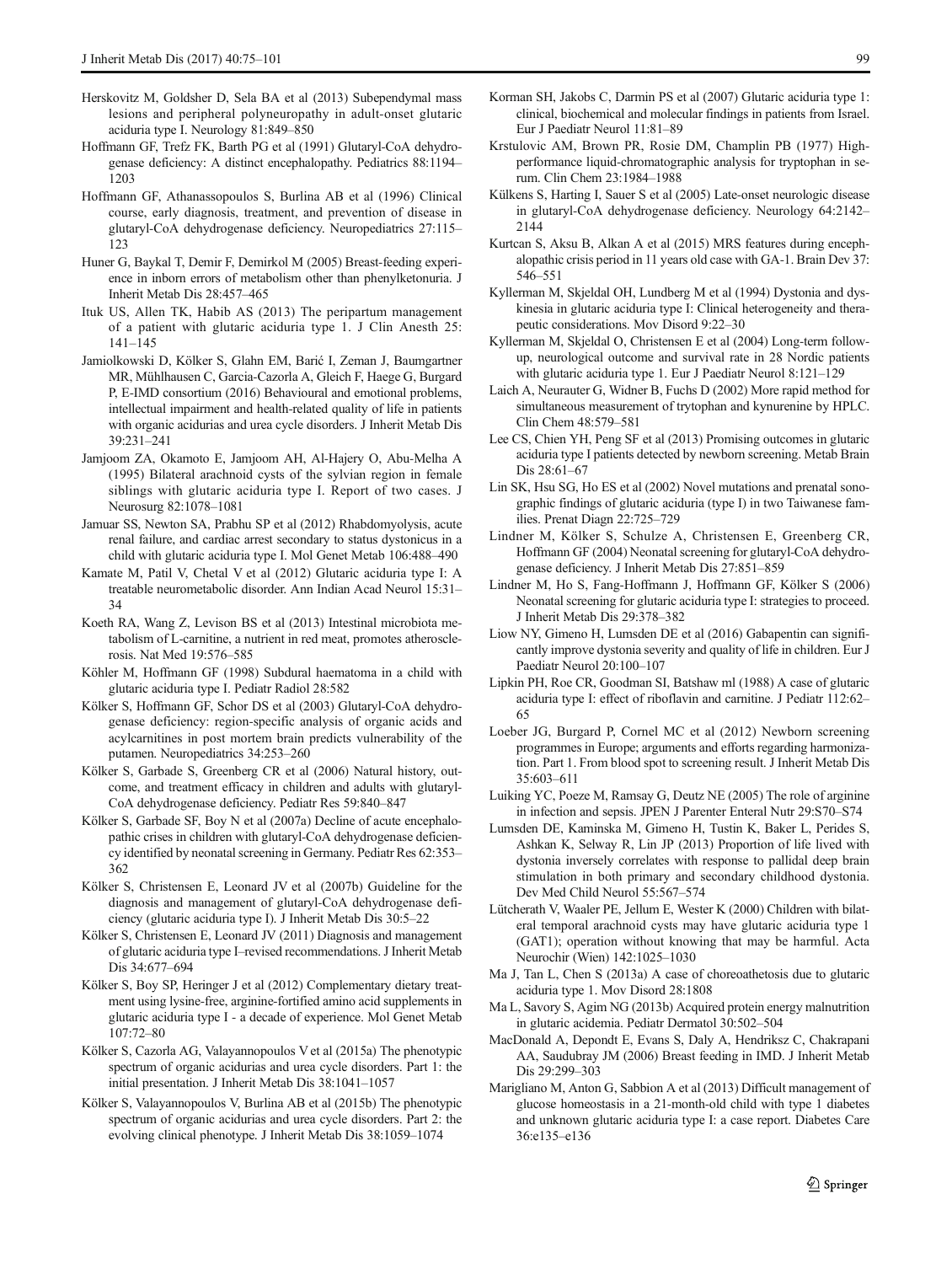- <span id="page-25-0"></span>Marti-Masso JF, Ruiz-Martínez J, Makarov V et al (2012) Exome sequencing identifies GCDH (glutaryl-CoA dehydrogenase) mutations as a cause of a progressive form of early-onset generalized dystonia. Hum Genet 131:435–442
- Martinez-Lage JF, Casas C, Fernandez MA, Puche A, Rodriguez Costa T, Poza M (1994) Macrocephaly, dystonia, and bilateral temporal arachnoid cysts : glutaric aciduria type 1. Childs Nerv Syst 10: 198–203
- McClelland VM, Bakalinova DB, Hendriksz C, Singh RP (2009) Glutaric aciduria type1 presenting with epilepsy. Dev Med Child Neurol 51:235–239
- Mohammad SA, Abdelkhalek HS, Ahmed KA et al (2015) Glutaric aciduria type 1: Neuroimaging features with clinical correlation. Pediatr Radiol 45:1696–1705
- Monavari AA, Naughten ER (2000) Prevention of cerebral palsy in glutaric aciduria type I by dietary management. Arch Dis Child 82:67–70
- Monbaliu E, Ortibus E, Roelens F, Desloovere K, Deklerck J, Prinzie P, de Cock P, Feys H (2010) Rating scales for dystonia in cerebral palsy: reliability and validity. Dev Med Child Neurol 52:570–575
- Moore T, Le A, Cowan TM (2012) An improved LC-MS/MS method for the detection of classic and low excreter glutaric acidemia type 1. J Inherit Metab Dis 35:431–435
- Morris AAM, Hoffmann GF, Naughten ER, Monavari AA, Collins JE, Leonard JV (1999) Glutaric aciduria and suspected child abuse. Arch Dis Child 80:404–405
- Morton DH, Bennett MJ, Seargeant LE, Nichter CA, Kelley RI (1991) A common cause of episodic encephalopathy an spastic paralysis in the Amish of Lancaster County, Pennsylvania. Am J Med Genet 41: 89–95
- Müller E, Kölker S (2004) Reduction of lysine intake while avoiding malnutrition–major goals and major problems in dietary treatment of glutaryl-CoA dehydrogenase deficiency. J Inherit Metab Dis 27: 903–910
- Mushimoto Y, Fukuda S, Hasegawa Yet al (2011) Clinical and molecular investigation of 19 Japanese cases of glutaric acidemia type 1. Mol Genet Metab 102:343–348
- Nasser M, Javaheri H, Fedorowicz Z, Noorani Z (2009) Carnitine supplementation for inborn errors of metabolism. Cochrane Database Syst Rev 2:CD006659
- Naughten ER, Mayne PD, Monavari AA, Goodman SI, Sulaiman G, Croke DT (2004) Glutaric Aciduria Type I, Outcome in the Republic of Ireland. J Inherit Metab Dis 27:917–920
- Neumaier-Probst E, Harting I, Seitz A, Ding C, Kölker S (2004) Neuroradiological findings in glutaric aciduria type I (glutaryl-CoA dehydrogenase deficiency). J Inherit Metab Dis 27:869–876
- Oguz KK, Ozturk A, Cila A (2005) Diffusion-weighted MR imaging and MR spectroscopy in glutaric aciduria type I. Neuroradiology 47: 229–234
- Optimix®, Nutritional recommendations for children and adolescents, Research Institute for Child Nutrition Dortmund, Germany; URL [http://www.fke-do.de/index.php;](http://dx.doi.org/http://www.fke-do.de/index.php) retrieved from 8th March 2016
- Patay Z, Mills JC, Löbel U, Lambert A, Sablauer A, Ellison DW (2012) Cerebral neoplasms in L-2 hydroxyglutaric aciduria: 3 new cases and meta-analysis of literature data. AJNR Am J Neuroradiol 33: 940–943
- Pfeil J, Listl S, Hoffmann GF et al (2013) Newborn screening by tandem mass spectrometry for glutaric aciduria type 1: A cost-effectiveness analysis. Orphanet J Rare Dis 8:167
- Pierson TM, Nezhad M, Tremblay MA et al (2015) Adult-onset glutaric aciduria type I presenting with white matter abnormalities and subependymal nodules. Neurogenetics 16:325–328
- Prietsch V, Lindner M, Zschocke J, Nyhan WL, Hoffmann GF (2002) Emergency management of inherited metabolic diseases. J Inherit Metab Dis 25:531–546
- Pusti S, Das N, Nayek K et al (2014) A treatable neurometabolic disorder: glutaric aciduria type 1. Case Rep Pediatr 2014:256356
- Radha Rama Devi A, Ramesh VA, Nagarajaram HA et al (2016) Spectrum of mutations in glutaryl-coa dehydrogenase gene in glutaric aciduria type I - study from South India. Brain Dev 38: 54–60
- Rakocevic G, Lyons KE, Wilkinson SB, Overman JW, Pahwa R (2004) Bilateral pallidotomy for severe dystonia in an 18-month-old child with glutaric aciduria. Stereotact Funct Neurosurg 82:80–83
- Renaud dl (2012) Leukoencephalopathies associated with macrocephaly. Semin Neurol 32:34–41
- Rice J, Waugh MC (2009) Pilot study on trihexiphenidyl in the treatment of dystonia in children with cerebral palsy. J Child Neurol 24:176– 182
- Sanger TD, Bastian A, Brunstrom J et al (2007) Prospective open-label clinical trial of trihexiphenidyl in children with secondary dystonia due to cerebral palsy. J Child Neurol 22:530–537
- Sauer SW, Opp S, Hoffmann GF et al (2011) Therapeutic modulation of cerebral L-lysine metabolism in a mouse model for glutaric aciduria type I. Brain 134:157–170
- Schmahmann JD, Smith EE, Eichler FS, Filley CM (2008) Cerebral white matter: neuroanatomy, clinical neurology, and neurobehavioral correlates. Ann N Y Acad Sci 1142:266–309
- Schulze-Bergkamen A, Okun JG, Spiekerkötter U et al (2005) Quantitative acylcarnitine profiling in peripheral blood mononuclear cells using in vitro loading with palmitic and 2-Oxoadipic acids: biochemical confirmation of fatty acid oxidation and organic acid disorders. Pediatr Res 58:873–880
- Seccombe DW, James L, Booth F (1986) L-Carnitine treatment in glutaric aciduria type I. Neurology 36:264–267
- Shigematsu Y, Hata I, Tanaka Y, Tajima G, Sakura N, Naito E, Yorifuri T (2005) Stable-isotope dilution gas chromatography–mass spectrometric measurement of 3-hydroxyglutaric acid, glutaric acid and related metabolites in body fluids of patients with glutaric aciduria type 1 found in newborn screening. J Chromatogr B Analyt Technol Biomed Life Sci 823:7–12
- Singh P, Goraya JS, Ahluwalia A, Saggar K (2011) Teaching NeuroImages: Glutaric aciduria type 1 (glutaryl-CoA dehydrogenase deficiency). Neurology 77:e6
- Smith WE, Millington DS, Koeberl DD, Lesser PS (2001) Glutaric academia, type I, missed by newborn screening in an infant with dystonia following promethazine administration. Pediatrics 107:1184– 1187
- Souci WS, Fachmann W, Kraut H (2008) Die Zusammensetzung der Lebensmittel, Nährwert-Tabellen. Wissenschaftliche Verlagsgesellschaft, 7. Auflage, ISBN-13: 978–3804750388
- Strauss KA, Puffenberger EG, Robinson dl, Morton DH (2003) Type I glutaric aciduria, part 1: Natural history of 77 patients. Am J Med Genet 121C:38–52
- Strauss KA, Lazovic J, Wintermark M, Morton DH (2007) Multimodal imaging of striatal degeneration in Amish patients with glutaryl-CoA dehydrogenase deficiency. Brain 130:1905–1920
- Strauss KA, Brumbaugh J, Duffy A et al (2011) Safety, efficacy and physiological actions of a lysine-free, arginine-rich formula to treat glutaryl-CoA dehydrogenase deficiency: Focus on cerebral amino acid influx. Mol Genet Metab 104:93–106
- Thies B, Meyer-Schwesinger C, Lamp J et al (2013) Acute renal proximal tubule alterations during induced metabolic crises in a mouse model of glutaric aciduria type 1. Biochim Biophys Acta 1832:1463–1472
- Thomason MJ, Lord J, Bain MD, Chalmers RA, Littlejohns P, Addison GM, Wilcox AH, Seymour CA (1998) A systematic review of evidence for the appropriateness of neonatal screening programmes for inborn errors of metabolism. J Public Health Med 20:331–343
- Tortorelli S, Hahn SH, Cowan TM, Brewster TG, Rinaldo P, Matern D (2005) The urinary excretion of glutarylcarnitine is an informative